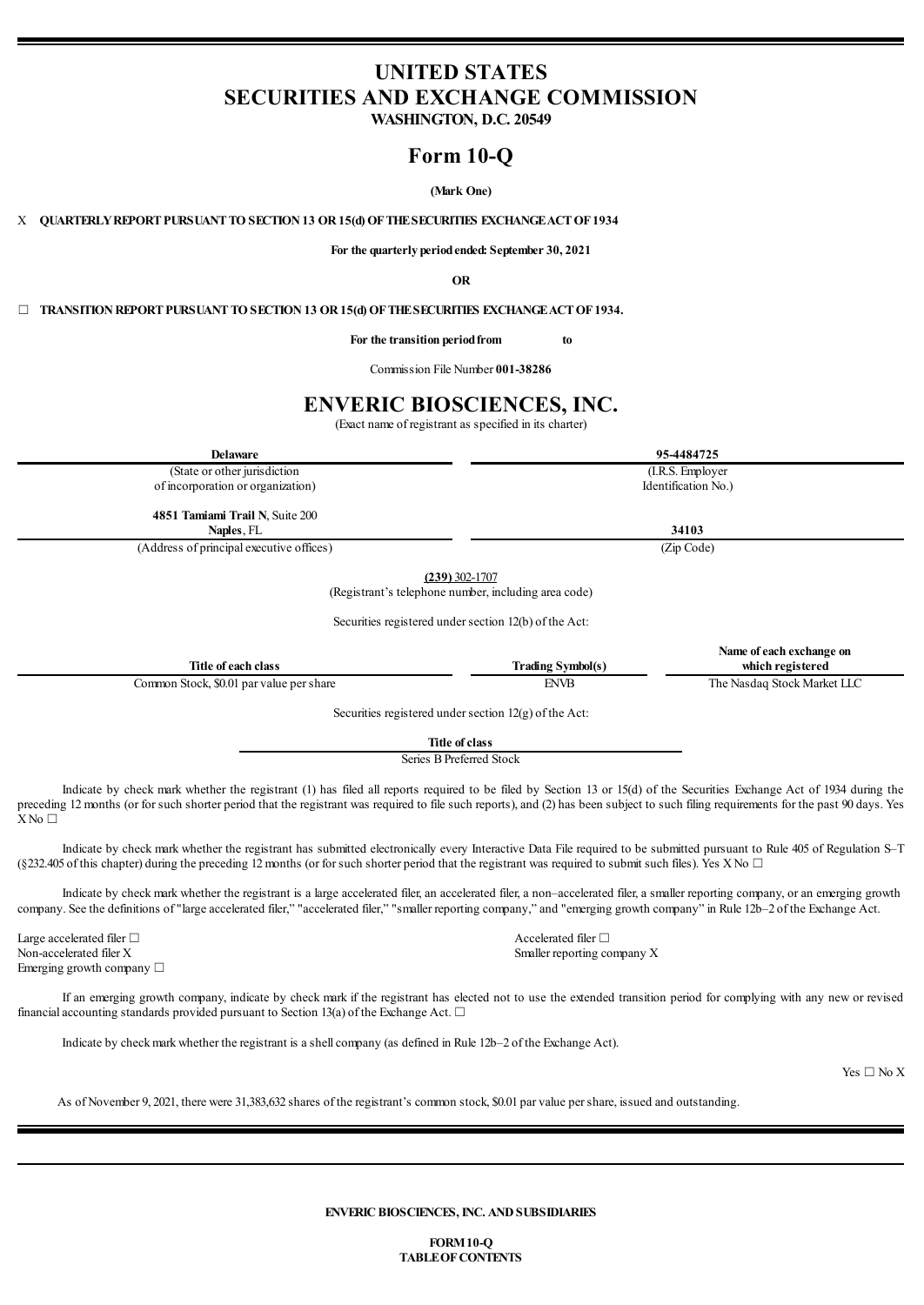| <b>PART 1. FINANCIAL INFORMATION</b>                                                                                                             |    |
|--------------------------------------------------------------------------------------------------------------------------------------------------|----|
| Item 1. Financial Statements                                                                                                                     |    |
| Condensed Consolidated Balance Sheets as of September 30, 2021 (unaudited) and December 31, 2020 (unaudited)                                     | 3  |
| Condensed Consolidated Statements of Operations for the three and nine months ended September 30, 2021 and 2020 (unaudited)                      |    |
| Condensed Consolidated Statements of Changes in Stockholders' Equity for the three and nine months ended September 30, 2021 and 2020 (unaudited) |    |
| Condensed Consolidated Statements of Cash Flows for the nine months ended September 30, 2021 and 2020 (unaudited)                                |    |
| Notes to the Unaudited Condensed Consolidated Financial Statements                                                                               | 8  |
| Item 2. Management's discussion and analysis of financial condition and results of operations                                                    | 19 |
| Item 3. Quantitative and qualitative disclosures about market risk                                                                               | 26 |
| Item 4. Controls and Procedures                                                                                                                  | 26 |
|                                                                                                                                                  |    |
| <b>PART II. OTHER INFORMATION</b>                                                                                                                |    |
| Item 1. Legal proceedings                                                                                                                        | 27 |
| Item 1A. Risk factors                                                                                                                            | 28 |
| Item 2. Unregistered sales of equity securities and use of proceeds                                                                              | 28 |
| Item 3. Defaults upon senior securities                                                                                                          | 28 |
| Item 4. Mine safety disclosures                                                                                                                  | 28 |
| Item 5. Other information                                                                                                                        | 28 |
| Item 6. Exhibits                                                                                                                                 | 29 |
|                                                                                                                                                  |    |
| <b>Signatures</b>                                                                                                                                | 30 |
|                                                                                                                                                  |    |
| $-2-$                                                                                                                                            |    |

**Page**

# **ENVERICBIOSCIENCES, INCANDSUBSIDIARIES CONDENSED CONSOLIDATED BALANCE SHEETS (unaudited)**

|                                                                                                        |               | September 30,<br>2021 |              | December 31,<br>2020 |
|--------------------------------------------------------------------------------------------------------|---------------|-----------------------|--------------|----------------------|
| Assets                                                                                                 |               |                       |              |                      |
| Current Assets:                                                                                        |               |                       |              |                      |
| Cash                                                                                                   | $\mathcal{S}$ | 21,448,426            | $\mathbf{s}$ | 1,578,460            |
| Prepaid expenses and other current assets                                                              |               | 833,116               |              | 700,710              |
| Total current assets                                                                                   |               | 22,281,542            |              | 2,279,170            |
| Non-Current Assets                                                                                     |               |                       |              |                      |
| Fixed assets, net of accumulated depreciation of \$2,240 and \$-0- as of September 30, 2021 and        |               |                       |              |                      |
| December 31, 2020, respectively                                                                        |               | 140,568               |              |                      |
| Intangible assets, net of accumulated amortization of \$592,700 and \$126,968 as of September 30, 2021 |               |                       |              |                      |
| and December 31, 2020, respectively                                                                    |               | 38,273,667            |              | 1.817.721            |
| Goodwill                                                                                               |               | 9,061,927             |              |                      |
| <b>Total assets</b>                                                                                    | \$            | 69,757,704            | \$           | 4.096.891            |
| Liabilities and Shareholders' Equity                                                                   |               |                       |              |                      |
| Current liabilities:                                                                                   |               |                       |              |                      |
| Accounts payable and accrued liabilities                                                               | \$.           | 2,162,812             | $\mathbb{S}$ | 681.250              |
| Total current liabilities                                                                              |               | 2,162,812             |              | 681,250              |
|                                                                                                        |               |                       |              |                      |
| Deferred tax liability                                                                                 |               | 9,061,927             |              |                      |
| Warrant liability                                                                                      |               | 3,166,116             |              |                      |
| <b>Total</b> liabilities                                                                               |               | 14,390,855            |              | 681,250              |
|                                                                                                        |               |                       |              |                      |
| Commitments and Contingencies                                                                          |               |                       |              |                      |
| Shareholders' Equity                                                                                   |               |                       |              |                      |
| Preferred Stock, \$0.01 par value, 20,000,000 shares authorized, 0 and 3,275,407 shares issued and     |               |                       |              |                      |
| outstanding as of September 30, 2021 and December 31, 2020, respectively                               | $\mathbf S$   |                       | $\mathbf{s}$ | 32,754               |
| Common stock, \$0.01 par value, 100,000,000 shares authorized, 31,383,632 and 10,095,109 shares issued |               |                       |              |                      |
| and outstanding as of September 30, 2021 and December 31, 2020, respectively                           |               | 313,836               |              | 100,951              |
| Additional paid-in capital                                                                             |               | 73,869,289            |              | 15,222,770           |
| Accumulated deficit                                                                                    |               | (18,630,963)          |              | (11,759,557)         |
| Accumulated other comprehensive loss                                                                   |               | (185,313)             |              | (181,277)            |
| Total shareholders' equity                                                                             |               | 55,366,849            |              | 3.415.641            |
| Total Liabilities and shareholders' equity                                                             | \$            | 69,757,704            | \$           | 4,096,891            |

*The accompanying notes are an integral part of these unaudited condensed consolidated financial statements* -3-

# **ENVERICBIOSCIENCES, INC. ANDSUBSIDIARIES CONDENSEDCONSOLIDATEDSTATEMENTS OFOPERATIONS ANDCOMPREHENSIVELOSS (UNAUDITED)**

| For the Three Months Ended<br>September 30. |      | September 30. | For the Nine Months Ended |
|---------------------------------------------|------|---------------|---------------------------|
|                                             | 2020 | 2021          | 2020                      |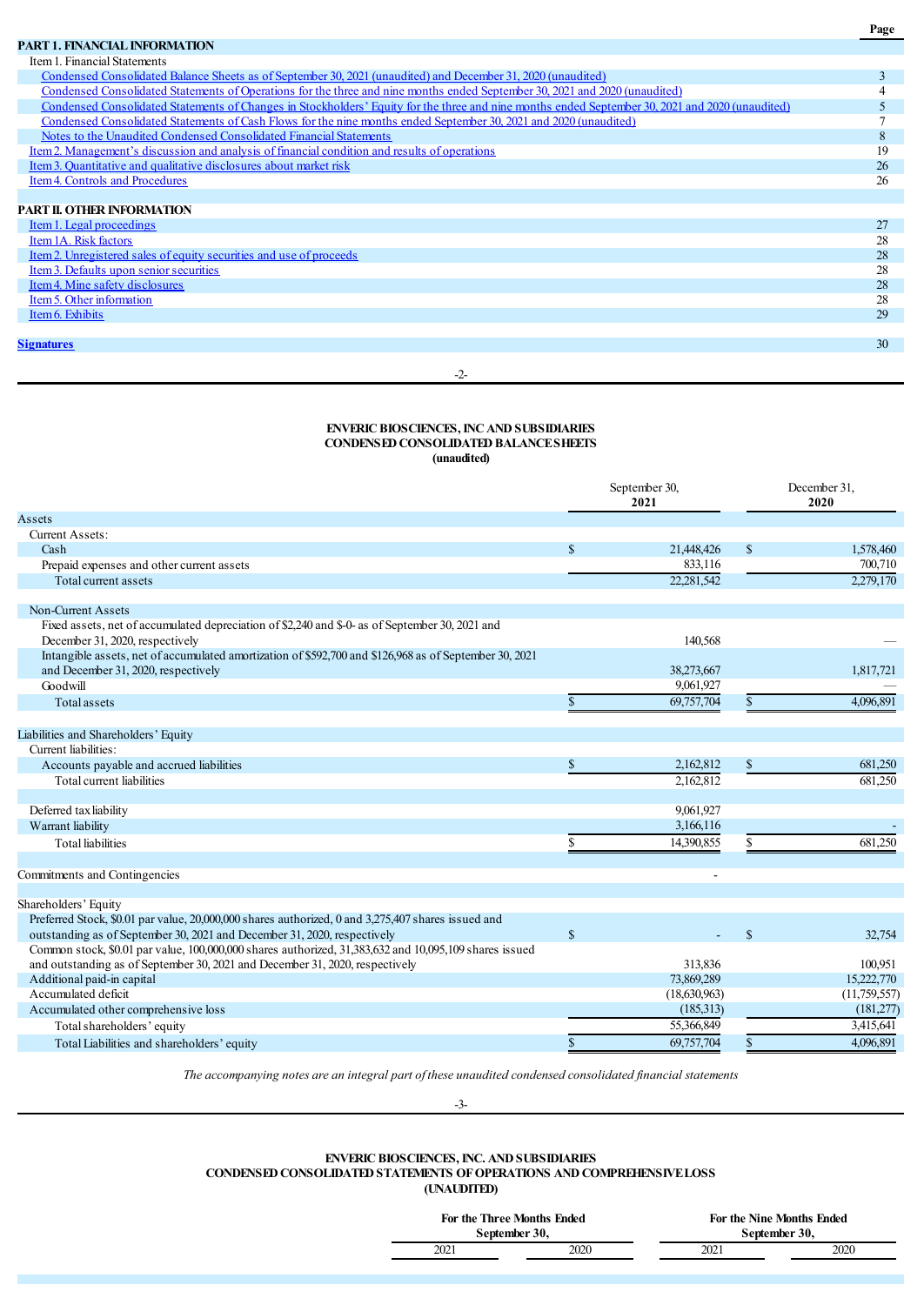| Operating expenses                                     |                   |              |            |    |                |               |             |
|--------------------------------------------------------|-------------------|--------------|------------|----|----------------|---------------|-------------|
| Research and development costs                         | \$<br>1,219,339   | $\mathbb{S}$ | 63,302     | S. | 2,295,826      | <sup>\$</sup> | 134,259     |
| General and administrative expenses                    | 2,123,834         |              | 426,532    |    | 10,864,696     |               | 1,959,785   |
| Depreciation and amortization                          | 173,696           |              |            |    | 484,355        |               |             |
| Total operating expenses                               | 3,516,869         |              | 489,834    |    | 13,644,877     |               | 2,094,044   |
|                                                        |                   |              |            |    |                |               |             |
| Loss from Operations                                   | (3,516,869)       |              | (489, 834) |    | (13, 644, 877) |               | (2,094,044) |
|                                                        |                   |              |            |    |                |               |             |
| Other income (expense)                                 |                   |              |            |    |                |               |             |
| Interest expense                                       | (370)             |              | (75,501)   |    | (5,191)        |               | (388, 143)  |
| Change in fair value of warrant liabilities            | 804,833           |              |            |    | 7,077,376      |               |             |
| Inducement expense                                     |                   |              |            |    | (298, 714)     |               |             |
| Total other income (expense)                           | 804,463           |              | (75,501)   |    | 6,773,471      |               | (388, 143)  |
|                                                        |                   |              |            |    |                |               |             |
| Net Loss                                               | (2,712,406)       |              | (565, 335) |    | (6,871,406)    |               | (2,482,187) |
|                                                        |                   |              |            |    |                |               |             |
| Other comprehensive gain (loss)                        |                   |              |            |    |                |               |             |
| Foreign currency translation                           | (6,510)           |              | (7,310)    |    | (4,036)        |               | (30,077)    |
|                                                        |                   |              |            |    |                |               |             |
| Comprehensive loss                                     | \$<br>(2,718,916) | \$           | (572, 645) | \$ | (6,875,442)    | \$            | (2,512,264) |
|                                                        |                   |              |            |    |                |               |             |
| Net loss per share – basic and diluted                 | \$<br>(0.12)      | \$           | (0.10)     | \$ | (0.34)         | \$            | (0.43)      |
|                                                        |                   |              |            |    |                |               |             |
| Weighted average shares outstanding, basic and diluted | 23, 142, 780      |              | 5,861,727  |    | 20,325,782     |               | 5,733,360   |
|                                                        |                   |              |            |    |                |               |             |

*The accompanying notes are an integral part of these unaudited condensed consolidated financial statements*

-4-

# **ENVERICBIOSCIENCES, INC. ANDSUBSIDIARIES CONDENSEDCONSOLIDATEDSTATEMENTS OFCHANGES INSHAREHOLDERS' EQUITY(DEFICIT) FORTHETHREEANDNINEMONTHS ENDEDSEPTEMBER30, 2021 AND2020 (UNAUDITED)**

|                                                                   | <b>Common Stock</b> |          | <b>Additional</b><br>Paid-In |    | Accumulated |    | <b>Accumulated</b><br>Other<br>Comprehensive |                   |
|-------------------------------------------------------------------|---------------------|----------|------------------------------|----|-------------|----|----------------------------------------------|-------------------|
|                                                                   | Shares              | Amount   | Capital                      |    | Deficit     |    | Loss                                         | Total             |
| Balance as of December 31, 2019                                   | 5,573,915           | \$55,739 | \$3,039,163                  | S. | (4,894,881) | -S | (11,622)                                     | \$(1,811,601)     |
| Common stock issued for accounts payable                          | 85,942              | 859      | 172,623                      |    |             |    |                                              | 173,482           |
| Warrants issued in conjunction with notes payable                 |                     |          | 32,149                       |    |             |    |                                              | 32,149            |
| Beneficial conversion feature issued with note payable            |                     |          | 17,851                       |    |             |    |                                              | 17,851            |
| Foreign exchange loss                                             |                     |          |                              |    |             |    | (12,698)                                     | (12,698)          |
| Net loss                                                          |                     |          |                              |    | (1,098,461) |    |                                              | (1,098,461)       |
| Balance as of March 31, 2020                                      | 5,659,857           | \$56,598 | \$ 3,261,786                 |    | (5,993,342) |    | (24, 320)                                    | (2,699,278)       |
|                                                                   |                     |          |                              |    |             |    |                                              |                   |
| Common stock issued in conjunction with note payable modification | 12,167              | 122      | 45,603                       |    |             |    |                                              | 45,725            |
| Foreign exchange loss                                             |                     |          |                              |    |             |    | (10,069)                                     | (10,069)          |
| Net loss                                                          |                     |          |                              |    | (818,391)   |    |                                              | (818,391)         |
| Balance as of June 30, 2020                                       | 5,672,024           | \$56,720 | 3,307,389<br>$\mathbb{S}$    |    | (6,811,733) |    | (34, 389)                                    | (3,482,013)<br>S. |
|                                                                   |                     |          |                              |    |             |    |                                              |                   |
| Private equity placement                                          | 36,871              | 369      | 227,131                      |    |             |    |                                              | 227,500           |
| Conversion of related party advance and notes payable             | 239,325             | 2,393    | 235,607                      |    |             |    |                                              | 238,000           |
| Foreign exchange loss                                             |                     |          |                              |    |             |    | (7,310)                                      | (7,310)           |
| Net loss                                                          |                     |          |                              |    | (565, 335)  |    |                                              | (565, 335)        |
| Balance as of September 30, 2020                                  | 5,948,220           | \$59,482 | \$3,770,127                  |    | (7,377,068) |    | (41,699)                                     | (3,589,158)       |

*(continued on next page)*

*The accompanying notes are an integral part of these unaudited condensed consolidated financial statements*

-5-

# **ENVERICBIOSCIENCES, INC. ANDSUBSIDIARIES CONDENSEDCONSOLIDATEDSTATEMENTS OFCHANGES INSHAREHOLDERS' EQUITY(DEFICIT)** FOR THE THREE AND NINE MONTHS ENDED SEPTEMBER 30, 2021 AND 2020 **(UNAUDITED)**

# *(Continued fromprior page)*

|                                          | <b>Series B</b><br><b>Preferred Stock</b> |                          | Common Stock  |           | <b>Additional</b><br>Paid-In | Accumulated  | Accumulated<br>Other<br>Comprehensive |           |
|------------------------------------------|-------------------------------------------|--------------------------|---------------|-----------|------------------------------|--------------|---------------------------------------|-----------|
|                                          | Shares                                    | Amount                   | <b>Shares</b> | Amount    | Capital                      | Deficit      | Loss                                  | Total     |
| Balance as of December 31, 2020          | 3,275,407                                 | 32.754                   | 10.095.109    | \$100.951 | \$15,222,770                 | (11,759,557) | (181,277)                             | 3,415,641 |
| January 2021 registered direct offering, |                                           |                          |               |           |                              |              |                                       |           |
| net                                      |                                           | $\overline{\phantom{0}}$ | 2,221,334     | 22,213    | 4,594,874                    |              |                                       | 4,617,087 |
| February 2021 registered direct offering |                                           |                          |               |           |                              |              |                                       |           |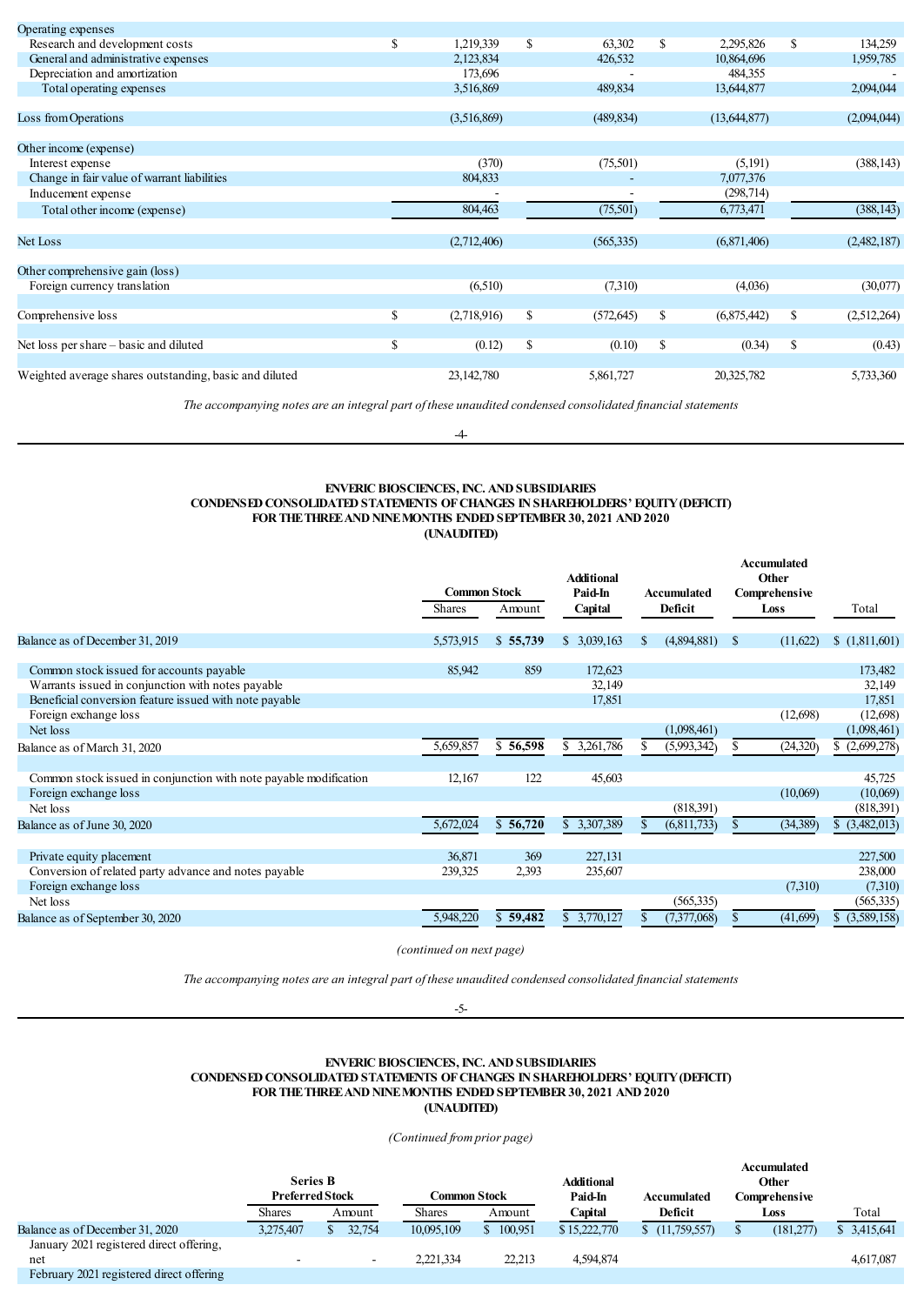| , net                                  |             |           | 3,007,026  | 30,070         | 6,986,331    |                    |    |            | 7,016,401    |
|----------------------------------------|-------------|-----------|------------|----------------|--------------|--------------------|----|------------|--------------|
| Stock based compensation               |             |           |            |                | 3,591,565    |                    |    |            | 3,591,565    |
| Induced conversion of stock options    |             |           |            |                |              |                    |    |            |              |
| into restricted stock awards           |             |           |            |                | 298,714      |                    |    |            | 298,714      |
| Conversion of Series B Preferred Stock | (3,275,407) | (32, 754) | 3,275,407  | 32,754         |              |                    |    |            |              |
| Exercise of warrants, net              |             |           | 851,099    | 8,511          | 3,258,734    |                    |    |            | 3,267,245    |
| Foreign exchange gain                  |             |           |            |                |              |                    |    | 35,736     | 35,736       |
| Net loss                               |             |           |            |                |              | (3,250,711)        |    |            | (3,250,711)  |
| Balance as of March 31, 2021           |             |           | 19,449,975 | 194,499<br>\$  | \$33,952,988 | (15,010,268)<br>S. |    | (145, 541) | \$18,991,678 |
|                                        |             |           |            |                |              |                    |    |            |              |
| Stock based compensation               |             |           |            |                | 717,466      |                    |    |            | 717,466      |
| Stock issued for services              |             |           | 14,121     | 141            | 33,326       |                    |    |            | 33,467       |
| Conversion of stock options into       |             |           |            |                |              |                    |    |            |              |
| restricted stock                       |             |           | 42,125     | 421            | (421)        |                    |    |            |              |
| Exercise of warrants                   |             |           | 1,791,948  | 17,921         |              |                    |    |            | 17,928       |
| Exercise of options                    |             |           | 134,246    | 1,342          | (1,342)      |                    |    |            |              |
| Foreign exchange loss                  |             |           |            |                |              |                    |    | (33,262)   | (33,262)     |
| Net loss                               |             |           |            |                |              | (908, 289)         |    |            | (908, 289)   |
| Balance as of June 30, 2021            |             |           | 21,432,415 | 214,324<br>\$. | \$34,702,024 | (15,918,557)<br>S. | S. | (178, 803) | \$18,818,988 |
|                                        |             |           |            |                |              |                    |    |            |              |
| Consideration paid pursuant to         |             |           |            |                |              |                    |    |            |              |
| amalgamation agreement                 |             |           | 9,951,217  | 99,512         | 38,942,770   |                    |    |            | 39,042,282   |
| Stock based compensation               |             |           |            |                | 486,986      |                    |    |            | 486,986      |
| Reserve for Ameri warrant liabilities  |             |           |            |                | (262, 491)   |                    |    |            | (262, 491)   |
| Foreign exchange loss                  |             |           |            |                |              |                    |    | (6,510)    | (6,510)      |
| Net loss                               |             |           |            |                |              | (2,712,406)        |    |            | (2,712,406)  |
| Balance as of September 30, 2021       |             |           | 31,383,632 | \$ 313,836     | \$73,869,289 | (18,630,963)<br>S. |    | (185,313)  | \$55,366,849 |

*The accompanying notes are an integral part of these audited condensed consolidated financial statements*

-6-

### **ENVERICBIOSCIENCES, INC. ANDSUBSIDIARIES CONDENSEDCONSOLIDATEDSTATEMENTS OFCASHFLOWS (UNAUDITED)**

|                                                                        |               | For the Nine Months Ended September 30, |                    |             |
|------------------------------------------------------------------------|---------------|-----------------------------------------|--------------------|-------------|
|                                                                        |               | 2021                                    |                    | 2020        |
| <b>Cash Flows From Operating Activities:</b>                           |               |                                         |                    |             |
| Net loss                                                               | <sup>\$</sup> | (6,871,406)                             | \$                 | (2,482,187) |
| Adjustments to reconcile net loss to cash used in operating activities |               |                                         |                    |             |
| Amortization of debt discount                                          |               |                                         |                    | 285.858     |
| Accrued interest                                                       |               |                                         |                    | 102.285     |
| Change in fair value of warrant liability                              |               | (7,077,376)                             |                    |             |
| Stock and option based compensation                                    |               | 4,829,484                               |                    |             |
| Inducement expense                                                     |               | 298,714                                 |                    |             |
| Depreciation and amortization expense                                  |               | 484,355                                 |                    |             |
| Change in operating assets and liabilities                             |               |                                         |                    |             |
| Prepaid expenses and other current assets                              |               | 320,123                                 |                    | (1, 841)    |
| Accounts payable and accrued liabilities                               |               | 625,748                                 |                    | 522,162     |
| Due from related party                                                 |               |                                         |                    | (65,075)    |
| Net cash used in operating activities                                  |               | (7,390,358)                             |                    | (1,638,798) |
|                                                                        |               |                                         |                    |             |
| Cash Flows From Investing Activities:                                  |               |                                         |                    |             |
| Purchase of Diverse Bio license agreement                              |               | (675,000)                               |                    |             |
| Cash accretive acquisition of MagicMed                                 |               | 3,055,327                               |                    |             |
| Net cash provided by investing activities                              |               | 2.380.327                               |                    |             |
| Cash Flows From Financing Activities:                                  |               |                                         |                    |             |
| Proceeds from sale of common stock and warrants, net of offering costs |               | 21,614,488                              |                    | 227,500     |
| Proceeds from convertible notes payable                                |               |                                         |                    | 50,000      |
| Proceeds from note payable                                             |               |                                         |                    | 1,812,410   |
| Repayment of note payable                                              |               |                                         |                    | (157, 714)  |
| Proceeds from warrant exercises, net of fees                           |               | 3,285,164                               |                    |             |
| Net cash provided by financing activities                              |               | 24,899,652                              |                    | 1,932,196   |
|                                                                        |               |                                         |                    |             |
| Effect of foreign exchange rate on cash                                |               | (19,655)                                |                    | 3,786       |
|                                                                        |               |                                         |                    |             |
| Net increase in cash                                                   |               | 19,869,966                              |                    | 297,184     |
| Cash - Beginning of period                                             |               | 1,578,460                               |                    | 43,714      |
| Cash - End of period                                                   | \$            | 21,448,426                              | \$                 | 340,898     |
| Supplemental disclosure of cash and non-cash transactions:             |               |                                         |                    |             |
| Issuance of Common Stock pursuant to MagicMed amalgamation             | \$            | 39,042,282                              | \$                 |             |
| Deferred tax liability incurred due to MagicMed amalgamation           | \$            | 9,061,927                               | \$                 |             |
| Conversion of preferred stock to common stock\$                        | $\mathcal{S}$ | 32,754                                  | \$                 |             |
|                                                                        |               | 9,981,000                               |                    |             |
| Fair value of warrants issued                                          | \$            |                                         | \$                 |             |
| Fair value of Ameri warrants                                           | $\mathbb{S}$  | 262,492                                 | \$                 |             |
| Beneficial conversion feature issued with note payable                 | \$            |                                         | \$                 | 17,851      |
| Warrants issued in conjunction with notes payable issuances            | $\mathcal{S}$ |                                         | $\mathbf{\hat{S}}$ | 32,149      |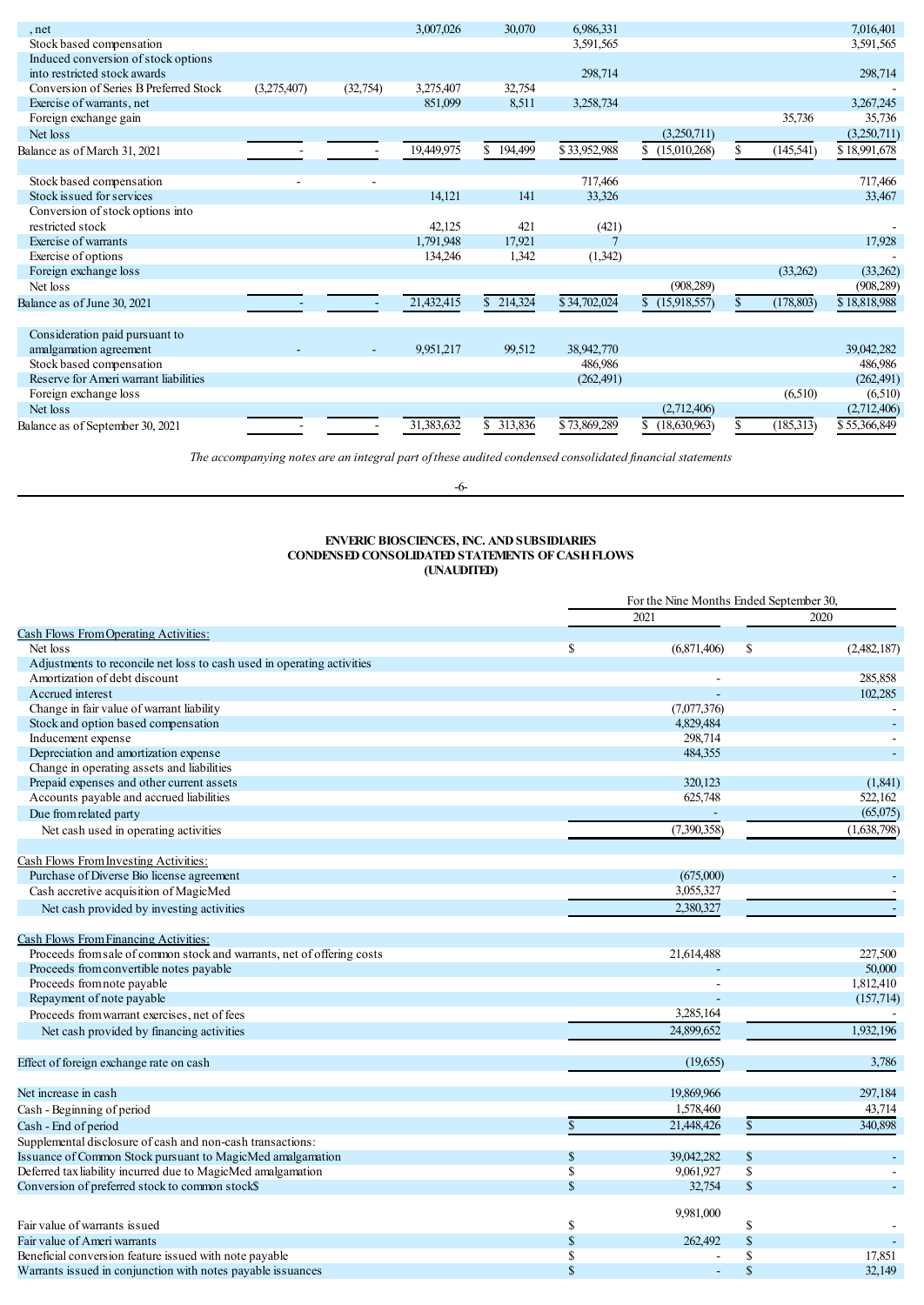| Common stock issued for accounts payable                                 | $\sim$           | 173,482 |
|--------------------------------------------------------------------------|------------------|---------|
| Common stock issued in conjunction with note payable modification        |                  | 45,725  |
| Conversion of related party advances and notes payable into common stock | $\sim$ 100 $\mu$ | 238,000 |
| Cash paid for interest                                                   | 5.191            | 388,143 |
| Cash paid for income taxes                                               |                  |         |

*The accompanying notes are an integral part of these unaudited condensed consolidated financial statements*

-7-

**Enveric Biosciences, Inc. andSubsidiaries Notes** to Unaudited Condensed Consolidated Financial Statements

# **NOTE1 - BUSINESS**

### *Nature of operations*

Enveric Biosciences, Inc. ("Enveric Biosciences, Inc." "Enveric" or the "Company") (formerly known as Ameri Holdings, Inc.) ("Ameri") is a pharmaceutical company developing innovative, evidence-based cannabinoid medicines. The head office of the Company is located in Naples, Florida.

On January 10, 2020, the Company entered into an Amalgamation Agreement (as amended on May 6, 2020), (the "Jay PharmaAmalgamation Agreement") with Jay Pharma Merger Sub, Inc.,a company organized under the laws of Canada and a wholly owned subsidiary of the Company ("Merger Sub"), Jay Pharma Inc.,a company organized under the laws of Canada ("Jay Pharma"), Jay Pharma ExchangeCo., Inc. a company organized under the laws of British Columbia and a wholly owned subsidiary of the Company ("ExchangeCo"), and Barry Kostiner, as the Company Representative, which provided that, among other things, Merger Sub and Jay Pharma would be amalgamated and would continue as one corporation ("Amalco"), with Amalco continuing as a direct wholly owned subsidiary of ExchangeCo and an indirect wholly owned subsidiary of Ameri, on the terms and conditions set forth in the Jay Pharma Amalgamation Agreement. On August 12, 2020, the Company, Jay Pharma and certain other signatories thereto entered into a tender agreement (the "Tender Agreement"), which provided that, among other things, Ameri would make a tender offer (the "Offer") to purchase all of the outstanding common shares of Jay Pharma for the number of shares of Enveric common stock equal to the exchange ratio set forth in the Tender Agreement, and Jay Pharma would become a whollyowned subsidiary of Ameri, on the terms and conditions set forth in the Tender Agreement. The Tender Agreement terminated and replaced in its entirety the Jay Pharma Amalgamation Agreement. On December 30, 2020, the Company, Jay Pharma, Merger Sub, and ExchangeCo completed the Offer and Jay Pharma became a wholly owned subsidiary of the Company. The transaction was treated as a reverse acquisition and recapitalization and accordingly, the historical financial statements prior to the date of the business combination in these unaudited condensed consolidated financial statements are those of Jay Pharma.

On May 24, 2021, the Company entered into an Amalgamation Agreement (the "Amalgamation Agreement") with 1306432 B.C. Ltd., a corporation existing under the laws of the Province of British Columbia and a wholly-owned subsidiary of the Company ("HoldCo"), 1306436 B.C. Ltd., a corporation existing under the laws of the Province of British Columbia and a wholly-owned subsidiary of HoldCo ("Purchaser"), and MagicMed Industries Inc., a corporation existing under the laws of the Province of British Columbia ("MagicMed"), pursuant to which, among other things, the Company, indirectly through Purchaser, acquired all of the outstanding securities of MagicMed in exchange for securities of the Company by way of an amalgamation under the British Columbia Business Corporations Act, upon the terms and conditions set forth in the Amalgamation Agreement, such that, upon completion of the Amalgamation (as defined herein), the amalgamated corporation ("Amalco") will be an indirect wholly-owned subsidiary of the Company. The Amalgamation was completed on September 16, 2021.

At the effective time of the Amalgamation (the "Effective Time"), holders of outstanding common shares of MagicMed (the "MagicMed Shares") received such number of shares of common stock of the Company ("Company Shares") representing, together with the Company Shares issuable upon exercise of the Warrants and the Converted Options (each as defined herein), approximately 36.6% of the issued and outstanding Company Shares (on a fully-diluted basis). The MagicMed Shares were initially converted into Amalco Redeemable Preferred Shares (as defined in the Amalgamation Agreement), which immediately following the Amalgamation were redeemed for 0.000001 of a Company Share. Following such redemption, the shareholders of MagicMed received additional Company Shares equal to the product of the Exchange Ratio (as defined in the Amalgamation Agreement) multiplied by the number of MagicMed Shares held by each such shareholder. Additionally, following the Effective Time (i) each outstanding MagicMed stock option was converted into and became an option to purchase (the "Converted Options") the number of Company Shares equal to the Exchange Ratio multiplied by the number of MagicMed Shares subject to such MagicMed stock option, and (ii) each holder of an outstanding MagicMed warrant (including Company Broker Warrants (as defined in the Amalgamation Agreement), the "Warrants") received upon exercise of such Warrant that number of Company Shares which the holder would have been entitled to receive as a result of the Amalgamation if, immediately prior to the date of the Amalgamation (the "Effective Date"), such holder had been the registered holder of the number of MagicMed Shares to which such holder would have been entitled if such holder had exercised such holder's Warrants immediately prior to the Effective Time (the foregoing collectively, the "Amalgamation"). In aggregate, holders of MagicMed Shares received 9,951,217 Company Shares, representing approximately 31.7% of the Company Shares following the consummation of the Amalgamation. The maximum number of Company Shares to be issued by the Company as in respect of the Warrants and Converted Options shall not exceed 7,404,101 Company Shares.

The aggregate number of Company Shares that the Company issued in connection with the Amalgamation (collectively, the "Share Consideration") was in excess of 20% of the Company's pre-transaction outstanding Company Shares.Accordingly, the Company sought and received stockholderapproval of the issuance of the Share Consideration in the Amalgamation in accordance with the NASDAQListing Rules.

Pursuant to the terms of the Amalgamation Agreement, the Company appointed, effective as of the Effective Time two individuals selected by MagicMed to the Company Board of Directors, Dr. Joseph Tuckerand Dr. Brad Thompson.

-8-

### **Enveric Biosciences, Inc. andSubsidiaries Notes** to Unaudited Condensed Consolidated Financial Statements

The Amalgamation Agreement contained representations and warranties, closing deliveries and indemnification provisions customary for a transaction of this nature. The closing of the Amalgamation was conditioned upon, among other things, (i) the Share Consideration being approved for listing on Nasdaq, (ii) the effectiveness of a Registration Statement on FormS-4 registering the Share Consideration and (iii) the approval (a) of the MagicMed stockholders of the Amalgamation and (b) of the Company's stockholders of each of the Amalgamation and the issuance of the Share Consideration in the Amalgamation. The closing of the Amalgamation occurred on September 16, 2021.

MagicMed Industries develops and commercializes psychedelic-derived pharmaceutical candidates. MagicMed's psychedelic derivatives library, the Psybrary<sup>™</sup>, is an essential building block from which industry can develop new patented products. The initial focus of the Psybrary™ is on psilocybin and DMT derivatives, and it is then expected to be expanded to other psychedelics.

As of September 30, 2021, the accounting for the Amalgamation with MagicMed is provisional pending the calculation of the final purchase price, finalization of the opening balances sheet, the final valuation report,and allocation of the totalconsideration transferred.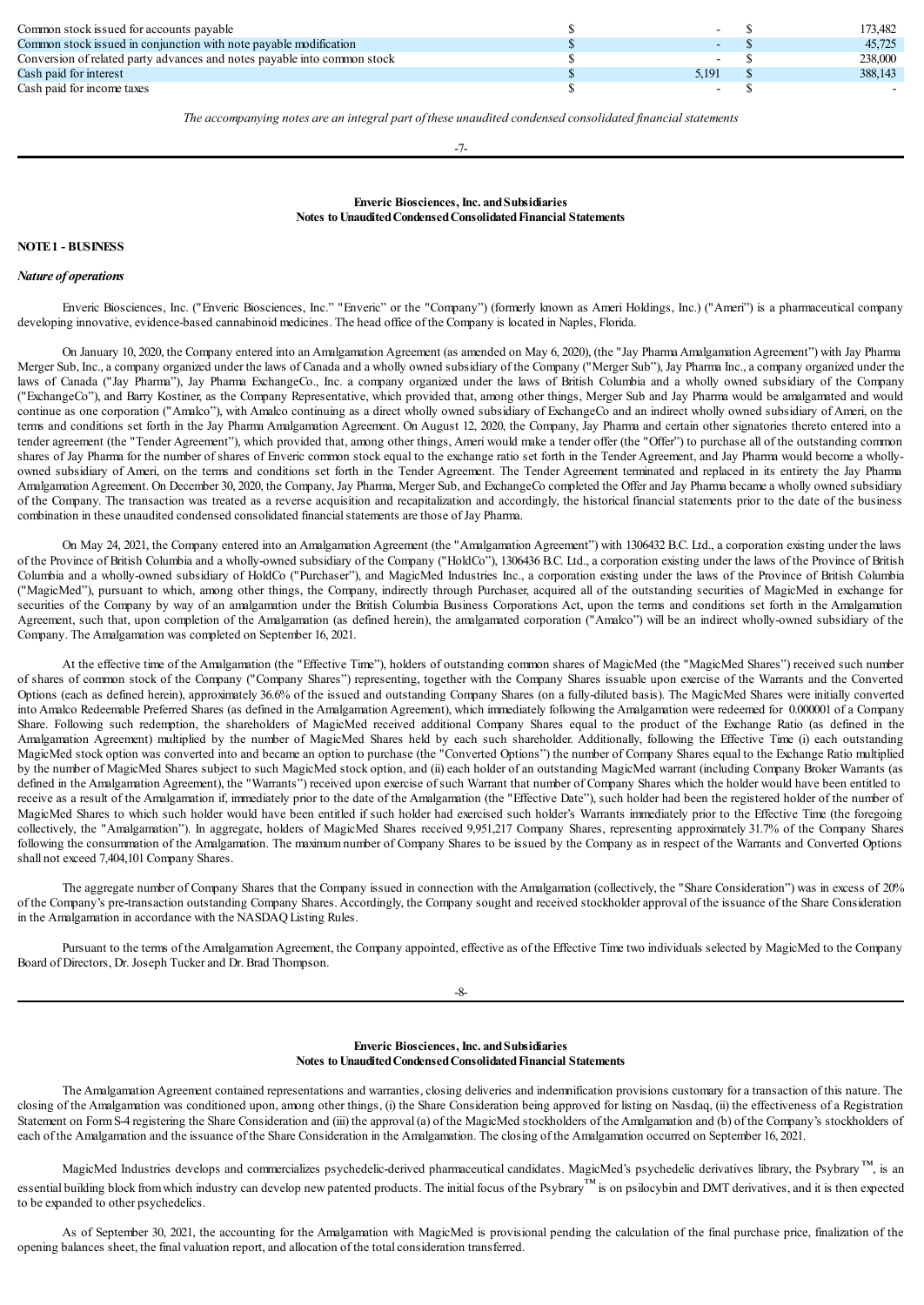## *LIQUIDITYANDOTHERUNCERTANTIES*

The unaudited condensed consolidated financial statements have been prepared in conformity with generally accepted accounting principles in the United States ("U.S. GAAP"), which contemplate continuation of the Company as a going concern. The Company is in a development stage and has incurred losses each year since inception and has experienced negative cash flows fromoperations in each year since inception and has an accumulated deficit of approximately \$18,630,963 as of September 30, 2021. Based on the current development plans and other operating requirements, the Company believes that the existing cash on hand at September 30, 2021 is sufficient to fund operations forat least the next twelve months following the filing of these unaudited condensed consolidated financialstatements.

During 2020 and continuing into 2021, the world has been, and continues to be, impacted by the novel coronavirus (COVID-19) pandemic. COVID-19 (including its variants and mutations) and measures to prevent its spread impacted our business in a number of ways. The impact of these disruptions and the extent of their adverse impact on our financial and operating results will be dictated by the length of time that such disruptions continue, which will, in turn, depend on the currently unknowable duration and severity of the impacts of COVID-19,and among other things, the impact of governmentalactions imposed in response to COVID-19 and individuals'and companies'risk tolerance regarding health matters going forward and developing strain mutations.

### **NOTE2 – SUMMARYOFSIGNIFICANTACCOUNTINGPOLICIES**

# *Basis of Presentation and Principal ofConsolidation*

The accompanying unaudited condensed consolidated financial statements have been prepared in accordance with U.S. GAAP for interim financial information and Article 8 of Regulation S-X. Accordingly, they do not include all of the information and footnotes required by U.S. GAAP for complete financial statements. Management's opinion is that all adjustments (consisting of normal accruals) considered necessary for a fair presentation have been included. Operating results for the three and nine months ended September 30, 2021 are not necessarily indicative of the results that may be expected for the year ending December 31, 2021. These unaudited condensed consolidated financial statements should be read in conjunction with the consolidated financial statements for the year ended December 31, 2020 and related notes thereto included in the Company's Annual Report on Form10-K filed with the SEC on April 1, 2021. The unaudited condensed consolidated financial statements represent the consolidation of the Company and its subsidiaries in conformity with U.S. GAAP. All intercompany transactions have been eliminated in consolidation.

### *Use ofEstimates*

The preparation of the unaudited condensed consolidated financial statements in conformity with U.S. GAAP requires management to make estimates and assumptions that affect the reported amount of assets and liabilities at the date of the financial statements and expenses during the periods reported. By their nature, these estimates are subject to measurement uncertainty and the effects on the financial statements of changes in such estimates in future periods could be significant. Significant areas requiring management's estimates and assumptions include determining the fair value of transactions involving common stock and the valuation of stock-based compensation, accruals associated with third party providers supporting research and development efforts, estimated fair values of long lives assets used to record impairment charges related to intangible assets, acquired in-process research and development ("IPR&D), and goodwill, and allocation of purchase price in business acquisitions. Actual results could differ fromthose estimates.

$$
-9-
$$

### **Enveric Biosciences, Inc. and Subsidiaries Notes to Unaudited Condensed Consolidated Financial Statements**

### *ForeignCurrency Translation*

From inception through December 31, 2020, the reporting currency of the Company was the United States dollar while the functional currency of the Company was the Canadian dollar. FromJanuary 1, 2021 through September 30, 2021, the reporting currency of the Company remained the United States dollar, with a portion of transactions being denominated in Canadian dollars. As a result, the Company is subject to exposure from changes in the exchange rates of the Canadian dollar and the U.S. dollar.

The Company has not entered into any financial derivative instruments that expose it to materialmarket risk, including any instruments designed to hedge the impact of foreign currency exposures. The Company may, however, hedge such exposure to foreign currency exchange fluctuations in the future.

### *Warrant Liability*

The Company evaluates all of its financial instruments, including issued stock purchase warrants, to determine if such instruments are derivatives orcontain features that qualify as embedded derivatives, pursuant to ASC 480 and FASBASC Topic 815, "Derivatives and Hedging" ("ASC 815"). The Company accounts for warrants for shares of the Company's common stock that are not indexed to its own stock as derivative liabilities at fair value on the unaudited condensed consolidated balance sheet. The Company accounts for common stock warrants with put options as liabilities under ASC 480. Such warrants are subject to remeasurement at each unaudited condensed consolidated balance sheet date and any change in fair value is recognized as a component of other expense on the unaudited condensed consolidated statement of operations. The Company will continue to adjust the liability forchanges in fair value until the earlier of the exercise orexpiration of such common stock warrants.At that time, the portion of the warrant liability related to such common stockwarrants will be reclassified to additional paid-in capital.

### *Of ering Costs*

The Company allocates offering costs to the different components of the capital raise on a pro rata basis. Any offering costs allocated to common stock are charged directly to additional paid-in capital.Any offering costs allocated to warrant liabilities are charged to generaland administrative expenses on the Company's unaudited condensed consolidated statement of operations.

### *Net Loss per Share*

Basic net loss pershare is computed by dividing net loss by the weighted average number ofshares ofcommon stock outstanding during the period. Diluted earnings per share is computed using the weighted average number ofcommon shares and, if dilutive, potentialcommon shares outstanding during the period. Potentialcommon shares consist of the incrementalcommon shares issuable upon the exercise of stock options and warrants (using the treasury stockmethod)and convertible notes. The computation of basic net loss per share for the three and nine months ended September 30, 2021 and 2020 excludes potentially dilutive securities. The computations of net loss per share for each period presented is the same for both basic and fully diluted.

Potentially dilutive securities outlined in the table below have been excluded from the computation of diluted net loss per share for the three and nine months ended September 30, 2021 and 2020 because the effect of their inclusion would have been anti-dilutive.

|                                             | For the three and nine months ended<br><b>September 30, 2021</b> | For the three and nine months ended<br><b>September 30, 2020</b> |
|---------------------------------------------|------------------------------------------------------------------|------------------------------------------------------------------|
| Warrants to purchase shares of common stock | 10.576.654                                                       | 332.854                                                          |
| Convertible notes                           |                                                                  | 139.721                                                          |
| Restricted stock units                      | 5,775,171                                                        |                                                                  |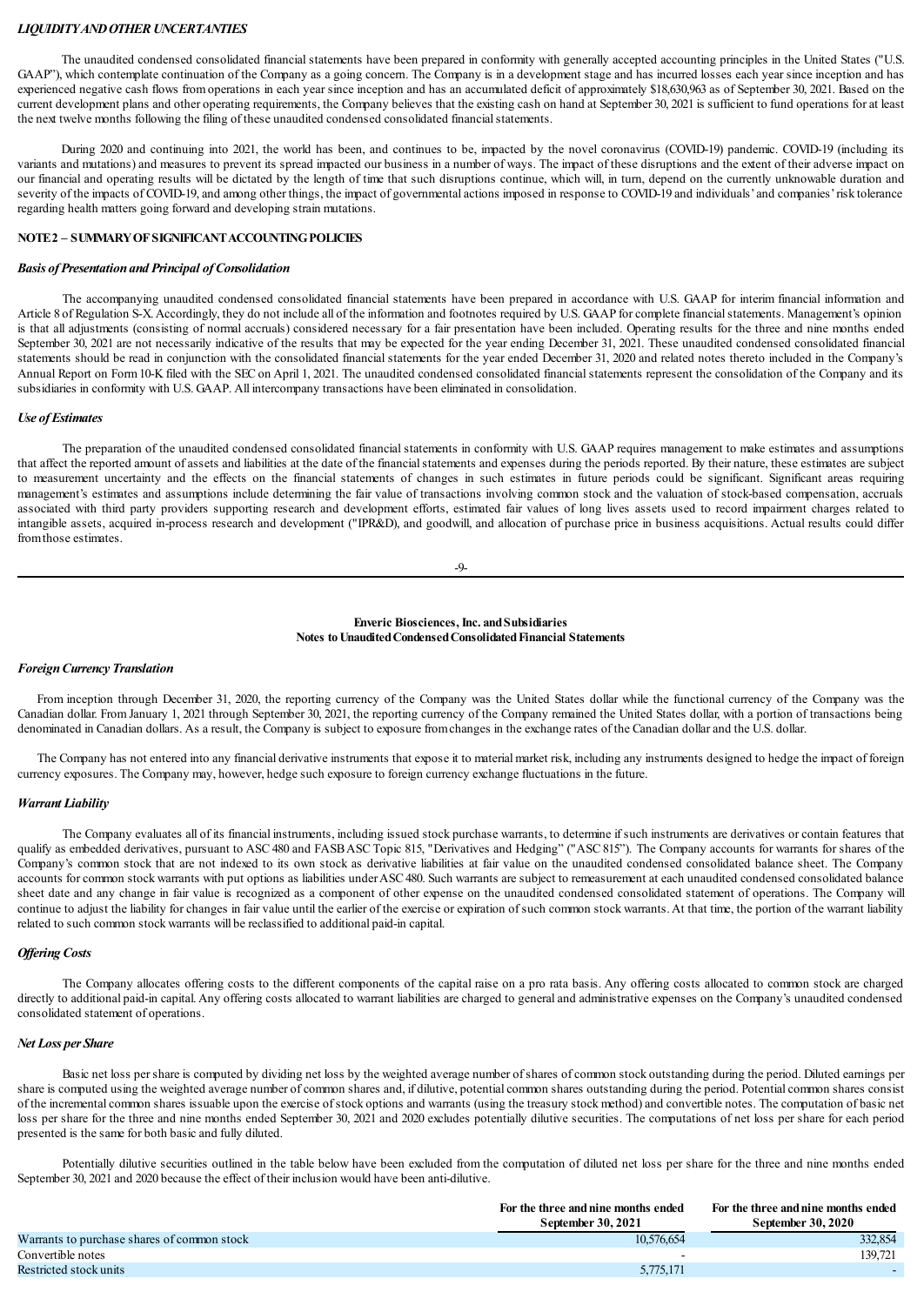| Restricted stock awards                    | 28.861     |          |
|--------------------------------------------|------------|----------|
| Options to purchase shares of common stock | 1.147.334  | 797,372  |
| Total potentially dilutive securities      | 17.528.020 | .269.947 |
|                                            |            |          |

-10-

# **Enveric Biosciences, Inc. and Subsidiaries Notes** to Unaudited Condensed Consolidated Financial Statements

# *Fair Value Measurement*

The Company follows Accounting Standards Codification ("ASC") 820–10 "Fair Value Measurement" of the Financial Accounting Standards Board's ("FASB") Accounting Standards Codification to measure the fair value of its financial instruments and disclosures about fair value of its financial instruments. ASC 820–10 establishes a framework for measuring fair value and expands disclosures about fair value measurements. To increase consistency and comparability in fair value measurements and related disclosures, ASC 820-10 establishes a fair value hierarchy which prioritizes the inputs to valuation techniques used to measure fair value into three (3) broad levels.

The three (3) levels of fair value hierarchy defined by ASC820–10 are described below:

*Level 1* Quoted market prices available in active markets for identical assets or liabilities as of the reporting date.

*Level 2* Pricing inputs other than quoted prices in active markets included in Level 1, which are either directly or indirectly observable as of the reporting date.

*Level 3* Pricing inputs that are generally unobservable inputs and not corroborated by market data.

Financial assets or liabilities are considered Level 3 when their fair values are determined using pricing models, discounted cash flow methodologies or similar techniques and at least one significant modelassumption or input is unobservable.

The fair value hierarchy gives the highest priority to quoted prices (unadjusted) in active markets for identicalassets or liabilities and the lowest priority to unobservable inputs. If the inputs used to measure the financial assets and liabilities fall within more than one level described above, the categorization is based on the lowest level input that is significant to the fair value measurement of the instrument.

The carrying amounts of the Company's financialassets and liabilities, such as cash, prepaid expenses and other current assets, accounts payable and accrued expenses approximate their fair values due to the short-termnature of these instruments.

The Company uses Level 3 of the fair value hierarchy to measure the fair value of its warrant liabilities. The Company revalues such liabilities at every reporting period and recognizes gains or losses as change in fair value of warrant liabilities in the unaudited condensed consolidated statements of operations that are attributable to the change in the fair value of the warrant liabilities.

The following table provides the financial liabilities measured on a recurring basis and reported at fair value on the unaudited condensed consolidated balance sheet as of September 30, 2021 and indicates the fair value hierarchy of the valuation inputs the Company utilized to determine such fair value:

|                                                                              | Level | September 30, 2021 |
|------------------------------------------------------------------------------|-------|--------------------|
| Warrant liabilities – January Warrants                                       |       | 1.487.234          |
| Warrant liabilities – February Warrants                                      |       | 1.416.391          |
| Put rights in warrants issued prior to and surviving amalgamation with Ameri |       | 262,491            |
| Fair value as of September 30, 2021                                          |       | 3.166.116          |

The Company had no assets or liabilities measured at fair value on December 31, 2020.

Both the January and February Warrants are classified as Level 3, for which there is no current market for these securities such as the determination of fair value requires significant judgment or estimation. Changes in fair value measurement categorized within Level 3 of the fair value hierarchy are analysed each period based on changes in estimates orassumptions and recorded as appropriate.

# *Initial measurement*

|                         |        | January Warrants<br>January 13, 2021 |               | February Warrants<br>February 12, 2021 |
|-------------------------|--------|--------------------------------------|---------------|----------------------------------------|
| Term (years)            |        | 5.0                                  |               | 5.0                                    |
| Stock price             |        | 4.21                                 | £.            | 4.62                                   |
| Exercise price          |        | 4.95                                 | S             | 4.90                                   |
| Dividend yield          |        | $0.0\%$                              |               | $0.0\%$                                |
| Expected volatility     |        | 84.7%                                |               | 84.7%                                  |
| Risk free interest rate |        | 0.5%                                 |               | $0.5\%$                                |
|                         |        |                                      |               |                                        |
| Number of shares        |        | 1,821,449                            |               | 1,714,005                              |
| Value (per share)       |        | 2.66                                 | <sup>\$</sup> | 3.00                                   |
|                         |        |                                      |               |                                        |
|                         | $-11-$ |                                      |               |                                        |

# **Enveric Biosciences, Inc. and Subsidiaries**

**Notes** to Unaudited Condensed Consolidated Financial Statements

### *Subsequent measurement*

The following table presents the changes in fair value of the warrant liabilities:

|                                    | <b>Warrants</b><br>Januarv |  | February Warrants | Total Warrant Liability |  |  |
|------------------------------------|----------------------------|--|-------------------|-------------------------|--|--|
| Fair value as of December 31, 2020 |                            |  |                   |                         |  |  |
| Initial value of warrant liability | 4,846,000                  |  | 5.135.000         | 9.981,000               |  |  |
| Change in fair value               | (3.358,767)                |  | 3.718.609         | (7,077,376)             |  |  |

Fair value of put rights in warrants issued prior to and surviving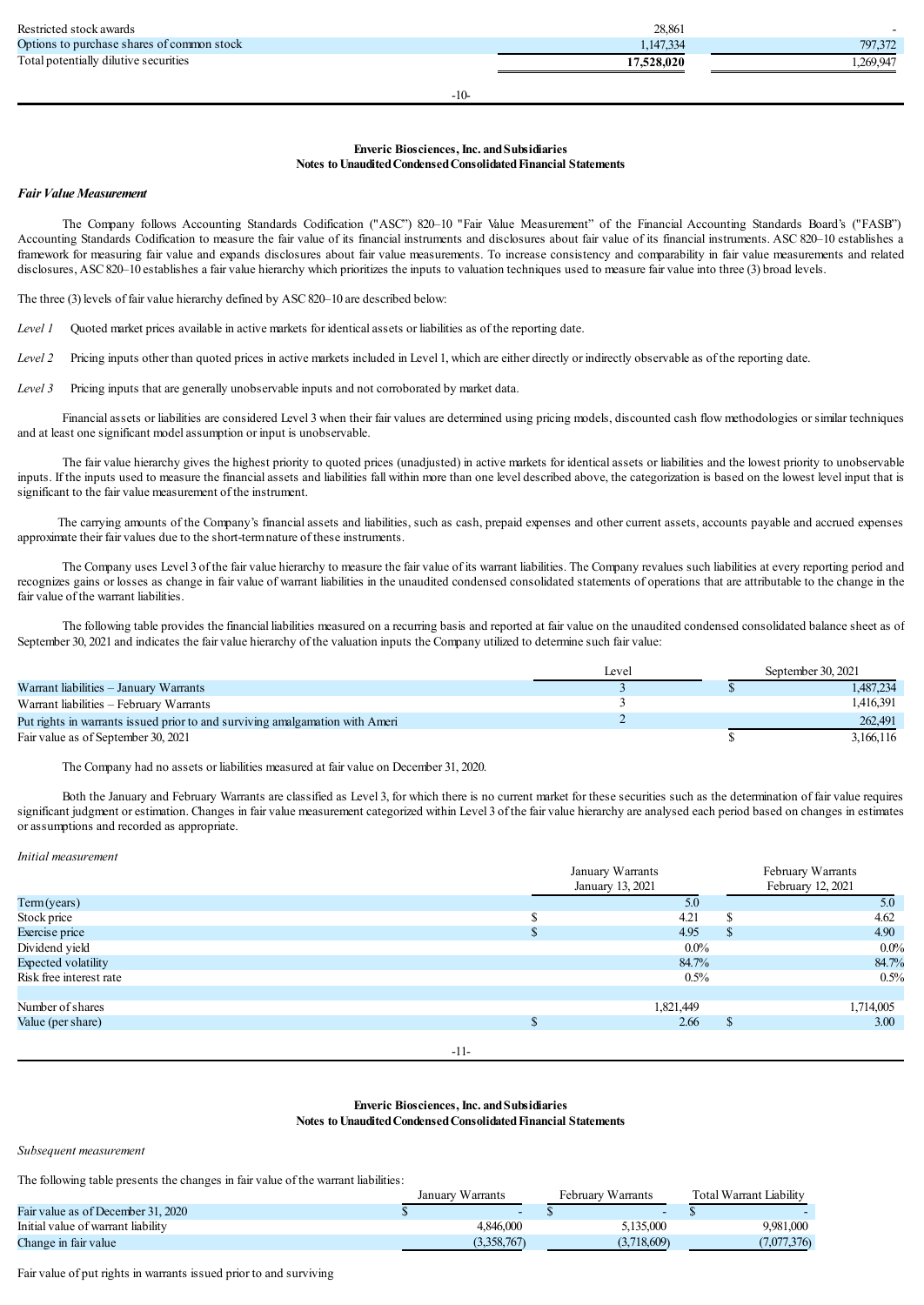| amalgamation with Ameri             |          |         | 262,491  |
|-------------------------------------|----------|---------|----------|
| Fair value as of September 30, 2021 | .487.234 | 416.391 | .166.116 |

The key inputs into the Black Scholes valuation model for the Level 3 valuations as of September 30, 2021 are below:

|           |                  | February Warrants |
|-----------|------------------|-------------------|
| 4.3       |                  | 4.3               |
| 2.07      |                  | 2.07              |
| 4.95      |                  | 4.90              |
| $0.0\%$   |                  | $0.0\%$           |
| 77.1%     |                  | 76.7%             |
| 0.98%     |                  | 0.98%             |
|           |                  |                   |
| 1,821,449 |                  | 1,714,005         |
| 0.82      |                  | 0.83              |
|           | January Warrants |                   |

Certain warrants issued by Ameri prior to the December 30, 2020 amalgamation with the Company, and containing put rights, remain outstanding and operative, with the put rights contained therein representing a liability to the Company classified as Level 2, due to the pricing input per warrant share, prior to adjustment for the reverse split subsequent to issuance of the warrants, and the number of warrant shares being directly observable as of the reporting date.

### **Business Combinations**

The Company accounts for business combinations under Financial Accounting Standards Board ("FASB") Accounting Standards Codification("ASC") 805 "Business Combinations" using the acquisition method of accounting, and accordingly, the assets and liabilities of the acquired business are recorded at their fair values at the date of acquisition. For transactions that are business combinations, the Company evaluates the existence of goodwill. Goodwill represents the excess purchase price over the fair value of the tangible net assets and intangible assets acquired in a business combination. ASC 805-10 also specifies criteria that intangible assets acquired in a business combination must meet to be recognized and reported apart fromgoodwill. .Allacquisition costs are expensed as incurred. Upon acquisition, the accounts and results of operations are consolidated as of and subsequent to the acquisition date.

The estimated fair value of net assets acquired, including the allocation of the fair value to identifiable assets and liabilities, was determined using established valuation techniques. A fair value measurement is determined as the price the Company would receive to sellan asset or pay to transfer a liability in an orderly transaction between market participants at the measurement date. In the context of purchase accounting, the determination of fair value often involves significant judgments and estimates by management, including the selection of valuation methodologies, estimates of future revenues, costs and cash flows, discount rates, and selection of comparable companies. The estimated fair values reflected in the purchase accounting are subject to management's judgment.

### **Intangible Assets**

Intangible assets consist of in-process research and development acquired. The intangible assets are valued using the discounted cash flows method. The Company assesses the carrying value of its intangible assets for impairment each year. License agreements are recorded at cost and amortized over the life of the license.

Intangible assets related to acquired IPR&D projects are considered to be indefinite-lived until the completion or abandonment of the associated research and development efforts. During the period the assets are considered indefinite-lived, they will not be amortized but will be tested for impairment. Impairment testing is performed at least annually or when a triggering event occurs that could indicate a potential impairment. Ifand when development is complete, which generally occurs when regulatory approval to market a product is obtained, the associated assets are deemed finite-lived and are amortized overa period that best reflects the economic benefits provided by these assets.

#### -12-

# **Enveric Biosciences, Inc. andSubsidiaries Notes** to Unaudited Condensed Consolidated Financial Statements

### **Research andDevelopment**

Research and development expenses are charged to operations as incurred. Research and development expenses include, among other things, internal and external costs associated with preclinical development, pre-commercialization manufacturing expenses, and clinical trials. The Company accrues for costs incurred as the services are being provided by monitoring the status of the trial or services provided and the invoices received from its external service providers. In the case of clinical trials, a portion of the estimated cost normally relates to the projected cost to treat a patient in the trials, and this cost is recognized based on the number of patients enrolled in the trial. As actual costs become known, the Company adjusts its accruals accordingly.

### **Stock-BasedCompensation**

The Company recognizes compensation expense for all equity-based payments in accordance with ASC 718 "Compensation – Stock Compensation" which addresses the accounting for stock-based payment transactions, requiring such transactions to be accounted for using the fair value method. Awards of shares for property or services are recorded at the more readily measurable of the estimated fair value of the stock award and the estimated fair value of the service. The Company uses the Black-Scholes optionpricing model to determine the grant date fair value of stock-based awards under ASC 718. The estimated fair value is amortized as a charged to earnings on a straight-line basis depending on the terms and conditions of the award, and the nature of the relationship of the recipient of the award to the Company. The Company records the grant date fair value in line with the period over which it was earned. For employees and consultants, this is typically considered to be the vesting period of the award . Under fair value recognition provisions, the Company accounts for forfeitures when they occur. Stock-based compensation expense recognized in the financialstatements is reduced by the actual awards forfeited.

Restricted stock units, restricted stock awards, and stock options are granted at the discretion of the Compensation Committee of the Company's board of directors (the "Board of Directors"). These awards are restricted as to the transfer of ownership and generally vest over the requisite service periods, typically overa 12 to 48-month period.

# *Segment Reporting*

The Company determines its reporting units in accordance with FASBASC 280, " *Segment Reporting*" ("ASC 280"). The Company evaluates a reporting unit by first identifying its operating segments under ASC 280. The Company then evaluates each operating segment to determine if it includes one or more components that constitute a business. If there are components within an operating segment that meet the definition of a business, the Company evaluates those components to determine if they must be aggregated into one or more reporting units. Ifapplicable, when determining if it is appropriate to aggregate different operating segments, the Company determines if the segments are economically similar and, if so, the operating segments are aggregated. The Company has one operating segment and reporting unit. The Company is organized and operated as one business. Management reviews its business as a single operating segment, using financialand other information rendered meaningful only by the fact that such information is presented and reviewed in the aggregate.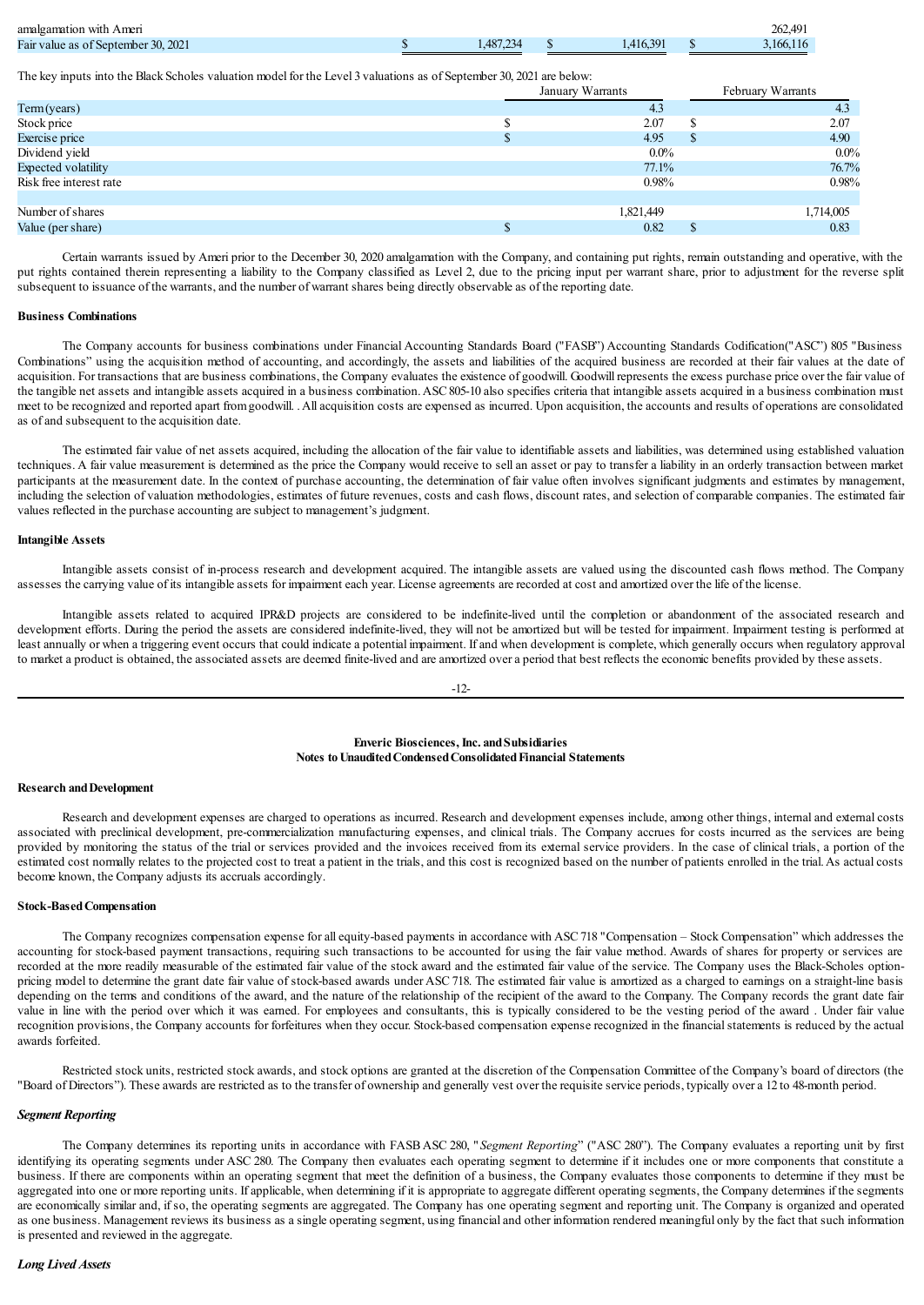Property and equipment and intangible assets are recorded at cost. Major property additions, replacements, and betterments are capitalized, while maintenance and repairs that do not extend the useful lives ofan asset oradd newfunctionality are expensed as incurred. Depreciation and amortization are recorded using the straight-line method over the respective estimated useful lives of the Company's long-lived assets. The estimated useful lives are typically 3 to 5 years for office furniture and equipment and are depreciated on a straight-line basis. The estimated useful life of the Company's intellectual property is equal to the term of the related license, if applicable or 10 years and is amortized on a straight-line basis

The Company reviews its long-lived assets for impairment whenever events or changes indicate that the carrying value of the long-lived assets may not be fully recoverable. In cases where the Company does not expect to recover its carrying costs, an impairment charge is recorded. The Company measures and records impairment losses on its long-lived assets when indicators of impairment are present and the undiscounted cash flows estimated to be generated by those assets are less than theircarrying amount. Considerable judgment by management is necessary to estimate undiscounted future operating cash flows and fair values and, accordingly, actual results could vary significantly fromsuch estimates.

# **Goodwill**

The Company tests goodwill for potential impairment at least annually, or more frequently if an event or other circumstance indicates that the Company may not be able to recover the carrying amount of the net assets of the reporting unit. The Company has determined that the reporting unit is the entire company, due to the integration of all of the Company's activities. In evaluating goodwill for impairment, the Company may assess qualitative factors to determine whether it is more likely than not (that is, a likelihood of more than 50%) that the fair value of a reporting unit is less than its carrying amount. If the Company bypasses the qualitative assessment, or if the Company concludes that it is more likely than not that the fair value of a reporting unit is less than its carrying value, then the Company performs a quantitative impairment test by comparing the fair value of a reporting unit with its carrying amount. There was no impairment of goodwill for the three and nine months ended September 30, 2021.

### *Income Taxes*

The Company utilizes an asset and liability approach for financial accounting and reporting for income taxes. The provision for income taxes is based upon income or loss after adjustment for those permanent items that are not considered in the determination of taxable income. Deferred income taxes represent the tax effects of differences between the financial reporting and taxbasis of the Company's assets and liabilities at the enacted taxrates in effect for the years in which the differences are expected to reverse.

The Company evaluates the recoverability of deferred taxassets and establishes a valuation allowance when it is more likely than not that some portion orall the deferred tax assets will not be realized. Management makes judgments as to the interpretation of the tax laws that might be challenged upon an audit and cause changes to previous estimates of tax liabilities. In management's opinion, adequate provisions for income taxes have been made. If actual taxable income by tax jurisdiction varies from estimates, additionalallowances or reversals of reserves may be necessary.

Taxbenefits are recognized only for taxpositions that are more likely than not to be sustained upon examination by taxauthorities. The amount recognized is measured as the largest amount of benefit that is greater than 50 percent likely to be realized upon settlement. A liability for "unrecognized tax benefits" is recorded for any tax benefits claimed in the Company's tax returns that do not meet these recognition and measurement standards. As of September 30, 2021 and December 31, 2020, no liability for unrecognized tax benefits was required to be recorded.

The Company's policy for recording interest and penalties associated with tax audits is to record such items as a component of operating expenses. There were no amounts accrued for penalties and interest for the years ended December 31, 2020 and 2019. The Company does not expect its uncertain tax positions to change during the next twelve months. Management is currently unaware of any issues under review that could result in significant payments, accruals or material deviations from its position.

The Company has identified its United States and Canadian federal tax return, its state and provincial tax returns in Florida,Alberta (Canada) and Ontario (Canada) as its "major" tax jurisdictions. The Company is in the process of filing its corporate tax returns for the years ended December 31, 2020 and December 31, 2019. Net operating losses for these periods will not be available to reduce future taxable income until the returns are filed.

# *Recent Accounting Pronouncements*

In December 2019, the Financial Accounting Standards Board ("FASB") issued ASU No. 2019-12, Income Taxes (Topic 740: Simplifying the Accounting for Income Taxes ("ASU2019-12"), which removes certain exceptions to the general principles in Topic 740. ASU2019-12 is effective for the fiscal years beginning after December 15, 2020, with early adoption permitted. The adoption of this guidance did not have a material impact on the Company's unaudited condensed consolidated financialstatements.

In October 2020, the FASB issued ASU 2020-10, "Codification Improvements." The new accounting rules improve the consistency of the Codification by including all disclosure guidance in the appropriate Disclosure Section (Section 50) that had only been included in the Other Presentation Matters Section (Section 45) of the Codification. Additionally, the new rules also clarify guidance across various topics including defined benefit plans, foreign currency transactions, and interest expense. The new accounting rules were effective for the Company in the first quarter of 2021. The adoption of the new accounting rules did not have a material impact on the Company's unaudited condensed consolidated financial statements.

| I<br>I<br><b>STATISTICS</b> |
|-----------------------------|
|-----------------------------|

# **Enveric Biosciences, Inc. and Subsidiaries Notes** to Unaudited Condensed Consolidated Financial Statements

In May 2021, the FASB issued ASU No. 2021-04, Earnings Per Share (Topic 260), Debt—Modifications and Extinguishments (Subtopic 470-50), Compensation—Stock Compensation (Topic 718), and Derivatives and Hedging—Contracts in Entity's Own Equity (Subtopic 815-40): Issuer's Accounting for Certain Modifications or Exchanges of Freestanding Equity-Classified Written Call Options. The amendments in ASU No. 2021-04 provides guidance to clarify and reduce diversity in an issuer's accounting for modifications or exchanges of freestanding equity-classified written call options (for example, warrants) that remain equity classified after modification or exchange. The amendments in this ASU No. 2021-04 are effective for all entities for fiscal years beginning after December 15, 2021, and interim periods within those fiscal years, with early adoption permitted, including interimperiods within those fiscal years.As a result, the Company will not be required to adopt ASU 2021-04 until January 1, 2022. The Company is currently evaluating the impact of the adoption of this principle on the Company's unaudited condensed consolidated financialstatements.

### **NOTE3 – INTANGIBLEASSETS**

As of September 30, 2021, the Company's intangible assets consisted of:

|                                        | Useful Life | Gross<br>Accumulated<br>Carrying<br>Amortization<br>Amount |            | Net        |            |
|----------------------------------------|-------------|------------------------------------------------------------|------------|------------|------------|
| Skincare Assets and License Agreements | 4 years     |                                                            | 1.944.689  | (508, 324) | 1,436,365  |
| Diverse Bio License Agreement          | 4 years     |                                                            | 675,000    | (84,376)   | 590,624    |
| In process research and development    | Indefinite  |                                                            | 36,246,678 |            | 36,246,678 |
| Total                                  |             |                                                            | 38,866,367 | (592,700)  | 38,273,667 |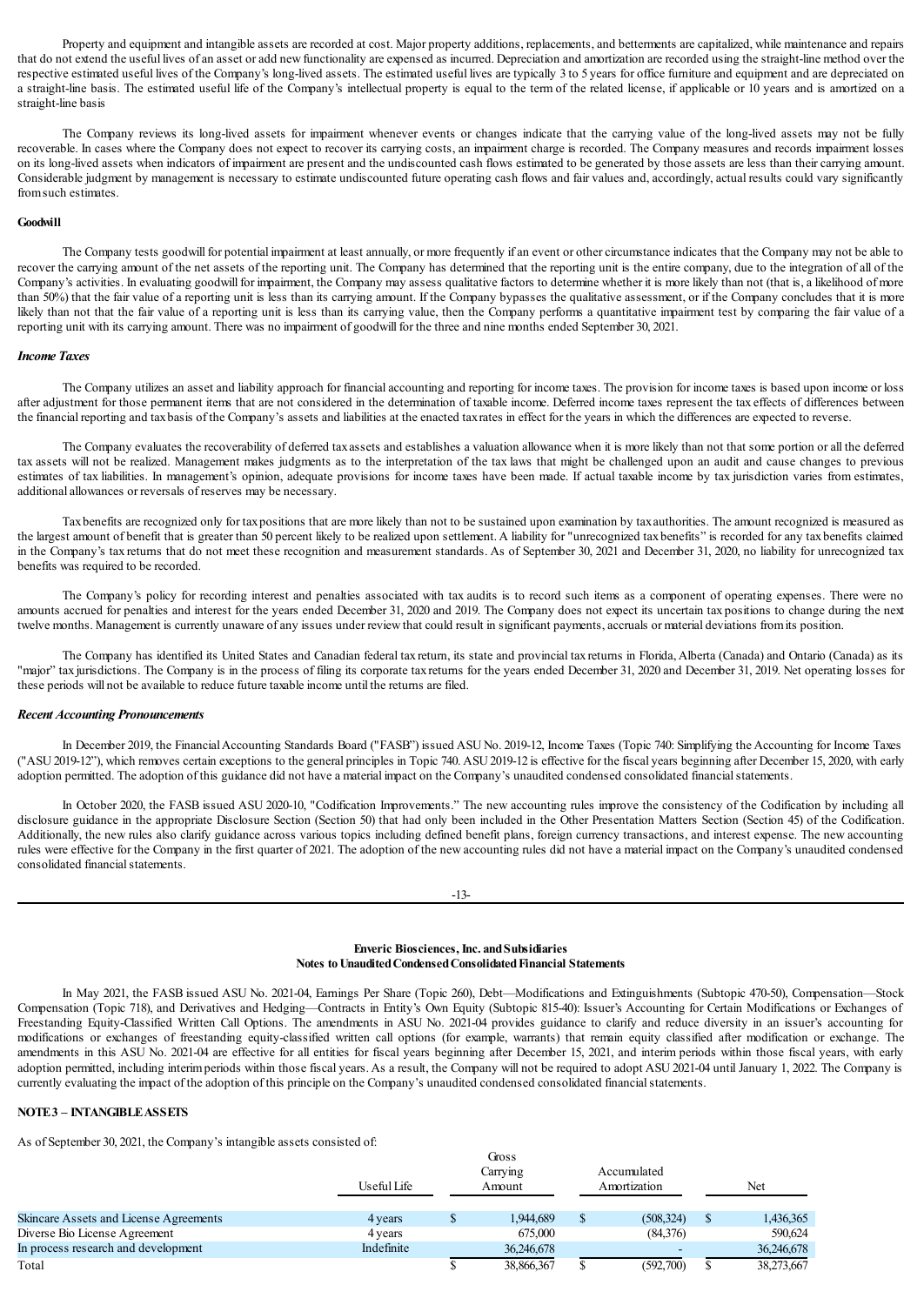During the three months ended September 30, 2021 and 2020, the Company recognized amortization expense of \$170,692 and \$0, respectively. During the nine months ended September 30, 2021 and 2020, the Company recognized amortization expense of \$481,351 and \$0, respectively.

#### *Acquisition ofDiverse Bio License Agreement*

On March 5, 2021, the Company entered into an Exclusive License Agreement (the "DB Agreement") with Diverse Biotech, Inc. ("Diverse"), pursuant to which the Company acquired an exclusive, perpetual license to develop five therapeutic candidates (collectively, the "Agents") with the goal of alleviating the side effects that cancer patients experience. Under the terms of the DBAgreement, Diverse has granted the Company an exclusive license to its intellectual property rights covering the Agents and its products. In exchange, the Company has granted Diverse the right to information relating to the Agents developed for the express purpose of using such information to obtain patent rights, which right terminates upon the issuance or denial of the patent rights.

Under the DBAgreement, the Company will maintain sole responsibility and ownership of the development and commercialization of the Agents and its products. Diverse has agreed not to develop or commercialize any agent or product that would compete with the Agents, or its products containing the Agents, at any time during or after the term of the DBAgreement. If Diverse intends to license, sell, or transferany other molecules linked with cannabinoids not granted to the Company under the terms of the DBAgreement, the Company will have the first right, but not the obligation, to negotiate an agreement with Diverse for such cannabinoids. The Company has also agreed to pay Diverse an upfront investment payment in the amount of \$675,000, as well as a running royalty starting with the first commercial sale by the Company to a third party in an arms'-length transaction.

-14-

# **Enveric Biosciences, Inc. and Subsidiaries Notes** to Unaudited Condensed Consolidated Financial Statements

The term of the DB Agreement shall continue for as long as the Company intends to develop or commercialize the new drugs, unless earlier terminated by either Party. The Agreement may be terminated by either party upon ninety (90) days written notice of an uncured material breach or in the event of bankruptcy or insolvency. In addition, the Company has the right to terminate the DBAgreement at any time upon sixty (60) days' prior written notice to Diverse.

### *In process research and development*

Please refer to Note 6, Business Combination with MagicMed Industries.

### **NOTE4 – COMMITMENTS ANDCONTINGENCIES**

The Company is periodically involved in legal proceedings, legal actions and claims arising in the normal course of business. Management believes that the outcome of such legal proceedings, legal actions and claims will not have a significant adverse effect on the Company's financial position, results of operations or cash flows.

# *StockholderDemand Letters*

On January 21, 2021, the Company received a stockholder litigation demand letter fromthe law firmof Purcell Julie & Lefkowitz LLP, on behalf of James Self, a purported stockholder of the Company. The letter demands that the Company (i) deem ineffective the December 30, 2020 amendment to our Amended and Restated Certificate of Incorporation in which the Company effected a one-for-four reverse stock split of its common stock due to the manner in which non-votes by brokers were tabulated, (ii) seek appropriate relief for damages allegedly suffered by the company and its stockholders or seek a valid stockholder approval of the amendment and reverse stock split, and (iii) adopt adequate internal controls to prevent a recurrence of the alleged misconduct. The Company disputes that the amendment was ineffective or that there were any inadequate internal controls related to the same. However, to eliminate any questions about the amendment, the Company ratified the amendment at a special stockholders' meeting pursuant to Section 204 of the Delaware General Corporation Law. This special stockholders' meeting occurred on May 14, 2021. On May 14, 2021, the Company filed a certificate of validation with the State of Delaware to ratify the reverse stock split on December 30, 2020. The purported stockholder thereafter agreed that the changes mooted his potential claims, and the Amalgamation successfully closed. The Company paid \$65,000 to the purported stockholder's counsel in connection with the changes effected.

On July 14, 2021, the Company received a stockholder demand letter fromthe law firmof Rigrodsky Law P.A., on behalf of Matthew Whitfield,a purported stockholder of the Company, alleging that the registration statement (the "Amalgamation Registration Statement") filed by the Company with the SEC on June 21, 2021 omitted material information with respect to the Amalgamation and requesting that the Company and the Company board of directors provide certain corrective disclosures in an amendment or supplement to the Amalgamation Registration Statement. The Company does not believe the request had merit, but made certain changes to the Amalgamation Registration Statement, which it believes sufficed to answer the purported stockholder's demands. The purported stockholder thereafter agreed that the changes mooted his potential claims, and the Amalgamation successfully closed. The Company agreed to pay \$30,000 to the purported stockholder's counsel in connection with the changes to the Amalgamation Registration Statement. This amount was accrued as of, and paid subsequent to September 30, 2021.

On July 22, 2021, the Company received a DGCL Section 220 books and records demand letter from the law firm of Kahn Swick & Foti, on behalf of Scott Waller, a purported stockholder of the Company, seeking access to certain books and records of the Company in connection with the process underlying the Amalgamation (as defined herein) and the Company's engagement of its financial advisors. The Company does not believe the request had merit, but made certain changes to the Amalgamation Registration Statement, which it believes sufficed to answer the purported stockholder's demands. The purported stockholder thereafter agreed that the changes mooted his potential claims, and the Amalgamation successfully closed. The Company agreed to pay \$60,000 to the purported stockholder's counsel in connection with the changes to the Amalgamation Registration Statement. This amount was accrued as of,and paid subsequent to September 30, 2021.

On September 2, 2021, Vince Mojta ("Plaintiff"), through his attorney, filed a complaint (Mojta v. Enveric Biosciences, Inc., et al., Case No. 1:21-cv-07385 (S.D.N.Y.)) in the United States District Court for the Southern District of New York, against the Company and the members of its board of directors (the "Directors"). The complaint alleged, among other things, that the Amalgamation Registration Statement omitted material information with respect to the Amalgamation. The complaint sought to enjoin the Company from taking any steps to consummate the Amalgamation unless and until certain information was disclosed to the Company's shareholders before a vote on the Amalgamation and a judgment for damages. The Company believed that the suit was without merit. Plaintiff never served the Company or the Directors with the suit, and the Amalgamation successfully closed. Plaintiff then voluntarily dismissed the suit on October 25, 2021.

### *Development and Clinical Supply Agreement*

On February 22, 2021, the Company entered into a Development and Clinical Supply Agreement (the "PureFormAgreement") with PureForm Global, Inc. ("PureForm"), pursuant to which PureFormwill be the exclusive provider of synthetic cannabidiol ("API") for the Company's development plans forcancer treatment and supportive care. Under the terms of the PureFormAgreement, PureFormhas granted the Company the exclusive right to purchase API and related product for cancer treatment and supportive care during the term of the Agreement (contingent upon an initial minimum order of 1 kilogram during the first thirty (30) days from the effective date) and has agreed to manufacture, package and test the API and related product in accordance with specifications established by the parties. All inventions that are developed jointly by the parties in the course of performing activities under the PureFormAgreement will be owned jointly by the parties in accordance with applicable law; however, if the Company funds additional research and development efforts by PureForm, the parties may enter into a further agreement whereby PureForm would assign any resulting inventions or technical information to the Company.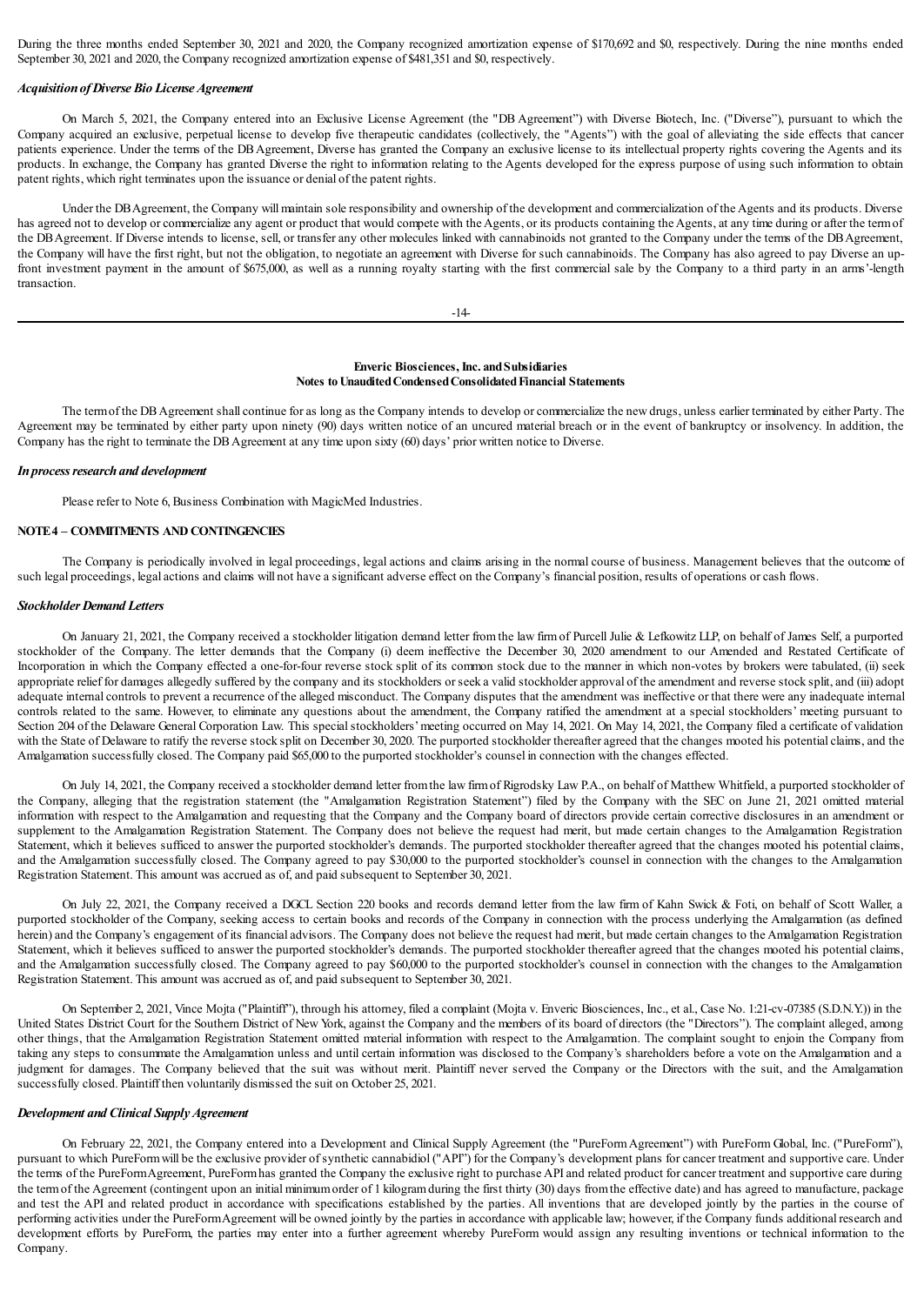The initial term of the PureFormAgreement is three (3) years commencing on the effective date of the Agreement, subject to extension by mutual agreement of the parties. The PureForm Agreement may be terminated by either party upon thirty (30) days written notice of an uncured material breach or immediately in the event of bankruptcy or insolvency. The Agreement contains,among other provisions, representation and warranties, indemnification obligations and confidentiality provisions in favor ofeach party that are customary foran agreement of this nature.

The Company has met the minimumpurchase requirement of 1 kilogramduring the first thirty days of the PureFormAgreement's effectiveness.

## *Purchase agreement withProf. Zvi Vogel and Dr.Ilana Nathan*

On December 26, 2017, Jay Pharma entered into a purchase agreement with Prof. Zvi Vogel and Dr. Ilana Nathan (the "Vogel-Nathan Purchase Agreement"), pursuant to which Jay Pharma was assigned ownership rights to certain patents, which were filed and unissued as of the date of the Vogel-Nathan Purchase Agreement. The Vogel-Nathan Purchase Agreement includes a commitment to pay a one time milestone totaling \$200,000 upon the issuance of a utility patent in the United States or by the European Patent Office, as defined in the agreement. The Company has accrued such amount as of September 30, 2021, as a result of the milestone criteria being achieved during three month period ended September 30, 2021. In addition, a milestone payment totaling \$300,000 is due upon initiation of a Phase II(b) study. Research activities related to the relevant patents are still in pre-clinical stage, and accordingly, this milestone has not been achieved. The Vogel-Nathan Purchase Agreement contains a commitment for payment of royalties equalling 2% of the first \$20 million in net sales derived fromthe commercialization of products utilizing the relevant patent. As these products are still in the preclinical phase of development, no royalties have been earned.

### *Agreements withTikkun*

# Assignment and Assumption Agreements

On January 10, 2020, Jay Pharma entered into two assignment and assumption agreements, pursuant to which, upon the satisfaction ofallclosing conditions to the Offer, affiliates of Tikkun Pharma Inc. ("Tikkun") would assign to Jay Pharma all of such affiliates'in-licensed and developed rights based on certain Amended and Restated Sublicense Agreements, effective January 12, 2018, pursuant to which Jay Pharma entered into two in-licensing U.S. and rest of world rights to the limited pharmaceutical business (including cancer) fromTOPharmaceuticals USA LLC("TOP")and Tikkun OlamIP, LTD("TOCI"), respectively,each as amended by a First Amendment entered January 10, 2020, with:

(i) TOP and Tikkun regarding all of Tikkun's (i) in-licensed rights and obligations to commercialize pharmaceutical products related to GVHD under the relevant Sublicense in the U.S. and (ii) certain skincare business and all of Tikkun's rights related thereto as of the January 10, 2020 effective date. Jay Pharma agreed to issue 8,288,006 common shares of Jay Pharma to Tikkun in exchange for these rights; and

(ii) TOCI and Tikkun regarding all of Tikkun's in-licensed rights and obligations to commercialize pharmaceutical products related to GVHD under the relevant sublicense anywhere in the world outside the U.S. Jay Pharma agreed to issue 2,072,001 common shares of Jay Pharma to Tikkun in exchange for these rights.

On August 12, 2020, Jay Pharma and the applicable Tikkun affiliates entered into the First Amendment to the Tikkun Agreements, pursuant to which all references to the OriginalAmalgamation Agreement and the amalgamation were revised to be references to the Tender Agreement and the Offer,as applicable.

On October 2, 2020, Jay Pharma and the applicable Tikkun affiliates entered into the Second Amendment to the Tikkun Agreements, pursuant to which the effective date of the transactions was revised to occuras of October 2, 2020.

### License Agreement

Jay Pharma, Tikkun Olam LLC ("TO LLC") and Tikkun Olam Hemp LLC ("TOH") entered into a license agreement dated on January 10, 2020, pursuant to which Jay Pharma would acquire certain in-licensed and owned intellectual property rights related to the cannabis products in the United States (presently excluding the state of New York) fromTO LLC and TOH, each of which is an affiliate of TO Holdings, in exchange for royalty payments of (i) four percent (4.0%) of net sales of OTC cancer products made via consumer channels; (ii) five percent (5.0%) of net sales of beauty products made via consumer channels; and (iii) three percent (3.0%) of net sales of OTC cancer products made via professional channels, along with a minimum net royalty payment starting in January 1, 2022 and progressively increasing up to a cap of \$400,000 maximum each year for the first 10 years, then \$600,000 maximum each year for the next 5 years, and an annual maximum cap of \$750,000 each year thereafter during the term of the agreement. The licensed intellectual property rights relate to beauty products and OTC cancer products, and branding rights related thereto. The beauty products include any topical or transdermal cannabiscontaining or cannabis-derived (including hemp-based) skin care or body care beauty products, and the OTC cancer products means any cancer-related products, in each case excluding those regulated as a drug, medicine, orcontrolled substance by the FDA orany other relevant governmentalauthority, such as the USDA.

On August 12, 2020, Jay Pharma, TO LLC and TOH entered into the First Amendment to the License Agreement, pursuant to which all references to the Original Amalgamation Agreement and the amalgamation were revised to be references to the Tender Agreement and the Offer, as applicable.

On October 2, 2020, Jay Pharma, TO LLC and TOH entered into the Second Amendment to the License Agreement, pursuant to which the effective date of the transactions was revised to occuras of October 2, 2020.

-15-

**Enveric Biosciences, Inc. and Subsidiaries Notes** to Unaudited Condensed Consolidated Financial Statements

# **NOTE5 - SHARECAPITALANDOTHEREQUITYINSTRUMENTS**

### *Of erings*

On January 14, 2021, the Company completed an offering of 2,221,334 shares of Common Stock and pre-funded warrants at approximately \$4.50 per share and a concurrent private placement of warrants to purchase 1,666,019 shares of Common Stock at \$4.95 per share, exercisable immediately and terminating five years after the date of issuance for gross proceeds of approximately \$10,000,000. The net proceeds to the Company after deducting financial advisory fees and other costs and expenses were approximately \$8,800,087, with \$4,617,087 ofsuch amount allocated to share capitaland \$4,846,000 allocated to warrant liability and the remaining \$663,000 recorded as an expense.

On February 11, 2021, the Company completed an offering of 3,007,026 shares of Common Stock and a concurrent private placement of warrants to purchase 1,503,513 shares of Common Stock at \$4.90 per share, exercisable immediately and terminating five year fromthe date of issuance for gross proceeds of approximately \$12,800,000. The net proceeds to Enveric from the offering after deducting financial advisory fees and other costs and expenses were approximately \$11,624,401, with \$7,016,401 of such amount allocated to share capitaland \$5,135,000 allocated to warrant liability and the remaining \$527,000 recorded as an expense.

### *Stock Options*

Number of

Weighted Average Exercise

Weighted Average

Weighted Average Remaining **Contractual** 

Aggregate Intrinsic Value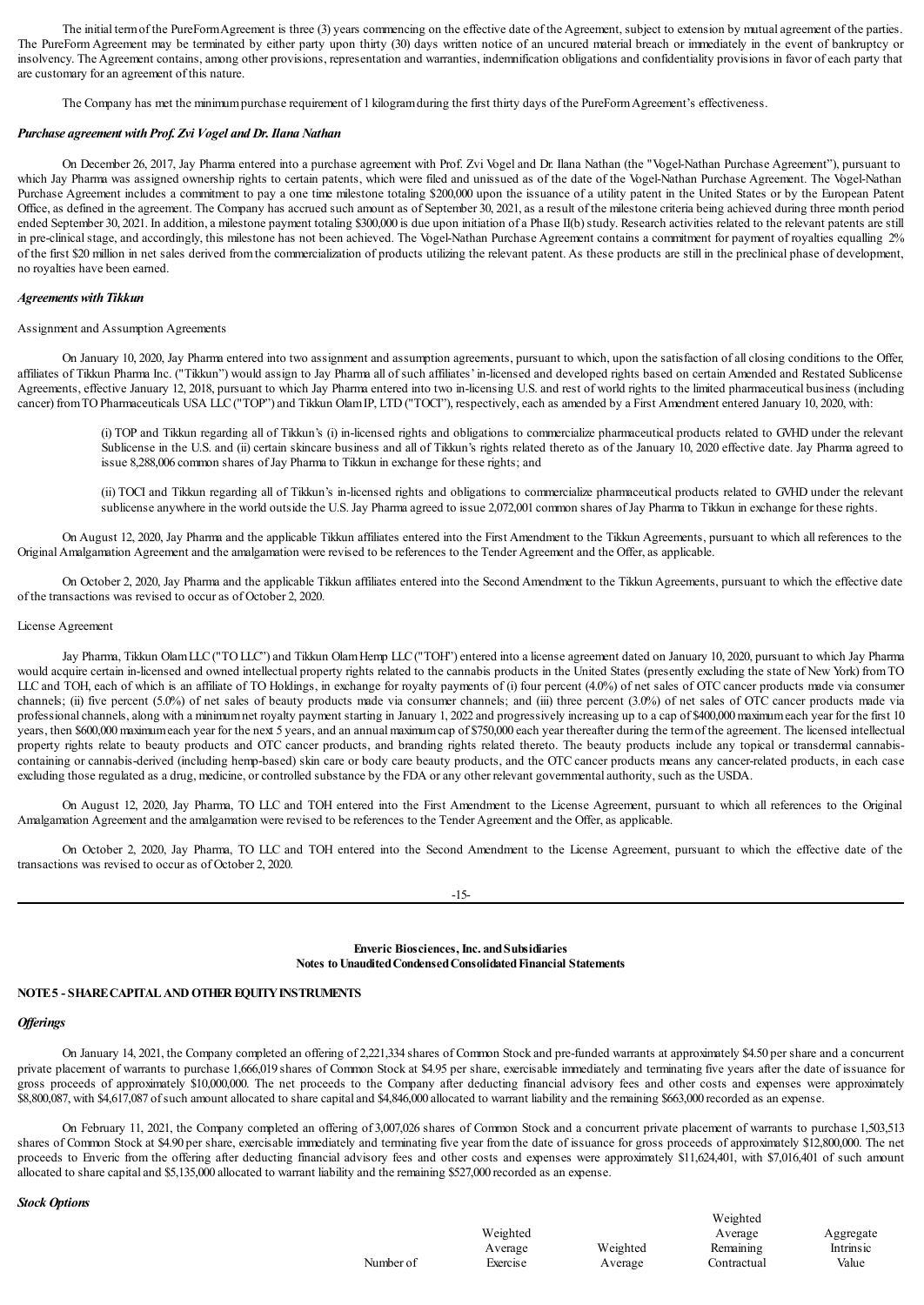|                                                     | <b>Shares</b> | Price |      | Fair Value |      | Term (years) | (USD)   |
|-----------------------------------------------------|---------------|-------|------|------------|------|--------------|---------|
|                                                     |               |       |      |            |      |              |         |
| Outstanding – January 1, 2021                       | 929,765       |       | 1.53 |            | 2.50 |              |         |
| Granted                                             | 80,000        |       | 3.50 |            | 2.81 |              |         |
| Options assumed pursuant to acquisition of MagicMed | 973,840       | S     | 1.34 |            | 1.83 |              |         |
| Exercised                                           | (143,796)     |       | 0.23 |            | 5.69 |              |         |
| Expired forfeited, or cancelled                     | (692, 475)    |       | 1.69 |            | 1.98 |              |         |
| Outstanding – September 30, 2021                    | 1,147,334     |       | 1.57 |            | 2.09 | 5.7          | 730,438 |
|                                                     |               |       |      |            |      |              |         |
| Exercisable at September 30, 2021                   | 931,810       |       | 1.52 |            | 2.00 | 4.9          | 550,191 |

Options granted during the three months ended September 30, 2021 were valued using the Black Scholes model and the following assumptions:

| Term (years)            | 7.0   |
|-------------------------|-------|
| Stock price             | 3.50  |
| Exercise price          | 3.50  |
| Dividend yield          | $0\%$ |
| Expected volatility     | 79%   |
| Risk free interest rate | 1.3%  |

The Company's stock based compensation expense related to stock options for the three months ended September 30, 2021 and 2020was \$4,683 and \$0, respectively. The Company's stock based compensation expense related to stock options for the nine months ended September 30, 2021 and 2020 was \$4,683 and \$0, respectively. As of September 30, 2021, the Company had \$504,903 in unamortized stock option expense with a weighted average amortization period equal to 2.9 years

During the first quarter 2021, the Company exchanged options to purchase 560,404 shares of common stock for 325,410 restricted stock units and 42,125 restricted stock awards. In connection with this exchange, the Company recognized \$298,714 in inducement expense related to the increase in fair value of the new awards over the old awards, which is included in other expenses on the Company's unaudited condensed consolidated statement of operations and comprehensive loss.

Weighted

Weighted

### *Restricted Stock Awards*

The Company's activity in restricted common stockwas as follows for the nine months ended September 30, 2021:

|                                  | Number of<br>shares      | <i>v</i> cignica<br>average<br>fair value |  |  |  |
|----------------------------------|--------------------------|-------------------------------------------|--|--|--|
| Non-vested at January 1, 2021    | $\overline{\phantom{0}}$ |                                           |  |  |  |
| Granted                          | 70.986                   | 3.84                                      |  |  |  |
| Vested                           | (64, 334)                | 4.24                                      |  |  |  |
| Non-vested at September 30, 2021 | 6,652                    | 2.50                                      |  |  |  |

For the three months ended September 30, 2021 and 2020, the Company recorded \$23,995 and \$0, in stock-based compensation expense related to restricted stock awards, respectively. For the nine months ended September 30, 2021 and 2020, the Company recorded \$80,109 and \$0, in stock-based compensation expense related to restricted stock awards, respectively. As of September 30, 2021, unamortized stock-based compensation costs related to restricted share awards was \$24,012, which will be recognized over a weighted average period of 0.25 years.

-16-

# **Enveric Biosciences, Inc. andSubsidiaries Notes** to Unaudited Condensed Consolidated Financial Statements

# *Issuance ofRestricted Stock Units*

The Company's activity in restricted stock units was as follows for the nine months ended September 30, 2021:

|                                  | Number of<br>shares |    | Weighted<br>average<br>fair value |
|----------------------------------|---------------------|----|-----------------------------------|
| Non-vested at January 1, 2021    | -                   | ۰D |                                   |
| Granted                          | 5,775,171           |    | 3.65                              |
| Vested                           | (1,207,825)         | \$ | 4.46                              |
| Non-vested at September 30, 2021 | 4,567,346           | \$ | 3.43                              |

For the three months ended September 30, 2021 and 2020, the Company recorded \$458,308 and \$0, respectively, in stock-based compensation expense related to restricted stock units, with \$315,929 included as a component of general and administrative expenses and \$118,474 included as a component of research and development costs in the unaudited condensed consolidated statement of operations. For the nine months ended September 30, 2021 and 2020, the Company recorded \$4,710,225 and \$0, respectively, in stock-based compensation expense related to restricted stock units, with \$4,592,748 included as a component of general and administrative expenses and \$118,474 included as a component of research and development expenses in the unaudited condensed consolidated statement of operations. As of September 30, 2021, the Company had unamortized stock-based compensation costs related to restricted stock units of \$7,908,006 which will be recognized over a weighted average period of 3.57 years and unamortized stock based costs related to restricted stock units of \$6,966,721 which will be recognized upon achievement of specified milestones.

# *Warrants*

The following table summarizes information about shares issuable under warrants outstanding at September 30, 2021:

|                                             | Warrant<br>shares<br>outstanding | Weighted<br>average<br>exercise price (USD) |      | Weighted average<br>remaining life | Intrinsic value |
|---------------------------------------------|----------------------------------|---------------------------------------------|------|------------------------------------|-----------------|
| Outstanding at January 1, 2021              | 3,770,550                        |                                             | 2.13 | 5.0                                | 8,040,836       |
| Issued                                      | 4,146,146                        |                                             | 4.90 |                                    |                 |
| Assumed pursuant to acquisition of MagicMed | 5,913,672                        |                                             | 1.31 |                                    |                 |
| Exercised                                   | (3,253,714)                      |                                             | 1.10 |                                    |                 |
| Outstanding at September 30, 2021           | 10,576,654                       |                                             | 2.76 | 3.6                                | 5.115.080       |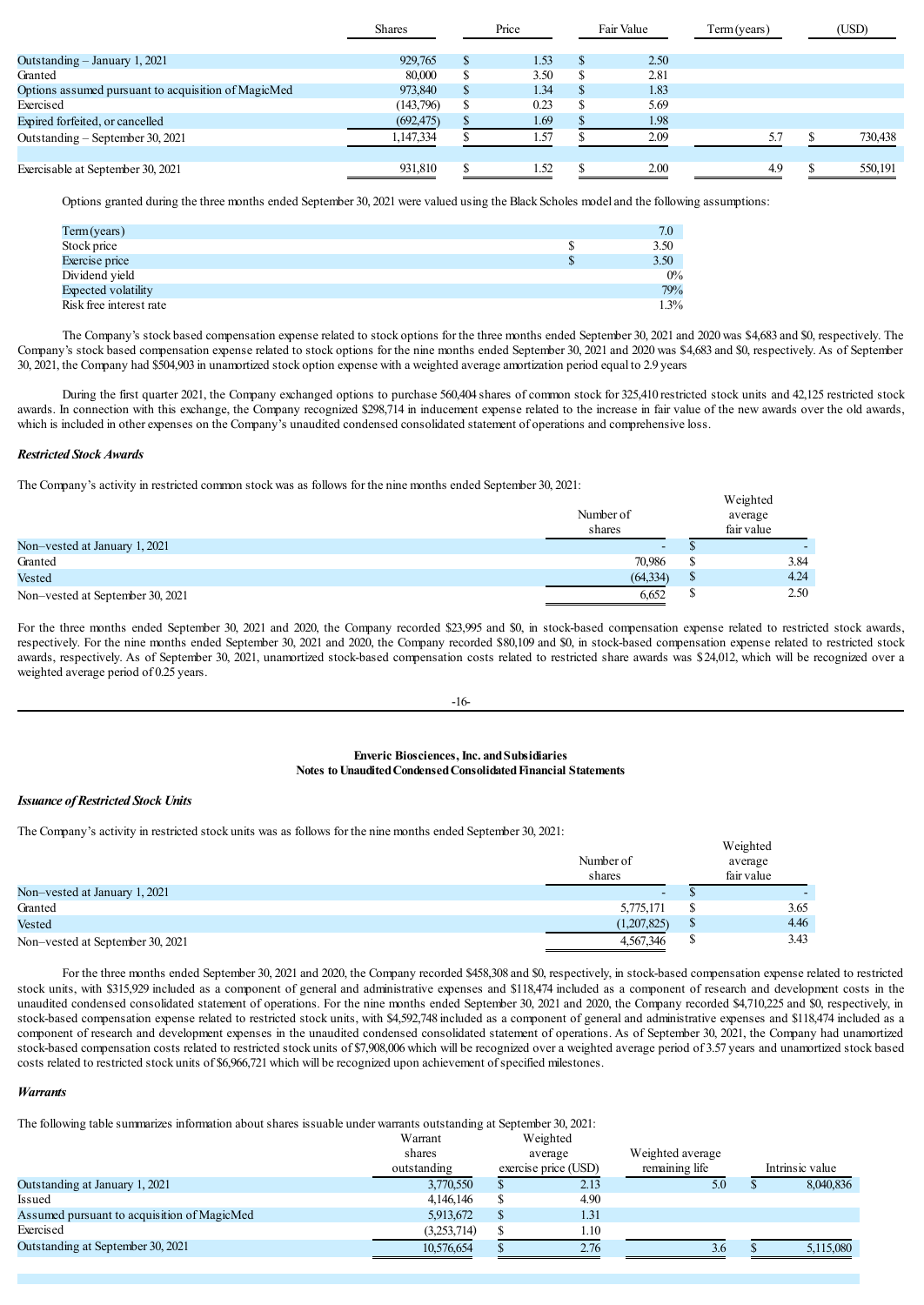| 2021<br>-<br>30<br>Exercisable<br>e at Sentember i<br>$\mathbf{L}$ | $\frac{1}{2}$<br>70.02 | $-$<br>2.76 | . n<br>$J_{\rm c}$ | 5.080 |  |
|--------------------------------------------------------------------|------------------------|-------------|--------------------|-------|--|
|                                                                    |                        |             |                    |       |  |

The warrants assumed pursuant to the acquisition of MagicMed contain certain down round features that would require adjustment to the exercise price upon certain events when the offering price is less than the stated exercise price.

# **NOTE6 – AMALGAMATION WITHMAGICMEDINDUSTRIES INC.**

On May 24, 2021, the Company entered into an Amalgamation Agreement (the "Amalgamation Agreement") with 1306432 B.C. Ltd., a corporation existing under the laws of the Province of British Columbia and a wholly-owned subsidiary of the Company ("HoldCo"), 1306436 B.C. Ltd., a corporation existing under the laws of the Province of British Columbia and a wholly-owned subsidiary of HoldCo ("Purchaser"), and MagicMed Industries Inc., a corporation existing under the laws of the Province of British Columbia ("MagicMed"), pursuant to which, among other things, the Company, indirectly through Purchaser, acquired all of the outstanding securities of MagicMed in exchange for securities of the Company by way of an amalgamation under the British Columbia Business Corporations Act, upon the terms and conditions set forth in the Amalgamation Agreement, such that, upon completion of the Amalgamation (as defined herein), the amalgamated corporation ("Amalco") will be an indirect wholly-owned subsidiary of the Company. The Amalgamation was completed on September 16, 2021.

At the effective time of the Amalgamation (the "Effective Time"), holders of outstanding common shares of MagicMed (the "MagicMed Shares") received such number of shares of common stock of the Company ("Company Shares") representing, together with the Company Shares issuable upon exercise of the Warrants and the Converted Options (each as defined herein), approximately 36.6% of the issued and outstanding Company Shares (on a fully-diluted basis). The MagicMed Shares were initially converted into Amalco Redeemable Preferred Shares (as defined in the Amalgamation Agreement), which immediately following the Amalgamation were redeemed for 0.000001 of a Company Share. Following such redemption, the shareholders of MagicMed received additional Company Shares equal to the product of the Exchange Ratio (as defined in the Amalgamation Agreement) multiplied by the number of MagicMed Shares held by each such shareholder. Additionally, following the Effective Time (i) each outstanding MagicMed stock option was converted into and became an option to purchase (the "Converted Options") the number of Company Shares equal to the Exchange Ratio multiplied by the number of MagicMed Shares subject to such MagicMed stock option, and (ii) each holder of an outstanding MagicMed warrant (including Company Broker Warrants (as defined in the Amalgamation Agreement), the "Warrants") received upon exercise of such Warrant that number of Company Shares which the holder would have been entitled to receive as a result of the Amalgamation if, immediately prior to the date of the Amalgamation (the "Effective Date"), such holder had been the registered holder of the number of MagicMed Shares to which such holder would have been entitled if such holder had exercised such holder's Warrants immediately prior to the Effective Time (the foregoing collectively, the "Amalgamation"). In aggregate, holders of MagicMed Shares received 9,951,237 Company Shares representing approximately 31.7% of the Company Shares following the consummation of the Amalgamation. The maximum number of Company Shares to be issued by the Company as in respect of the Warrants and Converted Options shall not exceed 7,404,101 Company Shares.

The aggregate number of Company Shares that the Company issued in connection with the Amalgamation (collectively, the "Share Consideration") was in excess of 20% of the Company's pre-transaction outstanding Company Shares.Accordingly, the Company sought and received stockholderapproval of the issuance of the Share Consideration in the Amalgamation in accordance with the NASDAQ Listing Rules.

Pursuant to the terms of the Amalgamation Agreement, the Company appointed, effective as of the Effective Time two individuals selected by MagicMed to the Company Board of Directors, Dr. Joseph Tuckerand Dr. Brad Thompson.

The Amalgamation Agreement contained representations and warranties, closing deliveries and indemnification provisions customary for a transaction of this nature. The closing of the Amalgamation was conditioned upon, among other things, (i) the Share Consideration being approved for listing on Nasdaq, (ii) the effectiveness of a Registration Statement on Form S-4 registering the Share Consideration (the "S-4 Registration Statement") and (iii) the approval (a) of the MagicMed stockholders of the Amalgamation and (b) of the Company's stockholders of each of the Amalgamation and the issuance of the Share Consideration in the Amalgamation. The closing of the Amalgamation occurred on September 16, 2021.

MagicMed Industries develops and commercializes psychedelic-derived pharmaceutical candidates. MagicMed's psychedelic derivatives library, the Psybrary<sup>™</sup>, is an essential building block from which industry can develop new patented products. The initial focus of the Psybrary™ is on psilocybin and DMT derivatives, and it is then expected to be expanded to other psychedelics.

On September 16, 2021, the Company ("Purchaser"), in connection with the Amalgamation Agreement entered into on May 24, 2020, acquired MagicMed Industries Inc., and its wholly owned subsidiary MagicMed USA, Inc. ("MagicMed"), (the "Acquisition"). In exchange for a total purchase price valued at \$48,104,210 the Company acquired 37,463,673 shares of Common Stock fromMagicMed, which represents 100% of the outstanding and issued shares of Common Stock of MagicMed, forequity consideration on the date of closing valued at \$27,067,310. The Purchaser also agreed that it would issue Company Shares in lieu of shares of MagicMed Shares for any warrants to purchase MagicMed Shares that were exercised, with the maximum number of Company Shares issuable pursuant to such warrant exercises being 5,913,672. The fair value of the warrants on the closing date of the Amalgamation was \$10,724,579. Additionally, the Purchaser agreed that it would issue issued Company Shares in lieu of shares of MagicMed Shares for any options to purchase MagicMed Shares that were exercised, with the maximumnumber of Company Shares issuable pursuant to such option exercises being 973,840. The fair value of the options on the closing date of the Amalgamation was \$1,535,790, with \$1,250,394 included in the purchase price and \$285,396 to be recognized as expense in the post combination period.

The goodwill of \$9,061,927 is related to deferred taxliabilities arising fromthe Company's purchase of the MagicMed Shares.

| The following table represents the preliminary purchase price: |            |
|----------------------------------------------------------------|------------|
| Stock (9,951,217 common shares issued)                         | 27,067,310 |
| Fair value of warrants                                         | 10,724,578 |
| Fair value of options                                          | 1,250,394  |
| Deferred tax liability incurred                                | 9,061,927  |
| <b>Total Purchase Price</b>                                    | 48,104,209 |
|                                                                |            |

-17-

### **Enveric Biosciences, Inc. andSubsidiaries Notes** to Unaudited Condensed Consolidated Financial Statements

The Acquisition is being accounted for as a business combination in accordance with ASC 805. The Company has determined preliminary fair values of the assets acquired and liabilities assumed in the Acquisition. These values are provisional and subject to change pending the calculation of the final purchase price, finalization of the opening balance sheet, the final valuation report, and allocation of the total consideration transferred.

The Company has made a preliminary allocation of the purchase price of the Acquisition to the assets acquired and the liabilities assumed as of the purchase date.

The following table summarizes the preliminary purchase price allocations relating to the Acquisition:

**Description** Fair Value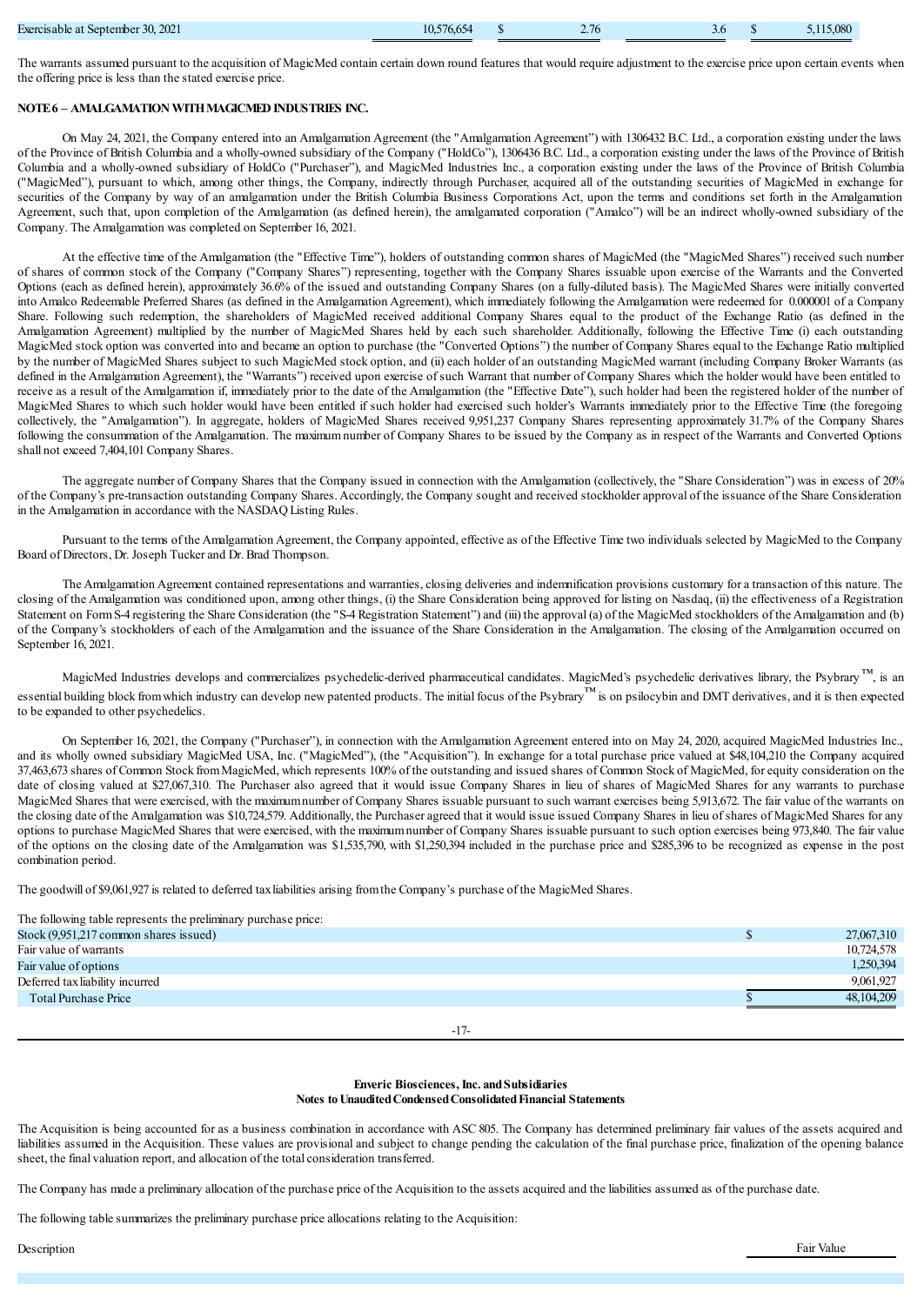| Assets acquired:                                                        |   |            |
|-------------------------------------------------------------------------|---|------------|
| Cash                                                                    | ъ | 3,055,327  |
| Prepaid expenses and other current assets                               |   | 440,968    |
| Government remittances recoverable                                      |   | 25,607     |
| Property and equipment                                                  |   | 143,945    |
| Other assets                                                            |   | 11,182     |
| In process research and development                                     |   | 36,246,678 |
| Goodwill                                                                |   | 9,061,927  |
| Total assets acquired                                                   |   | 48,985,634 |
|                                                                         |   |            |
| Liabilities assumed:                                                    |   |            |
| Accounts payable                                                        | S | 811,961    |
| Accrued expenses and other liabilities                                  |   | 69,464     |
| Deferred Tax Liabilities                                                |   | 9,061,927  |
| Total liabilities assumed                                               |   | 9,943,352  |
| Estimated fair value of net assets acquired attributable to the Company |   | 39,042,282 |
|                                                                         |   |            |

The goodwill represents the excess fair value after the allocation to the identifiable net assets, with such being specifically attributable to the deferred tax liabilities incurred. The calculated goodwill is not deductible for taxpurposes.

Certain adjustments to the assessed fair values of the assets and liabilities made subsequent to the acquisition date, but within the measurement period, which is up to one year, are recorded as adjustments to goodwill. Any adjustments subsequent to the measurement period are recorded in income.

Total acquisition-related costs for the Acquisition incurred by the Company during the period ended September 30, 2021 was approximately \$200,000 and is included in general and administrative expenses in the Unaudited condensed consolidated statement of operations.

## HISTORICAL AND PROFORMA FINANCIAL INFORMATION

The amounts of MagicMed's revenues and net loss included in the Company's unaudited consolidated condensed statements of operations and comprehensive loss for the period fromthe acquisition date to September 30, 2021 were \$0 and \$183,753 respectively. The following unaudited proforma financial information presents the consolidated results of operations of the Company and MagicMed for the three and nine months ended September 30, 2021 and September 30, 2020, as if the acquisition had occurred as of the beginning of the first period presented instead of on September 16, 2021. The proforma information does not necessarily reflect the results of operations that would have occurred had the entities been a single company during those periods.

|          | For the Three                 | For the Nine                  |
|----------|-------------------------------|-------------------------------|
|          | <b>Months Ended September</b> | <b>Months Ended September</b> |
|          | 30,                           | 30,                           |
|          | 2020                          | 2020                          |
| Revenues | -                             |                               |
| Net loss | (862, 582)                    | (2,810,104)                   |

# **Enveric Biosciences, Inc. andSubsidiaries Notes** to Unaudited Condensed Consolidated Financial Statements

|          | For the Three<br><b>Months Ended September</b><br>30, |             | For the Nine<br><b>Months Ended September</b> |              |
|----------|-------------------------------------------------------|-------------|-----------------------------------------------|--------------|
|          |                                                       |             |                                               |              |
|          |                                                       |             |                                               | 30,          |
|          | 2021                                                  |             |                                               | 2021         |
| Revenues |                                                       |             |                                               |              |
| Net loss |                                                       | (3,726,677) |                                               | (10,922,678) |

# **NOTE7 – INCOMETAXES**

On September 16, 2021, the Company acquired MagicMed. In connection with the acquisition, the Company recorded intangible assets from in-process research and development valued at \$36,246,678, which is amortized for book purposes over its useful life, but without a tax basis, creating a deferred tax liability of \$9,061,927. The deferred tax liability will decrease as the intangible assets that created the deferred tax liability are amortized. .. The ultimate realization of the net operating loss is dependent upon future taxable income, if any, of the Company. Based on losses frominception, the Company determined that as of September 30, 2021 and December 31, 2020 it is more likely than not that the Company will not realize benefits fromthe deferred taxassets. The Company will not record income taxbenefits in the financialstatements until it is determined that it is more likely than not that the Company will generate sufficient taxable income to realize the deferred income taxassets.As a result of the analysis, the Company determined that a full valuation allowance against the deferred taxassets was required as of September 30, 2021 and December 31, 2020, respectively.

-18-

# **Item2. Management's discussion andanalysis of financial condition andresults of operations**

The information set forth below should be read in conjunction with the condensed consolidated financial statements and notes thereto included elsewhere in this Quarterly Report on Form 10-O. Unless stated otherwise, references in this Quarterly Report on Form 10-O to "us," "we," "our," or our "Company" and similar terms refer to Enveric *Biosciences, Inc., a Delaware corporation.*

# **CautionaryNote Regarding Forward-Looking Statements**

This quarterly report on Form10-Q(this "Form10-Q")contains forward-looking statements within the meaning of the safe harbor provisions of the Private Securities Litigation ReformAct of 1995. Forward-looking statements may be identified by the use of forward-looking terms such as "anticipates," "assumes," "believes," "can," "could," "estimates," "expects," "forecasts," "guides," "intends," "is confident that," "may," "plans," "seeks," "projects," "targets," and "would" or the negative of such terms or other variations on such terms or comparable terminology. Such forward-looking statements include, but are not limited to, future financial and operating results, the company's plans, objectives, expectations and intentions and other statements that are not historical facts. We have based these forward-looking statements largely on our current expectations and projections about future events and financial trends that we believe may affect our business, financial condition, and results of operations. These forward-looking statements speak only as of the date of this Form 10-Q and are subject to a number of risks, uncertainties, and assumptions that could cause actual results to differ materially from our historical experience and our present expectations, or projections described under the sections in this Form 10-Q entitled "Risk Factors" and "Management's Discussion and Analysis of Financial Condition and Results of Operations". These risks and uncertainties include, but are not limited to: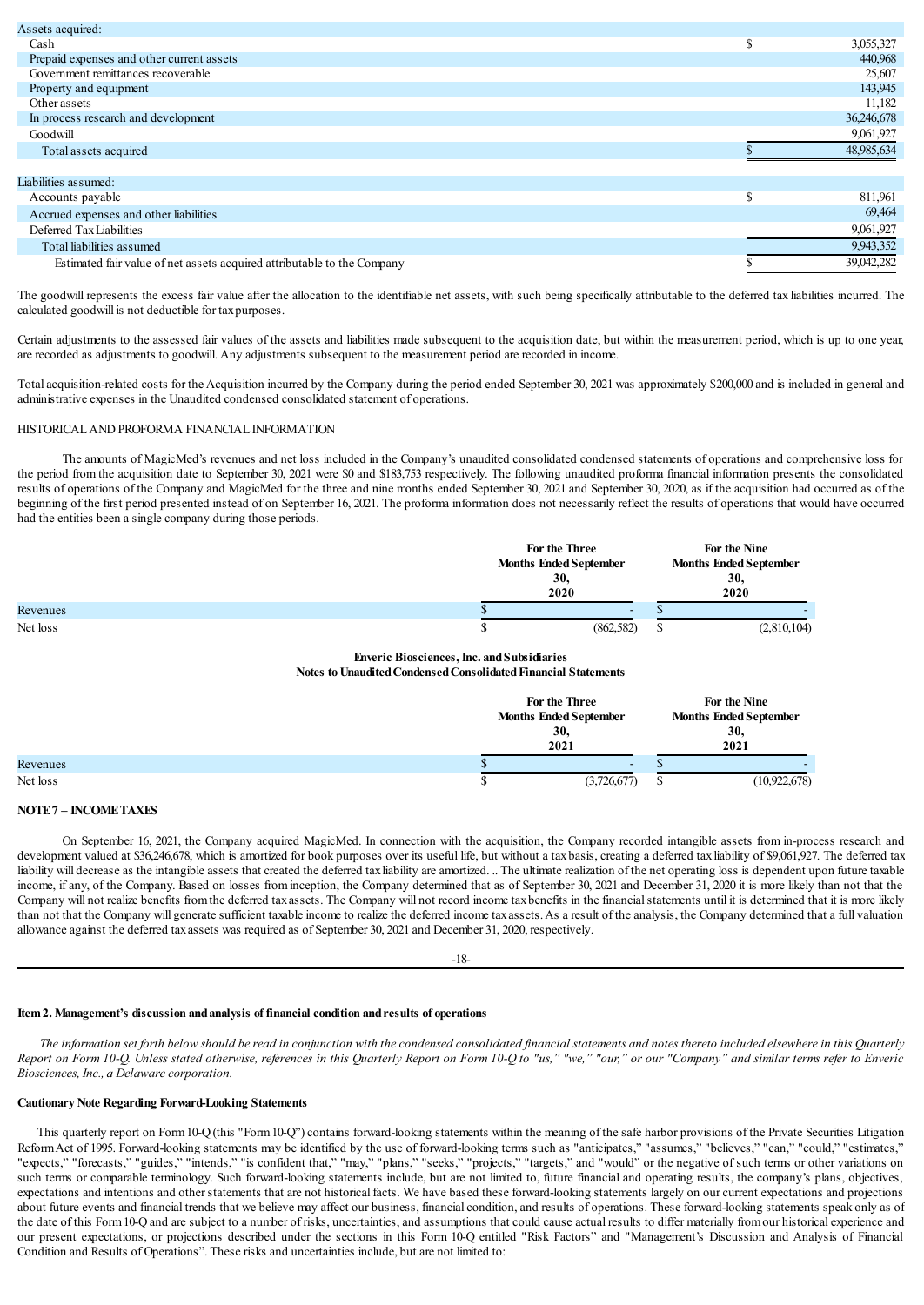- our dependence on the success of our prospective product candidates, which are in early stages of development and may not reach a particular stage in development, receive regulatory approval or be successfully commercialized;
- potential difficulties that may delay, suspend, or scale back our efforts to advance additional early research programs through preclinical development and IND application filings and into clinical development;
- the risk that we may not be able to integrate MagicMed successfully, or that the cost savings, synergies and growth from the Amalgamation may not be fully realized or may take longer to realize than expected;
- the impact of the novel coronavirus (COVID-19) on our business, including our current plans for product development, as well as any currently ongoing preclinical studies and clinical trials and any future studies or other development orcommercialization activities;
- the limited study on the effects of medical cannabinoids, and the chance that future clinical research studies may lead to conclusions that dispute or conflict with our understanding and belief regarding the medical benefits, viability, safety, efficacy, dosing, and social acceptance of cannabinoids;
- the expensive, time-consuming, and uncertain nature of clinical trials, which are susceptible to change, delays, termination, and differing interpretations;
- the ability to establish that potential products are efficacious or safe in preclinical or clinical trials;
- the fact that our current and future preclinical and clinical studies may be conducted outside the United States, and the United States Food and Drug Administration may not accept data from such studies to support any new drug applications we may submit after completing the applicable developmental and regulatory prerequisites;
- the ability to establish or maintain collaborations on the development of therapeutic candidates;
- the ability to obtain appropriate or necessary governmental approvals to market potential products;
- ourability to manufacture product candidates on a commercialscale or in collaborations with third parties;
- our significant and increasing liquidity needs and potential requirements for additional funding;<br>● our ability to obtain future funding for developmental products and working capital and to obtain
- our ability to obtain future funding for developmental products and working capital and to obtain such funding on commercially reasonable terms;<br>● the intense connectition we face, often from companies with greater reso
- the intense competition we face, often from companies with greater resources and experience than us;
- ourability to retain key executives and scientists;
- the ability to secure and enforce legal rights related to our products, including intellectual property rights and patent protection; and
- political, economic, and military instability in Israel which may impede our development programs.

For a more detailed discussion of these and other factors that may affect our business and that could cause the actual results to differ materially from those projected in these forward-looking statements, see the risk factors and uncertainties set forth in Part II, Item 1A of this Form 10-Q and Part I, Item 1A of the annual report on Form 10-K filed with the SEC on April 1, 2021. Any one or more of these uncertainties, risks and other influences could materially affect our results of operations and whether forward-looking statements made by us ultimately prove to be accurate. We undertake no obligation to publicly update or revise any forward-looking statements, whether fromnew information, future events or otherwise, except as required by law.

#### **Business Overview**

We are an early-development-stage biosciences company that is developing innovative, evidence-based prescription products and combination therapies containing cannabinoids to address unmet needs in cancer care. We seek to improve the lives of patients suffering from cancer, initially by developing palliative and supportive care products for people suffering from certain side effects of cancer and cancer treatment such as pain or skin irritation. We currently intend to offer such palliative and supportive care products in the United States, following approval through established regulatory pathways.

```
-19-
```
We are also aiming to advance a pipeline of novel cannabinoid combination therapies for hard-to-treat cancers, including glioblastoma multiforme (GBM) and several other indications, which are currently being researched.

We intend to bring together leading oncology clinicians and researchers, academic and industry partners so as to develop both external proprietary products and a robust internal pipeline of product candidates aimed at improving quality of life and outcomes forcancer patients. We intend to evaluate options to out-license its proprietary technology as it moves along the regulatory pathway as well as evaluating building a small, targeted selling organization and will potentially utilize a hybrid approach based on the product indication and the market opportunity.

In developing its product candidates, we intend to focus on cannabinoids derived from hemp, other botanical sources, and synthetic materials containing no tetrahydrocannabinol (THC) in order to comply with U.S. federal regulations. Of the potentialcannabinoids to be used in therapeutic formulations, THC, which is responsible for the psychoactive properties of marijuana, can result in undesirable mood effects. Cannabidiol (CBD) and cannabigerol (CBG), on the other hand, are not psychotropic and are therefore more attractive candidates for translation into therapeutic practice. In the future, we may utilize cannabinoids that are derived from cannabis plants, which may contain THC; however, we only intend to do so in jurisdictions where THC is legal. These product candidates will then be studied through a typical FDA drug approval process.

### **Tender Offer, Spin-Off andReverse Stock Split**

On December 30, 2020, pursuant to the previously announced Tender Offer Support Agreement and Termination of Amalgamation Agreement dated August 12, 2020 ("OriginalAmalgamation Agreement"), as amended by that certain Amendment No. 1 to the Tender Offer Support Agreement and Termination ofAmalgamation Agreement dated December 18, 2020 (as amended the "Tender Agreement"), the Company completed a tender offer ("Offer") to purchase all of the outstanding common shares of Jay Pharma, Inc., a Canada corporation and a wholly-owned subsidiary of the Company ("Jay Pharma"), for the number of shares of Company common stock, par value \$0.01 per share ("Common Stock") or Series B Preferred Stock, as applicable, equal to the exchange ratio of 0.8849 (the "Exchange Ratio"), and Jay Pharma became a wholly-owned subsidiary of the Company, on the terms and conditions set forth in the TenderAgreement. In connection with the Offer, the Company changed its name fromAMERI Holdings, Inc. to Enveric Biosciences, Inc. The Offer has been accounted for as a "reverse merger" under the acquisition method of accounting for business combinations with Jay Pharma treated as the accounting acquirer of Ameri. As such, the historical financial statements of Jay Pharma have become the historical financial statements of Ameri, or the combined company, and are included in this filing labeled "Enveric Biosciences, Inc." As a result of the Offer, historical common stock, stock options and additional paid-in capital, including share and per share amounts, have been retroactively adjusted to reflect the equity structure of the combined company, including the effect of the Exchange Ratio and the Common Stock.

Prior to the completion of the Offer, on December 30, 2020, pursuant to a Share Purchase Agreement, Ameri contributed to Ameri100 Inc. ("Private Ameri") all of the issued and outstanding equity interests of the existing subsidiaries of Ameri, constituting the entire business and operations of Ameri and its subsidiaries, and Private Ameri assumed the liabilities of such subsidiaries. All of the issued and outstanding shares of Series A preferred stock of Ameri were redeemed for an equal number of shares of Series A preferred stock of Private Ameri.

Immediately following the completion of the Offer, on December 30, 2020, the Company effected a 1-for-4 reverse stock split of the issued and outstanding Common Stock (the "Reverse Stock Split").As a result of the Reverse Stock Split, the per share exercise price of, and the number of shares of Company Common Stock underlying, our stock options and warrants outstanding immediately prior to the Reverse Stock Split were automatically proportionally adjusted based on the 1-for-4 split ratio in accordance with the terms of such options and warrants, as the case may be. Share and per-share amounts of Common Stock, options and warrants included herein have been adjusted to give effect to the Reverse Stock Split. The Reverse Stock Split did not alter the par value of the Common Stock, \$0.01 per share, or modify any voting rights or other terms of the Common Stock. Unless otherwise noted, the accompanying financial statements and notes thereto, including the Exchange Ratio applied to historical Jay Pharma common stock and stock options, give retroactive effect to the Reverse Stock Split forall periods presented.

### **Amalgamation Agreement with MagicMedIndustries Inc.**

On May 24, 2021, the Company entered into an Amalgamation Agreement (the "Amalgamation Agreement") with 1306432 B.C. Ltd., a corporation existing under the laws of the Province of British Columbia and a wholly-owned subsidiary of the Company ("HoldCo"), 1306436 B.C. Ltd., a corporation existing under the laws of the Province of British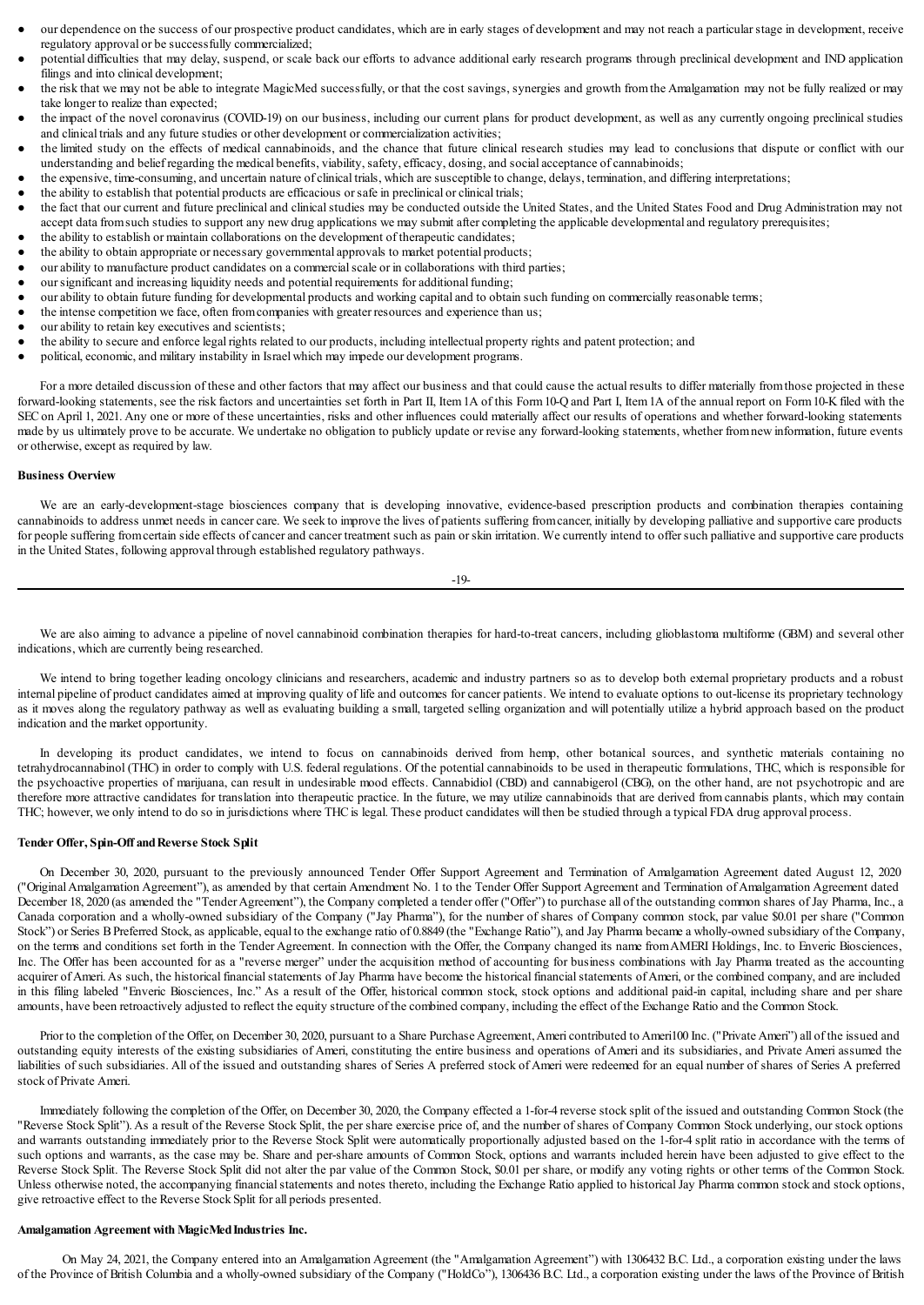Columbia and a wholly-owned subsidiary of HoldCo ("Purchaser"), and MagicMed Industries Inc., a corporation existing under the laws of the Province of British Columbia ("MagicMed"), pursuant to which, among other things, the Company, indirectly through Purchaser, acquired all of the outstanding securities of MagicMed in exchange for securities of the Company by way of an amalgamation under the British Columbia Business Corporations Act, upon the terms and conditions set forth in the Amalgamation Agreement, such that, upon completion of the Amalgamation (as defined herein), the amalgamated corporation ("Amalco") will be an indirect wholly-owned subsidiary of the Company. The Amalgamation was completed on September 16, 2021.

At the effective time of the Amalgamation (the "Effective Time"), holders of outstanding common shares of MagicMed (the "MagicMed Shares") received such number of shares of common stock of the Company ("Company Shares") representing, together with the Company Shares issuable upon exercise of the Warrants and the Converted Options (each as defined herein), approximately 36.6% of the issued and outstanding Company Shares (on a fully-diluted basis). The MagicMed Shares were initially converted into Amalco Redeemable Preferred Shares (as defined in the Amalgamation Agreement), which immediately following the Amalgamation were redeemed for 0.000001 ofa Company Share. Following such redemption, the shareholders of MagicMed received additional Company Shares equal to the product of the Exchange Ratio (as defined in the Amalgamation Agreement) multiplied by the number of MagicMed Shares held by each such shareholder. Additionally, following the Effective Time (i) each outstanding MagicMed stock option was converted into and became an option to purchase (the "Converted Options") the number of Company Shares equal to the Exchange Ratio multiplied by the number of MagicMed Shares subject to such MagicMed stock option, and (ii) each holder of an outstanding MagicMed warrant (including Company Broker Warrants (as defined in the Amalgamation Agreement), the "Warrants") received upon exercise of such Warrant that number of Company Shares which the holder would have been entitled to receive as a result of the Amalgamation if, immediately prior to the date of the Amalgamation (the "Effective Date"), such holder had been the registered holder of the number of MagicMed Shares to which such holder would have been entitled if such holder had exercised such holder's Warrants immediately prior to the Effective Time (the foregoing collectively, the "Amalgamation"). In aggregate, holders of MagicMed Shares received 9,951,237 Company Shares representing approximately 31.7% of the Company Shares following the consummation of the Amalgamation. The maximum number of Company Shares to be issued by the Company as in respect of the Warrants and Converted Options shall not exceed 7,404,101 Company Shares.

The aggregate number of Company Shares that the Company issued in connection with the Amalgamation (collectively, the "Share Consideration") was in excess of 20% of the Company's pre-transaction outstanding Company Shares.Accordingly, the Company sought and received stockholderapproval of the issuance of the Share Consideration in the Amalgamation in accordance with the NASDAQ Listing Rules.

Pursuant to the terms of the Amalgamation Agreement, the Company appointed, effective as of the Effective Time two individuals selected by MagicMed to the Company Board of Directors, Dr. Joseph Tuckerand Dr. Brad Thompson.

The Amalgamation Agreement contained representations and warranties, closing deliveries and indemnification provisions customary for a transaction of this nature. The closing of the Amalgamation was conditioned upon, among other things, (i) the Share Consideration being approved for listing on Nasdaq, (ii) the effectiveness of a Registration Statement on Form S-4 registering the Share Consideration (the "S-4 Registration Statement") and (iii) the approval (a) of the MagicMed stockholders of the Amalgamation and (b) of the Company's stockholders of each of the Amalgamation and the issuance of the Share Consideration in the Amalgamation. The closing of the Amalgamation occurred on September 16, 2021.

MagicMed Industries develops and commercializes psychedelic-derived pharmaceutical candidates. MagicMed's psychedelic derivatives library, the Psybrary<sup>™</sup>, is an essential building block from which industry can develop new patented products. The initial focus of the Psybrary™ is on psilocybin and DMT derivatives, and it is then expected to be expanded to other psychedelics.

$$
-20-
$$

#### **Recent Developments**

### *StockholderDemand Letter*s

On January 21, 2021, the Company received a stockholder litigation demand letter fromthe law firmof Purcell Julie & Lefkowitz LLP, on behalf of James Self, a purported stockholder of the Company. The letter demands that the Company (i) deem ineffective the December 30, 2020 amendment to our Amended and Restated Certificate of Incorporation in which the Company effected a one-for-four reverse stock split of its common stock due to the manner in which non-votes by brokers were tabulated, (ii) seek appropriate relief for damages allegedly suffered by the company and its stockholders or seek a valid stockholder approval of the amendment and reverse stock split, and (iii) adopt adequate internal controls to prevent a recurrence of the alleged misconduct. The Company disputes that the amendment was ineffective or that there were any inadequate internal controls related to the same. However, to eliminate any questions about the amendment, the Company ratified the amendment at a special stockholders' meeting pursuant to Section 204 of the Delaware General Corporation Law. This special stockholders' meeting occurred on May 14, 2021. On May 14, 2021, the Company filed a certificate of validation with the State of Delaware to ratify the reverse stock split on December 30, 2020. The purported stockholder thereafter agreed that the changes mooted his potential claims, and the Amalgamation successfully closed. The Company paid \$65,000 to the purported stockholder's counsel in connection with the changes effected.

On July 14, 2021, the Company received a stockholder demand letter fromthe law firmof Rigrodsky Law P.A., on behalf of Matthew Whitfield,a purported stockholder of the Company, alleging that the registration statement (the "Amalgamation Registration Statement") filed by the Company with the SEC on June 21, 2021 omitted material information with respect to the Amalgamation and requesting that the Company and the Company board of directors provide certain corrective disclosures in an amendment or supplement to the Amalgamation Registration Statement. The Company does not believe the request had merit, but made certain changes to the Amalgamation Registration Statement, which it believes sufficed to answer the purported stockholder's demands. The purported stockholder thereafter agreed that the changes mooted his potential claims, and the Amalgamation successfully closed. The Company agreed to pay \$30,000 to the purported stockholder's counsel in connection with the changes to the Amalgamation Registration Statement. This amount was accrued as of, and paid subsequent to September 30, 2021

On July 22, 2021, the Company received a DGCL Section 220 books and records demand letter from the law firm of Kahn Swick & Foti, on behalf of Scott Waller, a purported stockholder of the Company, seeking access to certain books and records of the Company in connection with the process underlying the Amalgamation (as defined herein) and the Company's engagement of its financial advisors. The Company does not believe the request had merit, but made certain changes to the Amalgamation Registration Statement, which it believes sufficed to answer the purported stockholder's demands. The purported stockholder thereafter agreed that the changes mooted his potential claims, and the Amalgamation successfully closed. The Company agreed to pay \$60,000 to the purported stockholder's counsel in connection with the changes to the Amalgamation Registration Statement. This amount was accrued as of, and paid subsequent to September 30, 2021

On September 2, 2021, Vince Mojta ("Plaintiff"), through his attorney, filed a complaint (Mojta v. Enveric Biosciences, Inc.,et al., Case No. 1:21-cv-07385 (S.D.N.Y.)) in the United States District Court for the Southern District of New York, against the Company and the members of its board of directors (the "Directors"). The complaint alleged, among other things, that the Amalgamation Registration Statement omitted material information with respect to the Amalgamation. The complaint sought to enjoin the Company from taking any steps to consummate the Amalgamation unless and until certain information was disclosed to the Company's shareholders before a vote on the Amalgamation and a judgment for damages. The Company believed that the suit was without merit. Plaintiff never served the Company or the Directors with the suit, and the Amalgamation successfully closed. Plaintiff then voluntarily dismissed the suit on October 25, 2021.

# **KeyComponents ofOur Results ofOperations**

### *Operating Expenses*

Our operating expenses include research and development, financial statement preparation services, tax compliance, various consulting and director fees, legal services, auditing fees, and stock-based compensation. These expenses have increased in connection with the Company's product development and the Company's management expects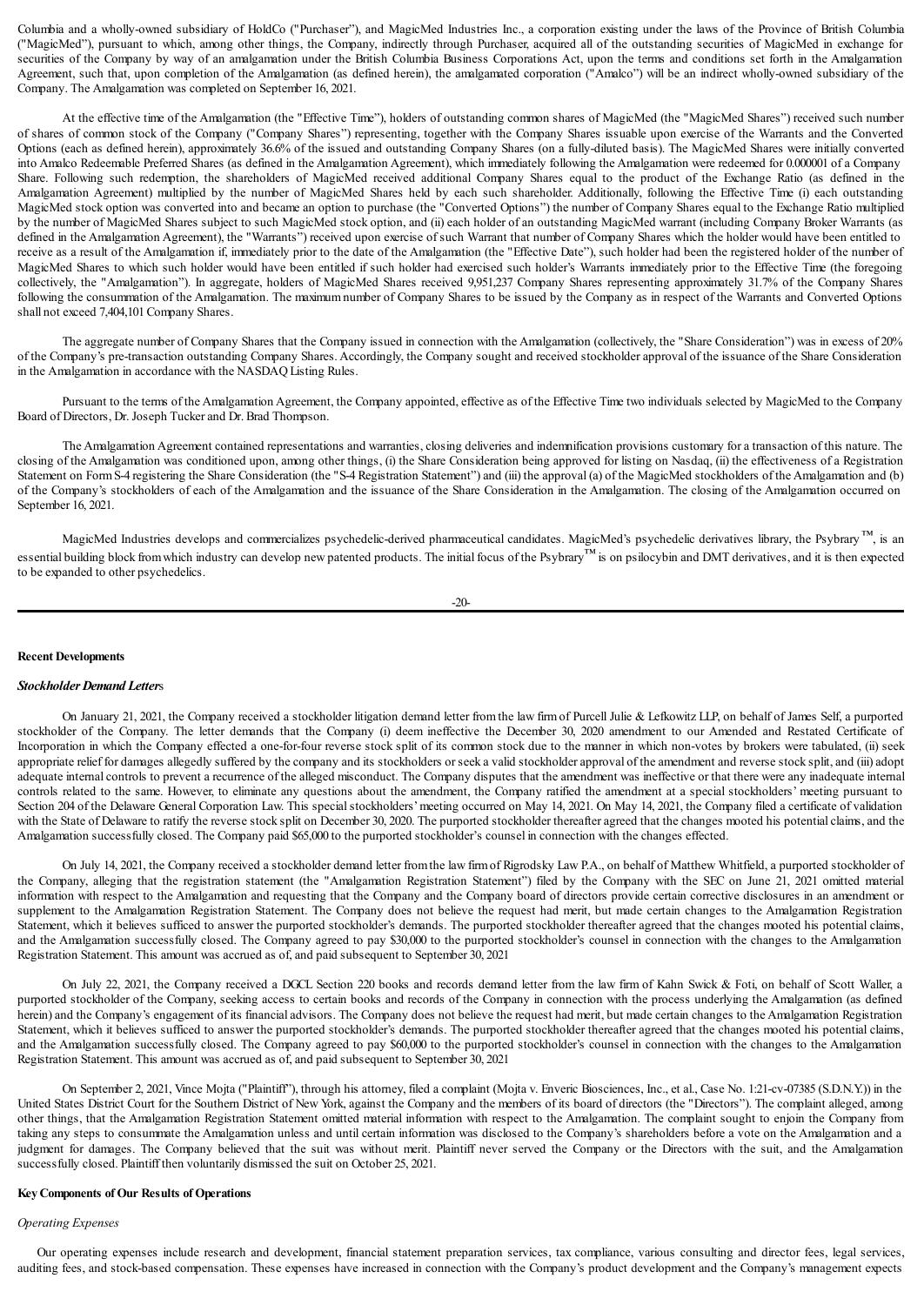these expenses to continue to increase as the Company continues to develop its potential product candidates.

# **Results** of Operations

The following table sets forth information comparing the components of net loss for the three months ended September 30, 2021 and the comparable period in 2020:

|                                                        |                 | Three Months Ended<br>September 30, |            |  |
|--------------------------------------------------------|-----------------|-------------------------------------|------------|--|
|                                                        | 2021            |                                     | 2020       |  |
|                                                        |                 |                                     |            |  |
| Operating expenses                                     |                 |                                     |            |  |
| Research and development                               | \$<br>1,219,339 | \$                                  | 63,302     |  |
| General and administrative                             | 2,123,834       |                                     | 426,532    |  |
| Depreciation and amortization                          |                 | 173,696                             |            |  |
| Operating expenses                                     | 3,516,869       |                                     | 489,834    |  |
| Loss from operations                                   | (3,516,869)     |                                     | (489, 834) |  |
| Other income (expense)                                 |                 |                                     |            |  |
| Inducement expense                                     |                 | -                                   |            |  |
| Change in fair value of warrants                       |                 | 804,833                             |            |  |
| Interest Expense                                       |                 | (370)                               | (75,501)   |  |
| Total other income (expense)                           |                 | 804,463                             | (75,501)   |  |
| Net Loss                                               | (2,712,406)     |                                     | (565, 335) |  |
| Other comprehensive loss                               |                 |                                     |            |  |
| Foreign currency translation                           |                 | (6,510)                             | (7,310)    |  |
| Comprehensive loss                                     | (2,718,916)     | \$                                  | (572, 645) |  |
| Net loss per share - basic and diluted                 | S               | (0.12)<br>\$                        | (0.10)     |  |
| Weighted average shares outstanding, basic and diluted | 23, 142, 780    |                                     | 5,861,727  |  |

# *Research and Development Expense*

Research and development expense for the three months ended September 30, 2021 was \$1,219,339 compared to \$63,302 for the comparable period of the prior year, an increase of \$1,156,037 or approximately 1,826%. This increase resulted from costs incurred from increased product development activities relating to our CBD combination therapies for treatment of radiation dermatitis and glioblastoma, in the current year, as compared to the comparable period of the prior year.

### *General and Administrative Expenses*

General and administrative expenses were \$2,123,834 for the three months ended September 30, 2021 as compared to \$426,532 for the comparable period of the prior year, representing an increase of \$1,897,302, or approximately 398%. The increase was due to stock based compensation costs of \$458,308 being incurred in the current quarter with no comparable costs being incurred in the prior year's comparable period,combined with increased human resource, insurance, legaland regulatory compliance costs as compared to the comparable period of the prior year.

### *Depreciation and Amortization*

Depreciation and amortization for the three months ended September 30, 2021 was \$173,696, as compared to zero for the comparable period of the prior year. This expense is related to licenses acquired by the Company subsequent to September 30, 2020, with acquisition ofsuch licenses being a prerequisite for recognition ofsuch amortization expenses as well as depreciation expenses recorded from fixed assets employed in the operations of Enveric Biosciences Canada Inc. since September 16, 2021, the effective date of the Company's amalgamation with MagicMed.

### *Change in Fair Value of Warrants*

Change in fair value of warrants contributed \$804,833 to other income for the three months ended September 30, 2021, as compared to zero for the comparable period of the prior year. This other income (expense) item is related to warrant liabilities which were granted subsequent to September 30, 2020, with the granting of such warrant derivatives being a prerequisite for recognition of such other income (expense). The change in fair value of derivative instruments is determined in large part by the change in the closing price of the Company's stock at the end of the period, as compared to the beginning of the period, with a strong inverse correlation between the fair value of such derivatives and the trading price of the Company's common stock.

$$
-22-
$$

### *Interest Expense*

Interest expense for the three months ended September 30, 2021 was \$370 compared to \$75,501 for the comparable period of the prior year, a decrease of \$75,131 or almost 100%. This decrease was primarily due to interest expenses incurred in relation to promissory notes which were effective during the quarter ended September 30, 2020, but retired prior to the quarterended September 30, 2021, resulting in costs being incurred in the prior year period, but not in the current year period.

# *Foreign Currency Translation*

The Company incurs foreign currency translation gains (losses) as a result of the conversion of Canadian Dollars into United States Dollars for payment and valuation of United States Dollar denominated expenses. Foreign currency translation (loss) was \$(6,510) for the three months ended September 30, 2021 as compared to \$(7,310) for the comparable period of the prior year, a decrease in other expenses of \$800, or approximately 11%. The decrease in this other expense is due to fluctuations in the price of the U.S. Dollaragainst the Canadian Dollar.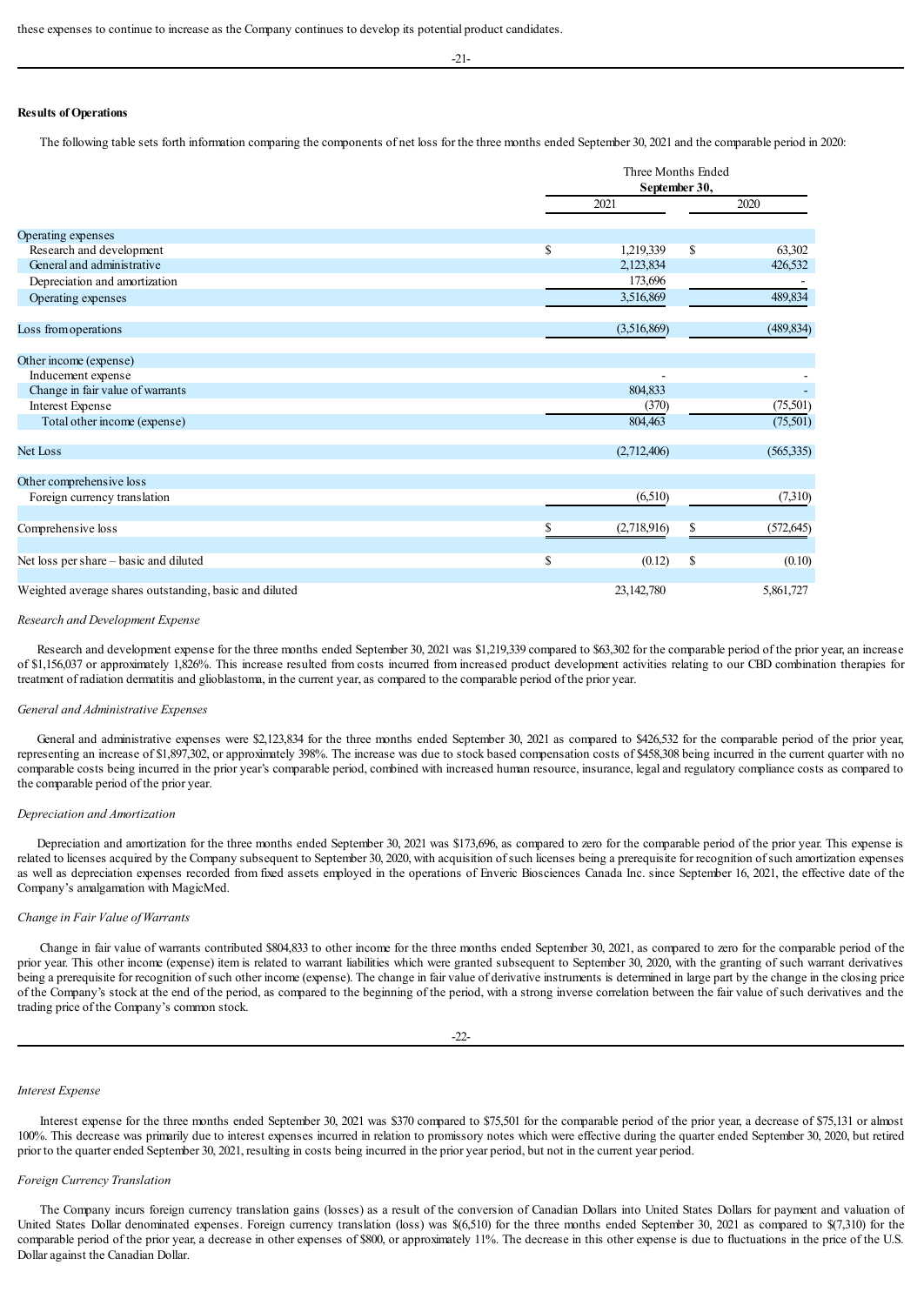The following table sets forth information comparing the components of net loss for the nine months ended September 30, 2021 and the comparable period in 2020:

|                                                        |                  | Nine Months Ended September 30, |             |
|--------------------------------------------------------|------------------|---------------------------------|-------------|
|                                                        | 2021             |                                 | 2020        |
| <b>Operating expenses</b>                              |                  |                                 |             |
| Research and development                               | \$<br>2,295,826  | \$                              | 134,259     |
| General and administrative                             | 10,864,696       |                                 | 1,959,785   |
| Depreciation and amortization                          | 484,355          |                                 |             |
| Operating expenses                                     | 13,644,877       |                                 | 2,094,044   |
| <b>Loss from operations</b>                            | (13,644,877)     |                                 | (2,094,044) |
| Other income (expense)                                 |                  |                                 |             |
| Inducement expense                                     | (298, 714)       |                                 |             |
| Change in fair value of warrants                       | 7,077,376        |                                 |             |
| <b>Interest Expense</b>                                |                  | (5,191)                         | (388, 143)  |
| Total other income (expense)                           | 6,773,471        |                                 | (388, 143)  |
| <b>Net Loss</b>                                        | (6,871,406)      |                                 | (2,482,187) |
| Other comprehensive gain (loss)                        |                  |                                 |             |
| Foreign currency translation                           |                  | (4,036)                         | (30,077)    |
| <b>Comprehensive loss</b>                              | (6,875,442)<br>S | S                               | (2,512,264) |
| Net loss per share - basic and diluted                 | \$               | \$<br>(0.34)                    | (0.43)      |
| Weighted average shares outstanding, basic and diluted | 20,325,782       |                                 | 5,733,360   |

### *Research and Development Expense*

Research and development expense for the nine months ended September 30, 2021 was \$2,295,826 compared to 134,259 for the comparable period of the prior year, an increase of \$2,161,567 or approximately 1,610%. This increase resulted from costs incurred from increased product development activities relating to our CBD combination therapies for treatment of radiation dermatitis and glioblastoma, in the current year, as compared to the comparable period of the prior year.

#### *General and Administrative Expenses*

General and administrative expenses were \$10,864,696, for the nine months ended September 30, 2021 as compared to \$1,959,785 for the comparable period of the prior year, representing an increase of \$8,904,911, orapproximately 454%. This increase was primarily due to stock based compensation costs of \$4,592,748 being incurred in the current period with no comparable costs being incurred in the prior year's comparable period, combined with increased human resource, insurance, legal and regulatory compliance costs, as compared to the comparable period of the prior year.

$$
-23-
$$

### *Depreciation and Amortization*

Amortization of intangible assets for the nine months ended September 30, 2021 was \$484,355, as compared to zero for the comparable period of the prior year. This expense is primarily related to licenses acquired by the Company subsequent to September 30, 2020, with acquisition of such licenses being a prerequisite for recognition of such amortization expenses.

### *Change in Fair Value of Warrants*

Change in fair value of warrants contributed \$7,077,376 to other income for the nine months ended September 30, 2021, as compared to zero for the comparable period of the prior year. This other income (expense) item is related to warrant liabilities which were granted subsequent to September 30, 2020, with the granting of such warrant derivatives being a prerequisite for recognition of such other income (expense). The change in fair value of derivative instruments is determined in large part by the change in the closing price of the Company's stock at the end of the period, as compared to the beginning of the period, with a strong inverse correlation between the fair value of such derivatives and the trading price of the Company's common stock.

#### *Interest Expense*

Interest expense for the nine months ended September 30, 2021 was \$5,191 compared to \$388,143 for the comparable period of the prior year, a decrease of \$382,952, or approximately 99%. This decrease was primarily due to interest expenses incurred in relation to promissory notes which were effective during the nine months ended September 30, 2020, but retired prior to the nine months ended September 30, 2021, resulting in costs being incurred in the prior year period, but not in the current year period.

### *Foreign Currency Translation*

The Company incurs foreign currency translation gains (losses) as a result of the conversion of Canadian Dollars into United States Dollars for payment and valuation of United States Dollar denominated expenses. Foreign currency translation gain (loss) was a loss of \$4,036 for the nine months ended September 30, 2021 as compared to a loss of \$30,077 for the comparable period of the prior year, a decrease in other loss of \$26,041. The decrease in this other loss is due to fluctuations in the price of the U.S. Dollar against the Canadian Dollar.

### **Liquidity andCapital Resources**

The Company has incurred continuing losses fromits operations. As of September 30, 2021, the Company had an accumulated deficit of \$18,630,963 and working capital of \$20,118,730. Since inception, the Company's operations have been funded principally through the issuance of debt and equity.

On September 16, 2021, the Company completed the Amalgamation. In connection with the Amalgamation, the Company received \$3,055,327 in cash from the MagicMed treasury. As of September 30, 2021, the Company had cash on hand of \$21,448,426.

We believe that, as a result of these transactions, we currently have sufficient cash and financing commitments to meet our funding requirements over the next year.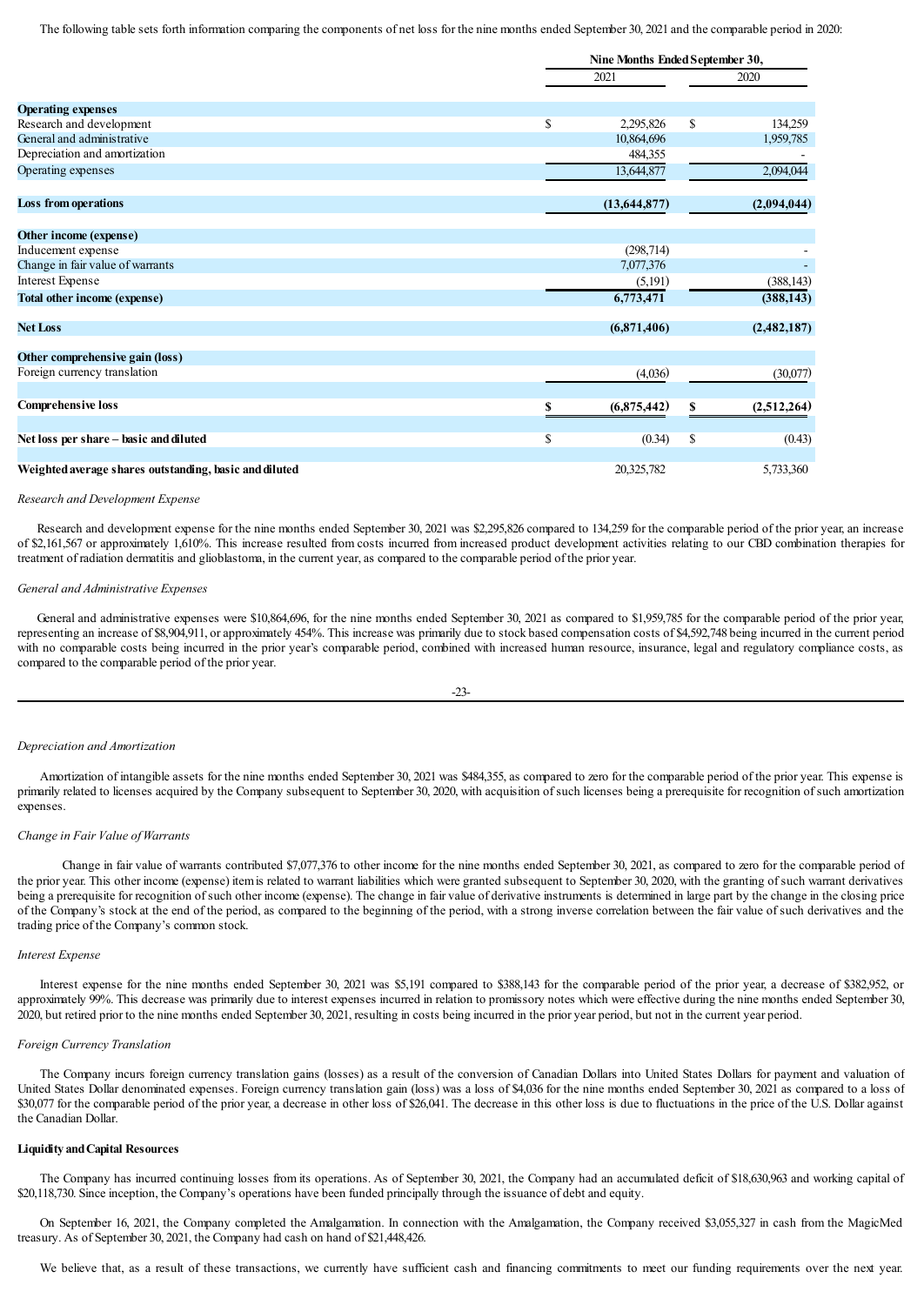Notwithstanding, we expect that we will need to raise additional financing to accomplish our development plan over the next several years. We may seek to obtain additional funding through debt or equity financing in the future. There are no assurances that we will be able to raise capital on terms acceptable to us or at all, or that cash flows generated from our operations will be sufficient to meet our current operating costs. Our ability to obtain additional capital may depend on prevailing economic conditions and financial, business and other factors beyond our control. The COVID-19 pandemic has caused an unstable economic environment globally. Disruptions in the global financial markets may adversely impact the availability and cost of credit, as well as our ability to raise money in the capital markets. Current economic conditions have been and continue to be volatile. Continued instability in these market conditions may limit our ability to access the capital necessary to fund and grow our business. If we are unable to obtain sufficient amounts ofadditionalcapital, we may be required to reduce the scope of our planned development, which could harmour financialcondition and operating results.

### **Cash Flows**

Since inception, we have primarily used our available cash to fund our product development and operations expenditures.

# *CashFlowsforthe Nine Months Ended September 30, 2021 and 2020*

The following table sets forth a summary of cash flows for the periods presented:

|                                           | Nine Months Ended September 30, |  |             |
|-------------------------------------------|---------------------------------|--|-------------|
|                                           | 2021                            |  | 2020        |
| Net cash used in operating activities     | (7,390,358)                     |  | (1,638,798) |
| Net cash provided by investing activities | 2,380,327                       |  |             |
| Net cash provided by financing activities | 24,899,652                      |  | 1,932,196   |
| Effect of foreign exchange rate on cash   | (19,655)                        |  | 3.786       |
| Net increase in cash                      | 19,869,966                      |  | 297,184     |

#### *Operating Activities*

Net cash used in operating activities was \$7,390,358 during the nine months ended September 30, 2021, which consisted primarily of a net loss of \$6,841,407, increased by noncash expenses, totaling a net of \$1,464,823, including stock based compensation of \$4,829,484, depreciation and amortization expense of \$484,355, inducement expense of \$298,714, decreased by non-cash income, consisting of change in fair value of warrant derivatives of \$7,077,376, and increased by a net of \$945,872 due to changes in operating assets and liabilities.

Net cash used in operating activities was \$1,638,798 during the nine months ended September 30, 2020, which consisted primarily of a net loss of \$2,482,187, offset by amortization of note discount of \$285,858 and increases in accounts payable and accrued liabilities of \$522,162.

### *Investing Activities*

Net cash provided by investing activities during the nine months ended September 30, 2021 was \$2,380,328 and consisted of \$3,055,328 ofcash received in connection with the closing of the Amalgamation, offset by \$675,000 ofcash paid for the acquisition of intellectual property fromDiverse Bio.

The Company did not have any investing activities during the nine months ended September 30, 2020.

### *Financing Activities*

Net cash provided by financing activities was \$24,899,652 during the nine months ended September 30, 2021, which consisted primarily of \$21,614,488 in net proceeds from the sale of common stock and proceeds from the exercise of warrants of \$3,285,164.

Net cash provided by financing activities was \$1,932,196 during the nine months ended September 30, 2020, which consisted primarily of \$50,000 in proceeds from convertible notes payable, \$1,812,410 in proceeds fromnote payable, \$227,500 in proceeds fromthe sale of common stock and warrants, net of offering costs and a decrease of \$157,714 in repayment of note payable.

### **Off-Balance Sheet Arrangements**

The Company did not have any off-balance sheet financing arrangements or liabilities, guarantee contracts, retained or contingent interests in transferred assets, or any obligation arising out ofa material variable interest in an unconsolidated entity. The Company does not have any subsidiaries to include or otherwise consolidate into the financial statements. Additionally, the Company does not have interests in, nor relationships with, any special purpose entities.

## **Critical Accounting Policies and Significant Judgments and Estimates**

The Company's accounting policies are fundamental to understanding its management's discussion and analysis. The Company's significant accounting policies are presented in Note 3 to its financial statements for the year ended December 31, 2020 and included in the Annual Report on Form 10-K, filed with SEC on April 1, 2021. The Company's financial statements have been prepared in accordance with accounting principles generally accepted in the United States of America ("U.S. GAAP") for interim financial information. Accordingly, they do not include all of the information and notes required by U.S. GAAP. However, in the opinion of the management of the Company, all adjustments necessary fora fair presentation of the financial position and operating results have been included in the Company's unaudited condensed consolidated financialstatements.

$$
-25-
$$

### **Warrant Liability**

The Company accounts for warrants for shares of the Company's common stock that are not indexed to its own stock as liabilities at fair value on the unaudited condensed consolidated balance sheet. Such warrants are subject to remeasurement at each unaudited condensed consolidated balance sheet date and any change in fair value is recognized as a component of other expense on the unaudited condensed consolidated statement of operations. The Company will continue to adjust the liability for changes in fair value until the earlier of the exercise or expiration of such common stock warrants. At that time, the portion of the warrant liability related to such common stock warrants will be reclassified to additional paid-in capital.

### **Recent Accounting Standards**

Management does not believe that any recently issued, but not yet effective accounting standards, when adopted, will have a material effect on the accompanying financial statements, other than those disclosed below.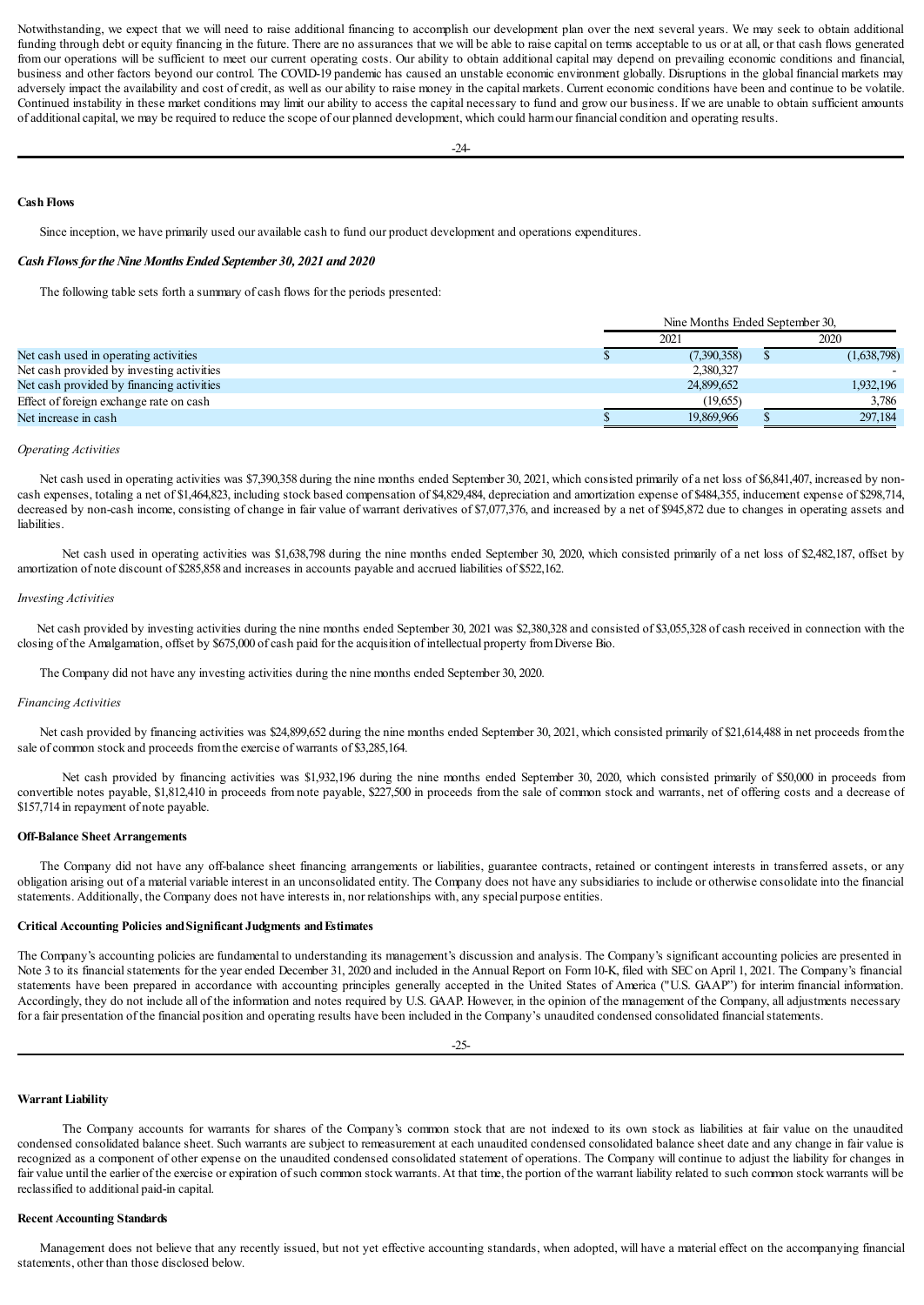In December 2019, the Financial Accounting Standards Board ("FASB") issued ASU No. 2019-12, Income Taxes (Topic 740: Simplifying the Accounting for Income Taxes ("ASU2019-12"), which removes certain exceptions to the general principles in Topic 740. ASU2019-12 is effective for the fiscal years beginning after December 15, 2020, with early adoption permitted. The adoption of this guidance did not have a material impact on the Company's unaudited condensed consolidated financialstatements.

In October 2020, the FASB issued ASU 2020-10, "Codification Improvements." The new accounting rules improve the consistency of the Codification by including all disclosure guidance in the appropriate Disclosure Section (Section 50) that had only been included in the Other Presentation Matters Section (Section 45) of the Codification. Additionally, the new rules also clarify guidance across various topics including defined benefit plans, foreign currency transactions, and interest expense. The new accounting rules were effective for the Company in the first quarter of 2021. The adoption of the new accounting rules did not have a material impact on the Company's unaudited condensed consolidated financial statements.

In May 2021, the FASB issued ASU No. 2021-04, Earnings Per Share (Topic 260), Debt—Modifications and Extinguishments (Subtopic 470-50), Compensation-Stock Compensation (Topic 718), and Derivatives and Hedging—Contracts in Entity's Own Equity (Subtopic 815-40): Issuer's Accounting for Certain Modifications or Exchanges of Freestanding Equity-Classified Written Call Options. The amendments in ASU No. 2021-04 provides guidance to clarify and reduce diversity in an issuer's accounting for modifications or exchanges of freestanding equity-classified written call options (for example, warrants) that remain equity classified after modification or exchange. The amendments in this ASU No. 2021-04 are effective for all entities for fiscal years beginning after December 15, 2021, and interim periods within those fiscal years, with early adoption permitted, including interimperiods within those fiscal years. As a result, the Company will not be required to adopt ASU 2021-04 until January 1, 2022. The Company is currently evaluating the impact of the adoption of this principle on the Company's unaudited condensed consolidated financialstatements.

### **Concentration of Credit Risk**

Financial instruments that potentially subject the Company to concentrations of credit risk consist of cash accounts in a financial institution, which at times, may exceed the Federal depository insurance coverage of \$250,000. The Company has not experienced losses on these accounts and management believes the Company is not exposed to significant risks on such accounts.

#### **Foreign CurrencyRisk**

The reporting currency of the Company is the United States dollar, while the functional currency of our subsidiaries, Enveric Biosciences Canada Inc. and Jay Pharma, Inc., is the Canadian dollar. As a result, the Company is subject to exposure from changes in the exchange rates of the Canadian dollar and the United States dollar.

The Company has not entered into any financial derivative instruments that expose it to material market risk, including any instruments designed to hedge the impact of foreign currency exposures. The Company may, however, hedge such exposure to foreign currency fluctuations in the future.

### **Item3. Quantitative andqualitative disclosures about marketrisk**

From inception through December 31, 2020, the reporting currency of the Company was the United States dollar while the functional currency of the Company was the Canadian dollar. FromJanuary 1, 2021 through September 30, 2021, the reporting currency of the Company remained the United States dollar, with a portion of transactions being denominated in Canadian dollars. As a result, the Company is subject to exposure fromchanges in the exchange rates of the Canadian dollarand the U.S. dollar.

The Company has not entered into any financial derivative instruments that expose it to material market risk, including any instruments designed to hedge the impact of foreign currency exposures. The Company may, however, hedge such exposure to foreign currency exchange fluctuations in the future.

#### **Item4. Controls andprocedures**

-26-

### *Evaluation ofDisclosure Controls and Procedures*

We maintain disclosure controls and procedures designed to ensure that the information we are required to disclose in reports that we file or submit under the Exchange Act is recorded, processed, summarized, and reported within the time periods specified under the rules and forms of the SEC. Disclosure controls and procedures include, without limitation, controls and procedures designed to ensure that such information is accumulated and communicated to our management, including our Chief Executive Officer and our Chief Financial Officer, as appropriate, to allow timely decisions regarding required disclosures. A material weakness is a deficiency, or combination of deficiencies, in internal control over financial reporting, such that there is a reasonable possibility that a material misstatement of our annual or interim financial statements will not be prevented or detected on a timely basis. The matters that management identified in our Annual Report on Form 10-K for the year ended December 31, 2020, filed on April 1, 2021, continued to exist and were stillconsidered materialweaknesses in our internalcontrol over financial reporting at September 30, 2021.

As required by paragraph (b) of Rules 13a-15 and 15d-15 under the Exchange Act, our Chief Executive Officer (our principal executive) and Chief Financial Officer (our principal financial officer and principal accounting officer) carried out an evaluation of the effectiveness of the design and operation of our disclosure controls and procedures as of September 30, 2021. Based on this evaluation, and in light of the material weaknesses found in our internal controls over financial reporting, our Chief Executive Officer and Chief Financial Officer concluded that our disclosure controls and procedures (as defined in paragraph (e) of Rules 13a-15 and 15d-15 under the Exchange Act) were not effective as of September 30, 2021.

### *Management's* Remediation Plan

As previously discussed in our Annual Report on Form 10-K for the year ended December 31, 2020, filed on April 1, 2021, management had concluded that our internal control over financial reporting was not effective as of December 31, 2020, because management identified inadequate segregation of duties to ensure the processing, review, and authorization of all transactions, including non-routine transactions resulting in deficiencies, which, in aggregate, amounted to a material weakness in the Company's internal control over financial reporting.

As of September 30, 2021, there were control deficiencies which constituted a material weakness in our internal control over financial reporting. Management has taken, and is taking steps to strengthen our internal control over financial reporting: we have conducted evaluation of the material weakness to determine the appropriate remedy and have established procedures for documenting disclosures and disclosure controls.

While we have taken certain actions to address the material weaknesses identified, additional measures may be necessary as we work to improve the overall effectiveness of our internal controls over financial reporting.

#### *Changesin Internal Control over Financial Reporting*

Other than the changes discussed above in the Remediation Plan, there have been no other changes in our internalcontrols over financial reporting (as defined in Rule 13a-15(f) and 15d-(f) of the Exchange Act) that occurred during the quarter ended September 30, 2021, that have materially affected, or are reasonably likely to materially affect, our internal control over financial reporting.

# **PART II. OTHER INFORMATION**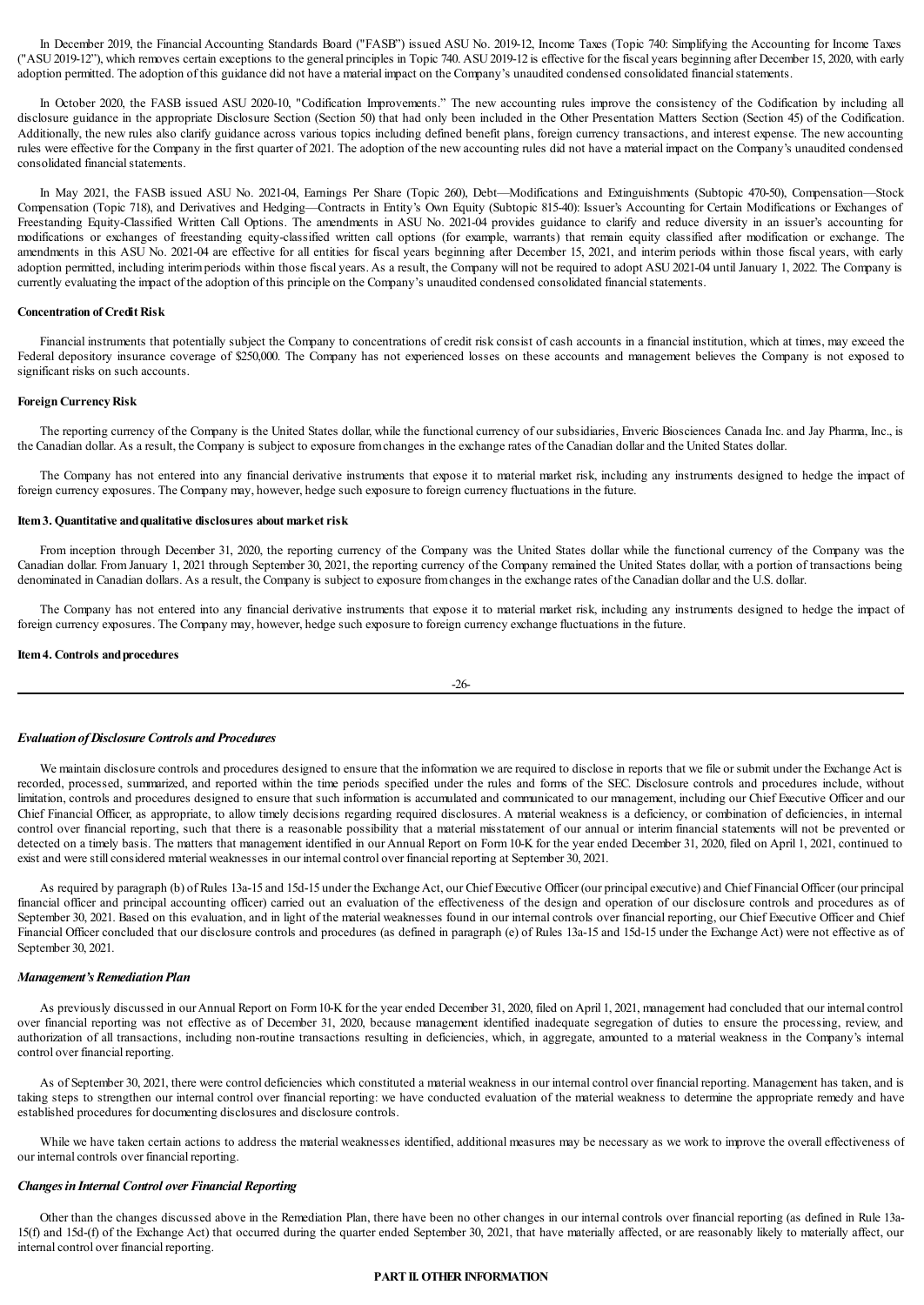# **Item1. Legal proceedings**

The Company is periodically involved in legal proceedings, legal actions and claims arising in the ordinary course of business. We do not have any pending litigation that, separately or in the aggregate, would, in the opinion of management, have a material adverse effect on our financial position, results of operations or cash flows.

### **Item1A. Risk factors**

### Political, economic, and military instability in Israel may impede our development programs, which could have a material adverse effect on our business.

We plan to conduct a clinical cancer study consisting of a Phase 1/2 study in Israel of oral synthetic CBD extract, given alone or in combination with clomiphene concurrently with dose-dense temolozomide chemotherapy for patients with recurrent or progressive GBM, designed as an open label, two-arm, randomized prospective study. We are currently waiting on primary approval fromthe Israeli Ministry of Health, Center for Cannabis (Yakar) to proceed with such study. Since the establishment of the State of Israel in 1948, a number of armed conflicts have taken place between Israel and its neighboring countries. In May 2021, hostilities between Israel and Hamas escalated and there has been crossborder attacks in Israel and Gaza, including rocket attacks targeting Tel Aviv, where some of our key partners for the planned GBM study are located. The ongoing conflict and any hostilities involving Israel or political, economic, and military conditions in Israel and the surrounding region may directly affect our ability to obtain approvals needed for our GBM study and cause interruptions or delays in conducting such study or future studies we may conduct in Israel for an indeterminate time. Any armed conflicts, terrorist activities, or political instability in the region could impeded our development programs, which could have a materialadverse effect on our business.

### **Item2. Unregisteredsales ofequity securities anduse of proceeds**

None.

### **Item3. Defaults upon senior securities**

None.

# **Item4. Mine safety disclosures**

Not applicable.

#### **Item5. Other information**

None.

**Exhibit**

# **INDEXTOEXHIBITS**

| No.          | <b>Description</b>                                                                                                                                                                                                                                                                                                                                         |
|--------------|------------------------------------------------------------------------------------------------------------------------------------------------------------------------------------------------------------------------------------------------------------------------------------------------------------------------------------------------------------|
| 2.1          | Share Purchase Agreement, dated January 10, 2020, by and between AMERI Holdings, Inc. and Ameri100, Inc. (incorporated by reference to Exhibit 2.1 to the                                                                                                                                                                                                  |
|              | Company's Current Report on Form 8-K, filed with the Commission on January 13, 2020)                                                                                                                                                                                                                                                                       |
| 2.2          | Tender Offer Support Agreement and Termination of Amalgamation Agreement, dated August 12, 2020, by and among AMERI Holdings, Inc., Jay Pharma Merger Sub.                                                                                                                                                                                                 |
|              | Inc., Jay Pharma Inc., 1236567 B.C. Unlimited Liability Company and Barry Kostiner, as the Ameri representative (incorporated by reference to Exhibit 10.1 to the                                                                                                                                                                                          |
|              | Company's Current Report on Form 8-K, filed with the Commission on August 12, 2020)                                                                                                                                                                                                                                                                        |
| 2.3          | Amendment No. 1 To Tender Offer Support Agreement and Termination of Amalgamation Agreement, dated December 18, 2020, by and among Ameri, Jay Pharma                                                                                                                                                                                                       |
|              | Merger Sub, Inc., Jay Pharma Inc., 1236567 B.C. Unlimited Liability Company and Barry Kostiner, as the Ameri representative (incorporated by reference to Exhibit 10.1                                                                                                                                                                                     |
|              | to the Company's Current Report on Form 8-K, filed with the Commission on December 18, 2020)                                                                                                                                                                                                                                                               |
| 3.1          | Amended and Restated Certificate of Incorporation of Enveric Biosciences, Inc. (incorporated by reference to Exhibit 3.1 to the Company's Current Report on Form 8-K,                                                                                                                                                                                      |
|              | filed with the Commission on January 6, 2021)                                                                                                                                                                                                                                                                                                              |
| 3.2          | Certificate of Amendment to Amended and Restated Certificate of Incorporation of Enveric Biosciences, Inc. (incorporated by reference to Exhibit 3.2 to the Company's                                                                                                                                                                                      |
|              | Current Report on Form 8-K, filed with the Commission on January 6, 2021)                                                                                                                                                                                                                                                                                  |
| 3.3          | Certificate of Designations of Series B Convertible Preferred Stock of Enveric Biosciences, Inc. (incorporated by reference to Exhibit 3.3 to the Company's Current                                                                                                                                                                                        |
|              | Report on Form 8-K, filed with the Commission on January 6, 2021)                                                                                                                                                                                                                                                                                          |
| 3.4          | Amended and Restated Bylaws of Enveric Biosciences, Inc. (incorporated by reference to Exhibit 3.4 to the Company's Current Report on Form 8-K, filed with the                                                                                                                                                                                             |
|              | Commission on January 6, 2021)                                                                                                                                                                                                                                                                                                                             |
| 4.1          | Form of Pre-Funded Warrant (issued in connection with the January 2021 Registered Direct Offering) (incorporated by reference to Exhibit 4.1 of the Company's Current                                                                                                                                                                                      |
|              | Report on Form 8-K filed with the Securities and Exchange Commission on January 12, 2021).                                                                                                                                                                                                                                                                 |
| 4.2          | Form of Warrant (issued in connection with the January 2021 Offering) (incorporated by reference to Exhibit 4.2 of the Company's Current Report on Form 8-K filed with                                                                                                                                                                                     |
|              | the Securities and Exchange Commission on January 12, 2021).                                                                                                                                                                                                                                                                                               |
| 4.3          | Form of Warrant (issued in connection with the February 2021 Offering) (incorporated by reference to Exhibit 4.3 of the Company's Current Report on Form 8-K filed                                                                                                                                                                                         |
|              | with the Securities and Exchange Commission on February 11, 2021).                                                                                                                                                                                                                                                                                         |
| 4.4          | Form of MagicMed Warrant Certificate (incorporated by reference to Exhibit 4.1 of the Company's Current Report on Form 8-K filed with the Securities and Exchange                                                                                                                                                                                          |
|              | Commission on September 17, 2021)                                                                                                                                                                                                                                                                                                                          |
| 10.1         | MagicMed Stock Option Plan, as amended September 10, 2021 (incorporated by reference to Exhibit 10.1 of the Company's Current Report on Form 8-K filed with the                                                                                                                                                                                            |
|              | Securities and Exchange Commission on September 17, 2021)                                                                                                                                                                                                                                                                                                  |
| $31.1*$      | Certification of Chief Executive Officer pursuant to Section 302 of the Sarbanes-Oxley Act of 2002.                                                                                                                                                                                                                                                        |
| $31.2*$      | Certification of Chief Financial Officer pursuant to Section 302 of the Sarbanes-Oxley Act of 2002.                                                                                                                                                                                                                                                        |
| $32.1*$      | Certification of Chief Executive Officer and Chief Financial Officer pursuant to Section 906 of the Sarbanes-Oxlev Act of 2002.                                                                                                                                                                                                                            |
| $101$ . INS* | <b>XBRL</b> Instance Document                                                                                                                                                                                                                                                                                                                              |
| $101.SCH*$   | XBRL Taxonomy Extension Schema                                                                                                                                                                                                                                                                                                                             |
| $101.CAL*$   | XBRL Taxonomy Extension Calculation Linkbase Document                                                                                                                                                                                                                                                                                                      |
| $101.DEF*$   | XBRL Taxonomy Extension Definition Linkbase Document                                                                                                                                                                                                                                                                                                       |
|              | 101.LAB* XBRL Taxonomy Extension Label Linkbase Document                                                                                                                                                                                                                                                                                                   |
|              | $101 \text{ DDE}$ VDDI $T_{\text{current}}$ , $T_{\text{t}}$ , $T_{\text{t}}$ , $T_{\text{t}}$ , $T_{\text{t}}$ , $T_{\text{t}}$ , $T_{\text{t}}$ , $T_{\text{t}}$ , $T_{\text{t}}$ , $T_{\text{t}}$ , $T_{\text{t}}$ , $T_{\text{t}}$ , $T_{\text{t}}$ , $T_{\text{t}}$ , $T_{\text{t}}$ , $T_{\text{t}}$ , $T_{\text{t}}$ , $T_{\text{t}}$ , $T_{\text{$ |

- 101.PRE\* XBRLTaxonomy Extension Presentation Linkbase Document
- 104\* Cover Page Interactive Data File\*
- Filed herewith.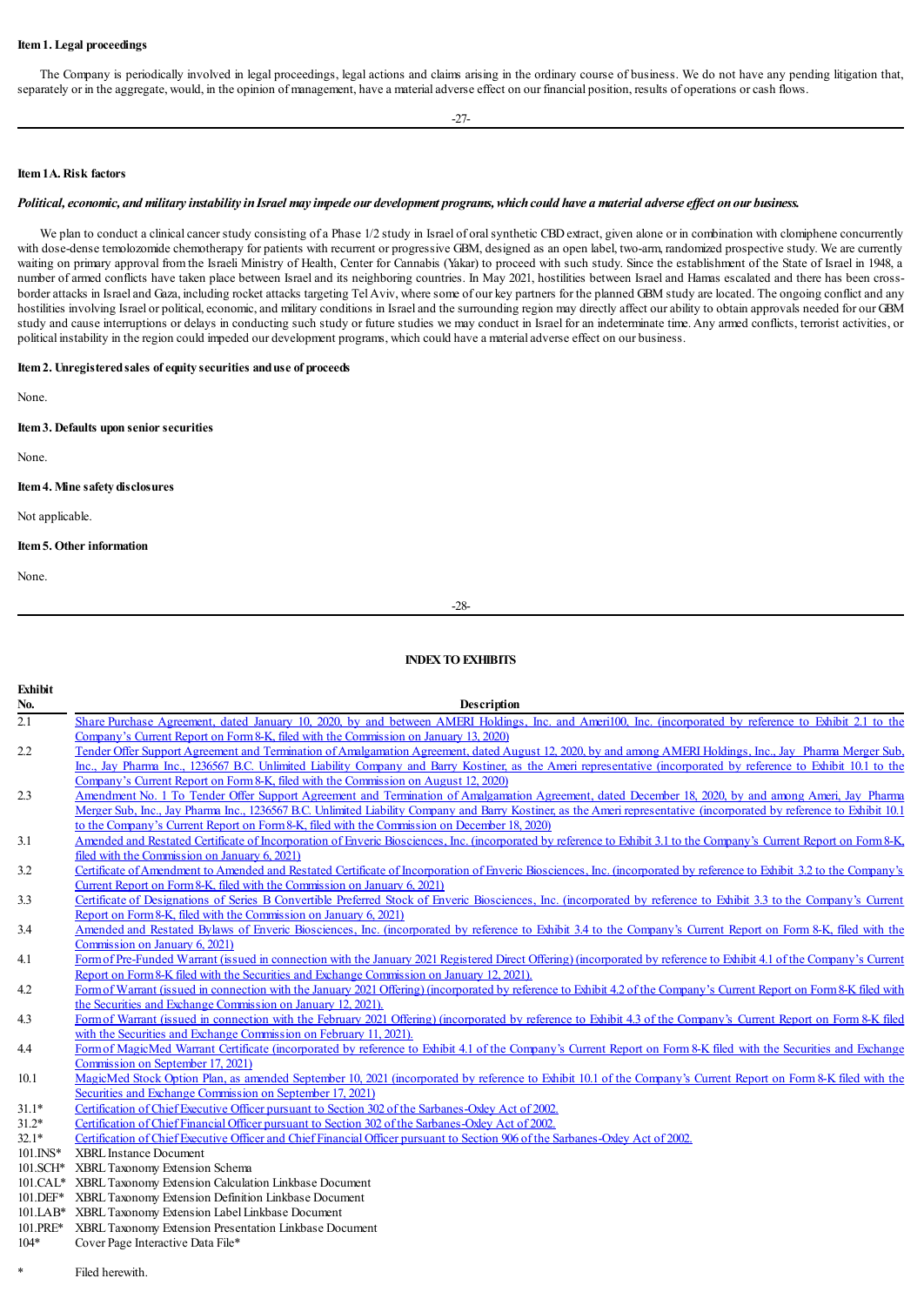# **SIGNATURES**

Pursuant to the requirements of the Securities Exchange Act of 1934, the registrant has duly caused this report to be signed on its behalf by the undersigned, thereunto duly authorized.

<span id="page-21-0"></span>November 12, 2021

**ENVERICBIOSCIENCES, INC**

By: */s/ Dr.Joseph Tucker*

Dr. Joseph Tucker Chief Executive Officer (Principal Executive Officer)

-30-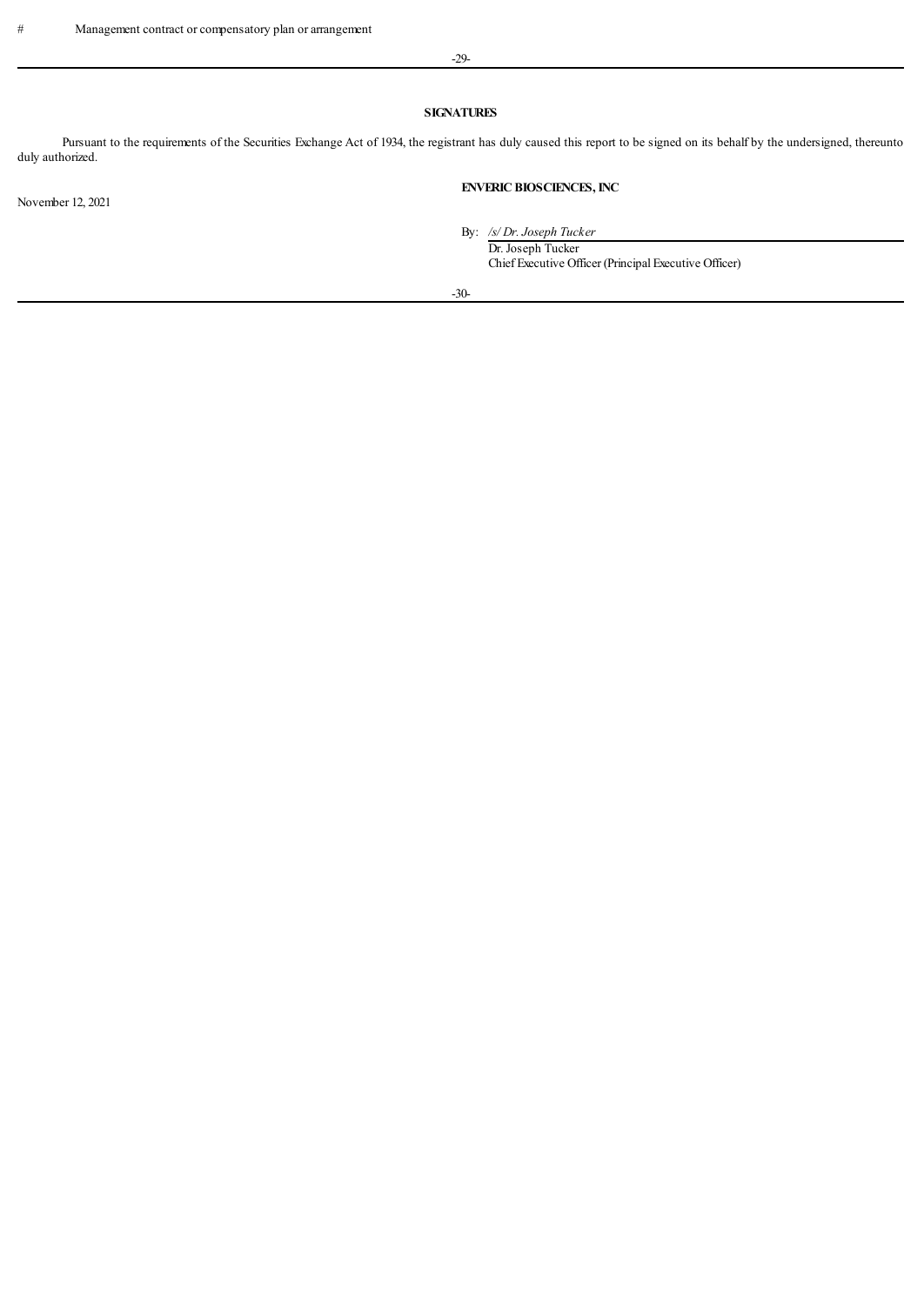# **CERTIFICATIONPURSUANTTOSARBANES–OXLEYACTOF2002**

I, Dr. Joseph Tucker, certify that:

1. I have reviewed this quarterly report on Form10–Qof Enveric Biosciences, Inc;

2. Based on my knowledge, this report does not contain any untrue statement ofa material fact or omit to state a material fact necessary to make the statements made, in light of the circumstances under which such statements were made, not misleading with respect to the period covered by this report;

3. Based on my knowledge, the financial statements, and other financial information included in this report, fairly present in all material respects the financialcondition, results of operations and cash flows of the registrant as of,and for, the periods presented in this report;

4. The registrant's other certifying officer and Iare responsible for establishing and maintaining disclosure controls and procedures (as defined in Exchange Act Rules 13a–15(e) and 15d–15(e)) and internal control over financial reporting (as defined in Exchange Act Rules 13a–15(f) and 15d–15(f)) for the registrant and have:

(a) Designed such disclosure controls and procedures, or caused such disclosure controls and procedures to be designed under our supervision, to ensure that material information relating to the registrant, including its consolidated subsidiaries, is made known to us by others within those entities, particularly during the period in which this report is being prepared;

(b) Designed such internal control over financial reporting, or caused such internal control over financial reporting to be designed under our supervision, to provide reasonable assurance regarding the reliability of financial reporting and the preparation of financial statements for external purposes in accordance with generally accepted accounting principles;

(c) Evaluated the effectiveness of the registrant's disclosure controls and procedures and presented in this report our conclusions about the effectiveness of the disclosure controls and procedures, as of the end of the period covered by this report based on such evaluation; and

(d) Disclosed in this report any change in the registrant's internal control over financial reporting that occurred during the registrant's most recent fiscal quarter (the registrant's fourth fiscal quarter in the case of an annual report) that has materially affected, or is reasonably likely to materially affect, the registrant's internal control over financial reporting; and

5. The registrant's other certifying officer and I have disclosed, based on our most recent evaluation of internal control over financial reporting, to the registrant's auditors and the audit committee of the registrant's board of directors (or persons performing the equivalent functions):

(a)Allsignificant deficiencies and materialweaknesses in the design or operation of internalcontrol over financial reporting which are reasonably likely to adversely affect the registrant's ability to record, process, summarize and report financial information; and

(b) Any fraud, whether or not material, that involves management or otheremployees who have a significant role in the registrant's internalcontrol over financial reporting.

<span id="page-22-0"></span>

November 12, 2021 By: */s/ Dr.Joseph Tucker*

Dr. Joseph Tucker Chief Executive Officer (Principal Executive Officer)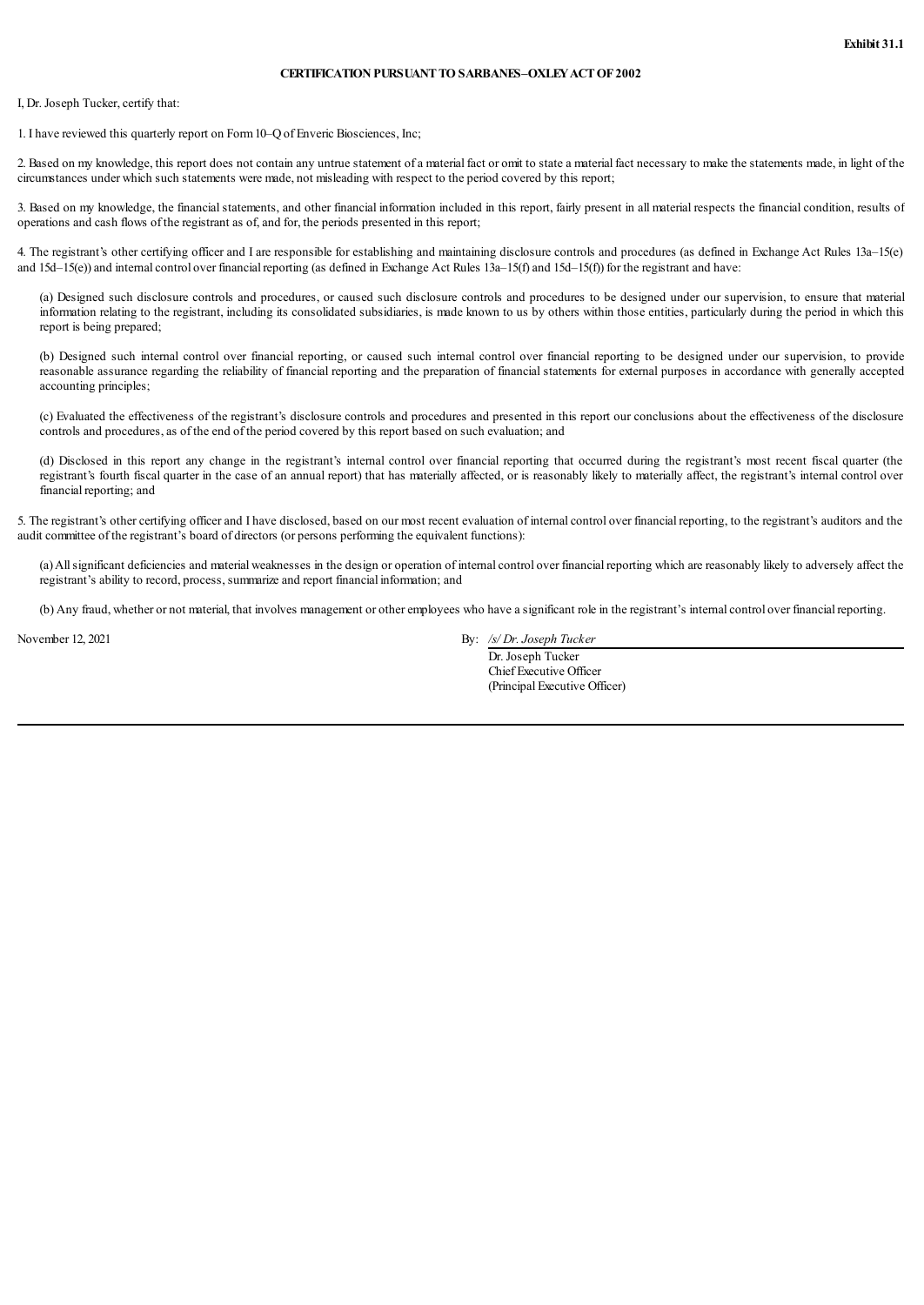# **CERTIFICATIONPURSUANTTOSARBANES–OXLEYACTOF2002**

I, Carter J. Ward, certify that:

1. I have reviewed this quarterly report on Form10–Qof Enveric Biosciences, Inc;

2. Based on my knowledge, this report does not contain any untrue statement ofa material fact or omit to state a material fact necessary to make the statements made, in light of the circumstances under which such statements were made, not misleading with respect to the period covered by this report;

3. Based on my knowledge, the financial statements, and other financial information included in this report, fairly present in all material respects the financialcondition, results of operations and cash flows of the registrant as of,and for, the periods presented in this report;

4. The registrant's other certifying officer and Iare responsible for establishing and maintaining disclosure controls and procedures (as defined in Exchange Act Rules 13a–15(e) and 15d–15(e)) and internal control over financial reporting (as defined in Exchange Act Rules 13a–15(f) and 15d–15(f)) for the registrant and have:

(a) Designed such disclosure controls and procedures, or caused such disclosure controls and procedures to be designed under our supervision, to ensure that material information relating to the registrant, including its consolidated subsidiaries, is made known to us by others within those entities, particularly during the period in which this report is being prepared;

(b) Designed such internal control over financial reporting, or caused such internal control over financial reporting to be designed under our supervision, to provide reasonable assurance regarding the reliability of financial reporting and the preparation of financial statements for external purposes in accordance with generally accepted accounting principles;

(c) Evaluated the effectiveness of the registrant's disclosure controls and procedures and presented in this report our conclusions about the effectiveness of the disclosure controls and procedures, as of the end of the period covered by this report based on such evaluation; and

(d) Disclosed in this report any change in the registrant's internal control over financial reporting that occurred during the registrant's most recent fiscal quarter (the registrant's fourth fiscal quarter in the case of an annual report) that has materially affected, or is reasonably likely to materially affect, the registrant's internal control over financial reporting; and

5. The registrant's other certifying officer and I have disclosed, based on our most recent evaluation of internal control over financial reporting, to the registrant's auditors and the audit committee of the registrant's board of directors (or persons performing the equivalent functions):

(a)Allsignificant deficiencies and materialweaknesses in the design or operation of internalcontrol over financial reporting which are reasonably likely to adversely affect the registrant's ability to record, process, summarize and report financial information; and

(b) Any fraud, whether or not material, that involves management or otheremployees who have a significant role in the registrant's internalcontrol over financial reporting.

<span id="page-23-0"></span>

November 12, 2021 By: */s/ CarterJ. Ward*

Carter J. Ward Chief FinancialOfficer (Principal Financialand Accounting Officer)